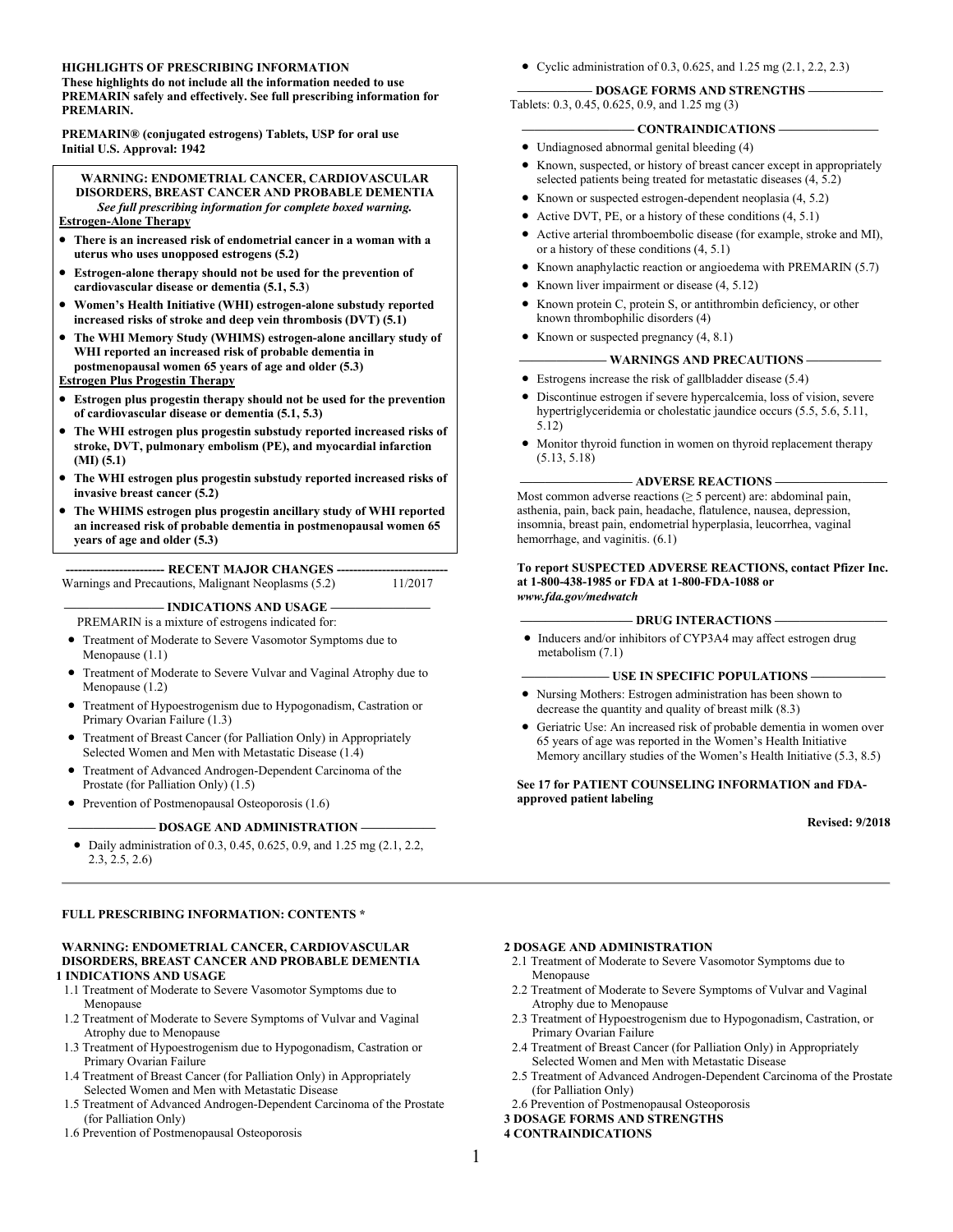#### **5 WARNINGS AND PRECAUTIONS**

- 5.1 Cardiovascular Disorders
- 5.2 Malignant Neoplasms
- 5.3 Probable Dementia
- 5.4 Gallbladder Disease
- 5.5 Hypercalcemia
- 5.6 Visual Abnormalities
- 5.7 Anaphylactic Reaction and Angioedema
- 5.8 Addition of a Progestin When a Woman Has Not Had a Hysterectomy
- 5.9 Elevated Blood Pressure
- 5.10 Hypertriglyceridemia
- 5.11 Hepatic Impairment and/or Past History of Cholestatic Jaundice
- 5.12 Hypothyroidism
- 5.13 Fluid Retention
- 5.14 Hypocalcemia
- 5.15 Hereditary Angioedema
- 5.16 Exacerbation of Endometriosis
- 5.17 Exacerbation of Other Conditions
- 5.18 Laboratory Tests
- 5.19 Drug-Laboratory Test Interactions
- **6 ADVERSE REACTIONS**
- 6.1 Clinical Study Experience
- 6.2 Postmarketing Experience

#### **7 DRUG INTERACTIONS**

7.1 Metabolic Interactions

#### **8 USE IN SPECIFIC POPULATIONS**

- 8.1 Pregnancy
- 8.3 Nursing Mothers
- 8.4 Pediatric Use
- 8.5 Geriatric Use
- 8.6 Renal Impairment
- 8.7 Hepatic Impairment

#### **10 OVERDOSAGE**

- **11 DESCRIPTION**
- **12 CLINICAL PHARMACOLOGY**
- 12.1 Mechanism of Action
- 12.2 Pharmacodynamics
- 12.3 Pharmacokinetics
- **13 NONCLINICAL TOXICOLOGY**
- 13.1 Carcinogenesis, Mutagenesis, Impairment of Fertility

#### **14 CLINICAL STUDIES**

- 14.1 Effects on Vasomotor Symptoms
- 14.2 Effects on Vulvar and Vaginal Atrophy
- 14.3 Effects on Bone Mineral Density
- 14.4 Effects on Female Hypogonadism
- 14.5 Women's Health Initiative Studies
- 14.6 Women's Health Initiative Memory Study
- **15 REFERENCES**
- **16 HOW SUPPLIED/STORAGE AND HANDLING**
- 16.1 How Supplied
- 16.2 Storage and Handling
- **17 PATIENT COUNSELING INFORMATION**
- 17.1 Vaginal Bleeding
- 17.2 Possible Serious Adverse Reactions With Estrogens
- 17.3 Possible Less Serious But Common Adverse Reactions With Estrogens

\* Sections or subsections omitted from the full prescribing information are not listed.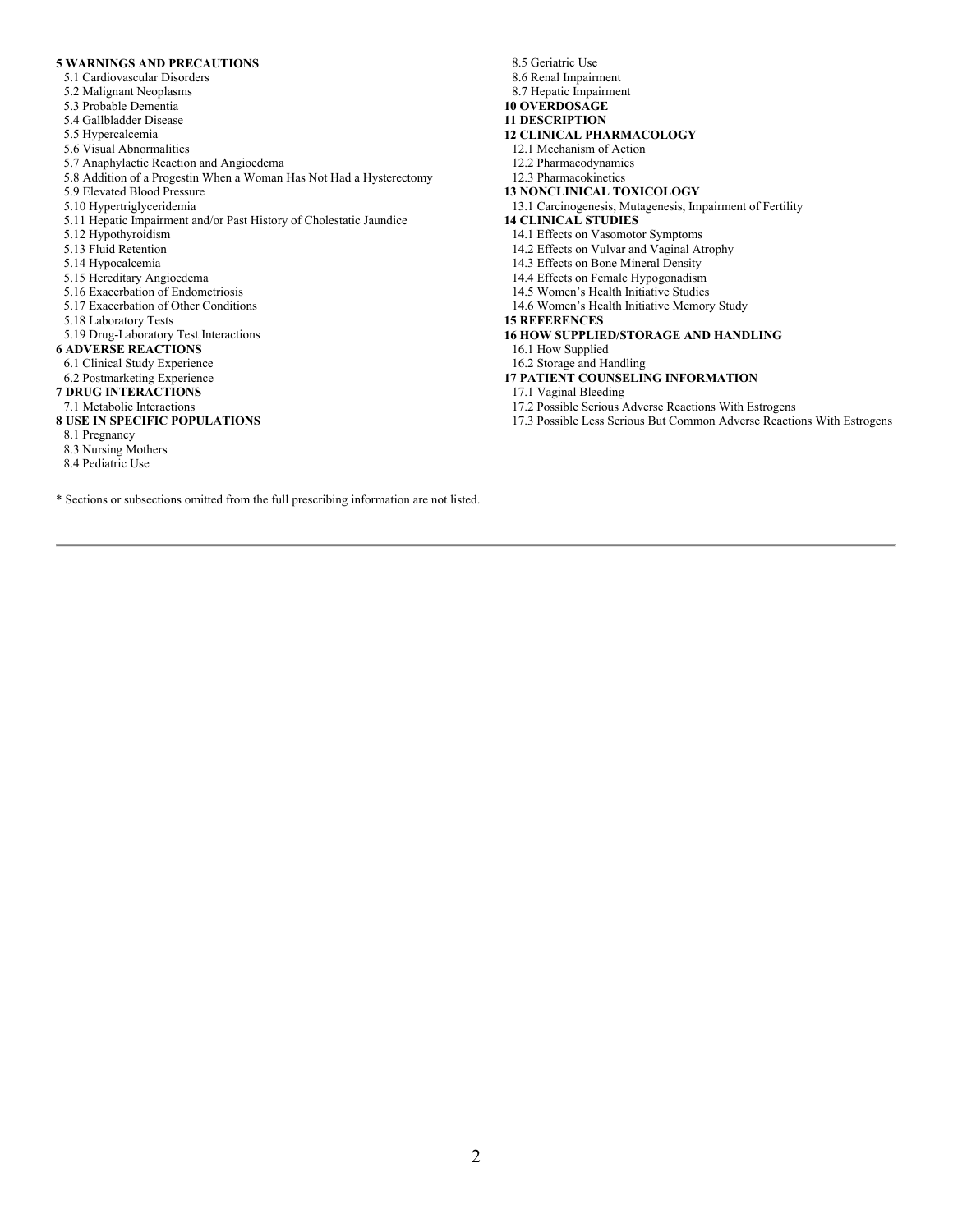## **FULL PRESCRIBING INFORMATION**

# **WARNING: ENDOMETRIAL CANCER, CARDIOVASCULAR DISORDERS, BREAST CANCER AND PROBABLE DEMENTIA**

#### **Estrogen-Alone Therapy**

#### **Endometrial Cancer**

**There is an increased risk of endometrial cancer in a woman with a uterus who uses unopposed estrogens. Adding a progestin to estrogen therapy has been shown to reduce the risk of endometrial hyperplasia, which may be a precursor to endometrial cancer. Adequate diagnostic measures, including directed or random endometrial sampling when indicated, should be undertaken to rule out malignancy in postmenopausal women with undiagnosed persistent or recurring abnormal genital bleeding** *[see Warnings and Precautions (5.2)].*

**Cardiovascular Disorders and Probable Dementia**

**Estrogen-alone therapy should not be used for the prevention of cardiovascular disease or dementia** *[see Warnings and Precautions (5.1, 5.3), and Clinical Studies (14.5, 14.6)]***.**

**The Women's Health Initiative (WHI) estrogen-alone substudy reported increased risks of stroke and deep vein thrombosis (DVT) in postmenopausal women (50 to 79 years of age) during 7.1 years of treatment with daily oral conjugated estrogens (CE) [0.625 mg]-alone, relative to placebo***[see Warnings and Precautions (5.1), and Clinical Studies (14.5)].*

**The WHI Memory Study (WHIMS) estrogen-alone ancillary study of WHI reported an increased risk of developing probable dementia in postmenopausal women 65 years of age or older during 5.2 years of treatment with daily CE (0.625 mg)-alone, relative to placebo. It is unknown whether this finding applies to younger postmenopausal women** *[see Warnings and Precautions (5.3), Use in Specific Populations (8.5), and Clinical Studies (14.6)]***.**

**In the absence of comparable data, these risks should be assumed to be similar for other doses of CE and other dosage forms of estrogens.**

**Estrogens with or without progestins should be prescribed at the lowest effective doses and for the shortest duration consistent with treatment goals and risks for the individual woman.**

**Estrogen Plus Progestin Therapy**

**Cardiovascular Disorders and Probable Dementia**

**Estrogen plus progestin therapy should not be used for the prevention of cardiovascular**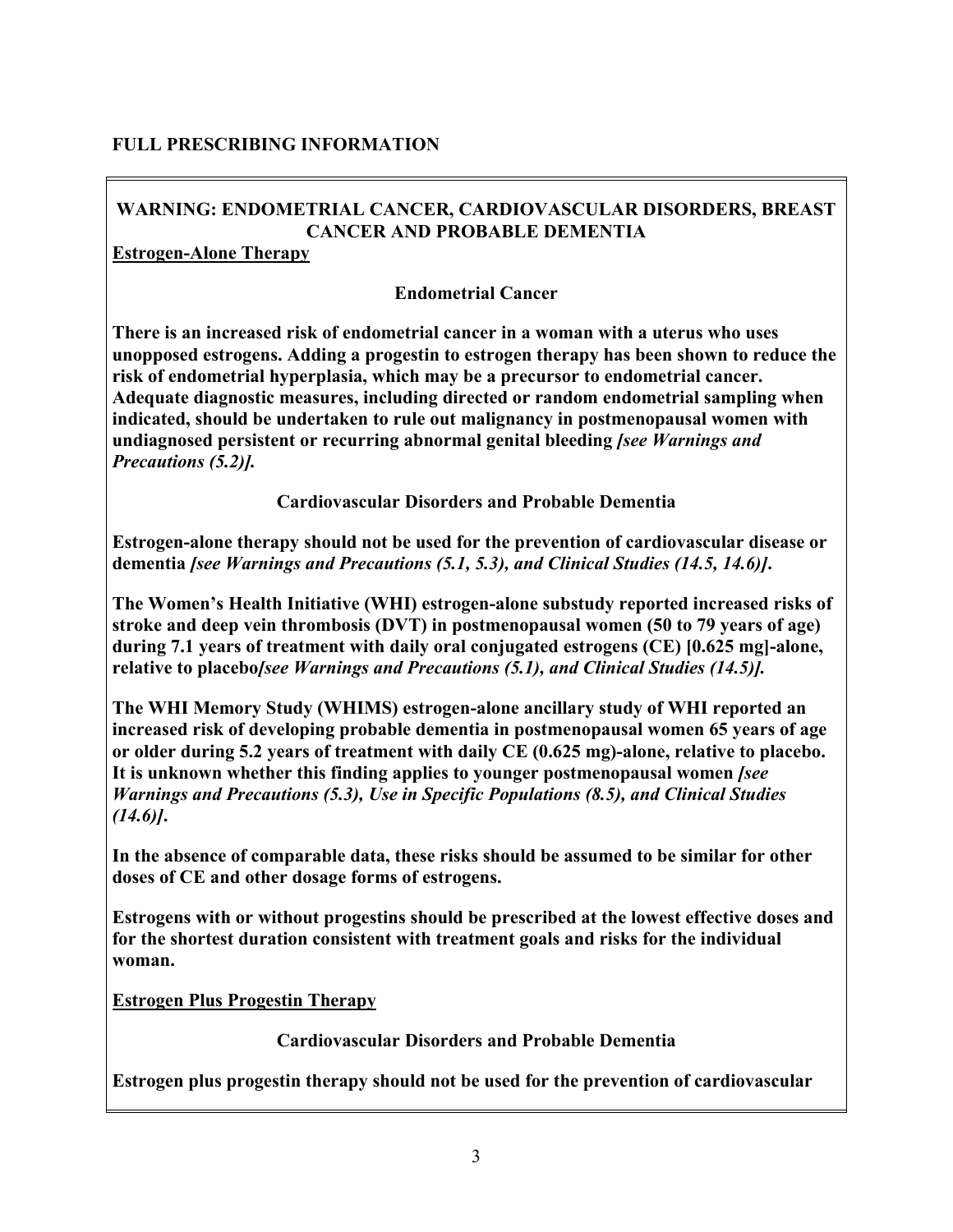**disease or dementia** *[see Warnings and Precautions (5.1, 5.3), and Clinical Studies (14.5, 14.6)].*

**The WHI estrogen plus progestin substudy reported increased risks of DVT, pulmonary embolism (PE), stroke and myocardial infarction (MI) in postmenopausal women (50 to 79 years of age) during 5.6 years of treatment with daily oral CE (0.625 mg) combined with medroxyprogesterone acetate (MPA) [2.5 mg], relative to placebo** *[see Warnings and Precautions (5.1), and Clinical Studies (14.5)]***.**

**The WHIMS estrogen plus progestin ancillary study of the WHI, reported an increased risk of developing probable dementia in postmenopausal women 65 years of age or older during 4 years of treatment with daily CE (0.625 mg) combined with MPA (2.5 mg), relative to placebo. It is unknown whether this finding applies to younger postmenopausal women** *[see Warnings and Precautions (5.3), Use in Specific Populations (8.5), and Clinical Studies (14.6)]***.**

## **Breast Cancer**

**The WHI estrogen plus progestin substudy also demonstrated an increased risk of invasive breast cancer** *[see Warnings and Precautions (5.2), and Clinical Studies (14.5)].*

**In the absence of comparable data, these risks should be assumed to be similar for other doses of CE and MPA, and other combinations and dosage forms of estrogens and progestins.**

**Estrogens with or without progestins should be prescribed at the lowest effective doses and for the shortest duration consistent with treatment goals and risks for the individual woman.**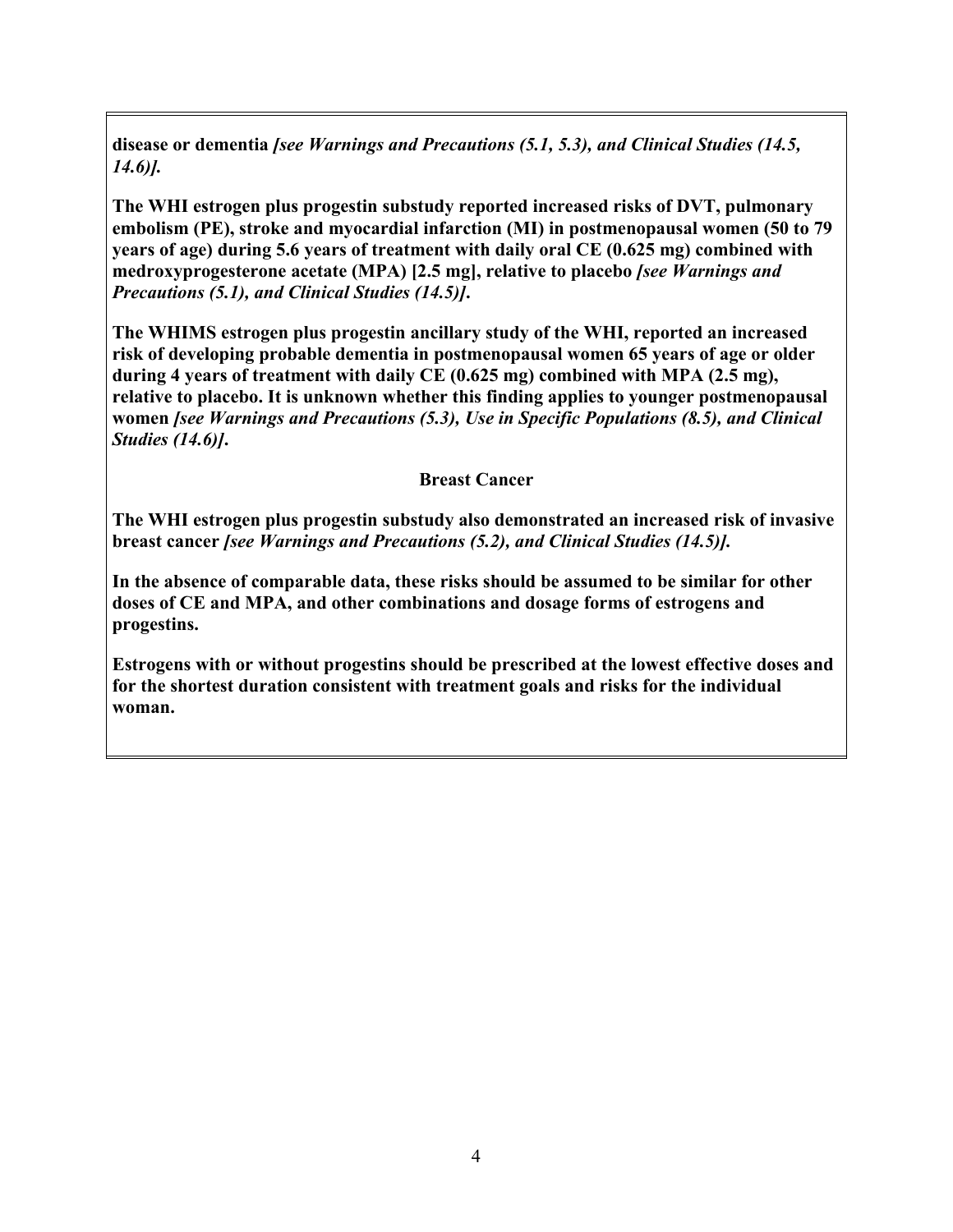#### **1 INDICATIONS AND USAGE**

- **1.1 Treatment of Moderate to Severe Vasomotor Symptoms due to Menopause**
- **1.2 Treatment of Moderate to Severe Symptoms of Vulvar and Vaginal Atrophy due to Menopause.**

**Limitation of Use**

**When prescribing solely for the treatment of moderate to severe symptoms of vulvar and vaginal atrophy due to menopause, topical vaginal products should be considered.**

- **1.3 Treatment of Hypoestrogenism due to Hypogonadism, Castration or Primary Ovarian Failure**
- **1.4 Treatment of Breast Cancer (for Palliation Only) in Appropriately Selected Women and Men with Metastatic Disease**
- **1.5 Treatment of Advanced Androgen-Dependent Carcinoma of the Prostate (for Palliation Only)**
- **1.6 Prevention of Postmenopausal Osteoporosis.**

**Limitation of Use**

**When prescribing solely for the prevention of postmenopausal osteoporosis, therapy should only be considered for women at significant risk of osteoporosis and non-estrogen medication should be carefully considered**

#### **2 DOSAGE AND ADMINISTRATION**

Generally, when estrogen therapy is prescribed for a postmenopausal woman with a uterus, a progestin should be considered to reduce the risk of endometrial cancer *[see Boxed Warning].*

A woman without a uterus does not need progestin. In some cases, however, hysterectomized women with a history of endometriosis may need a progestin *[see Warnings and Precautions (5.2, 5.16)]*.

Use of estrogen-alone, or in combination with a progestin, should be with the lowest effective dose and for the shortest duration consistent with treatment goals and risks for the individual woman. Postmenopausal women should be re-evaluated periodically as clinically appropriate to determine if treatment is still necessary.

PREMARIN may be taken without regard to meals.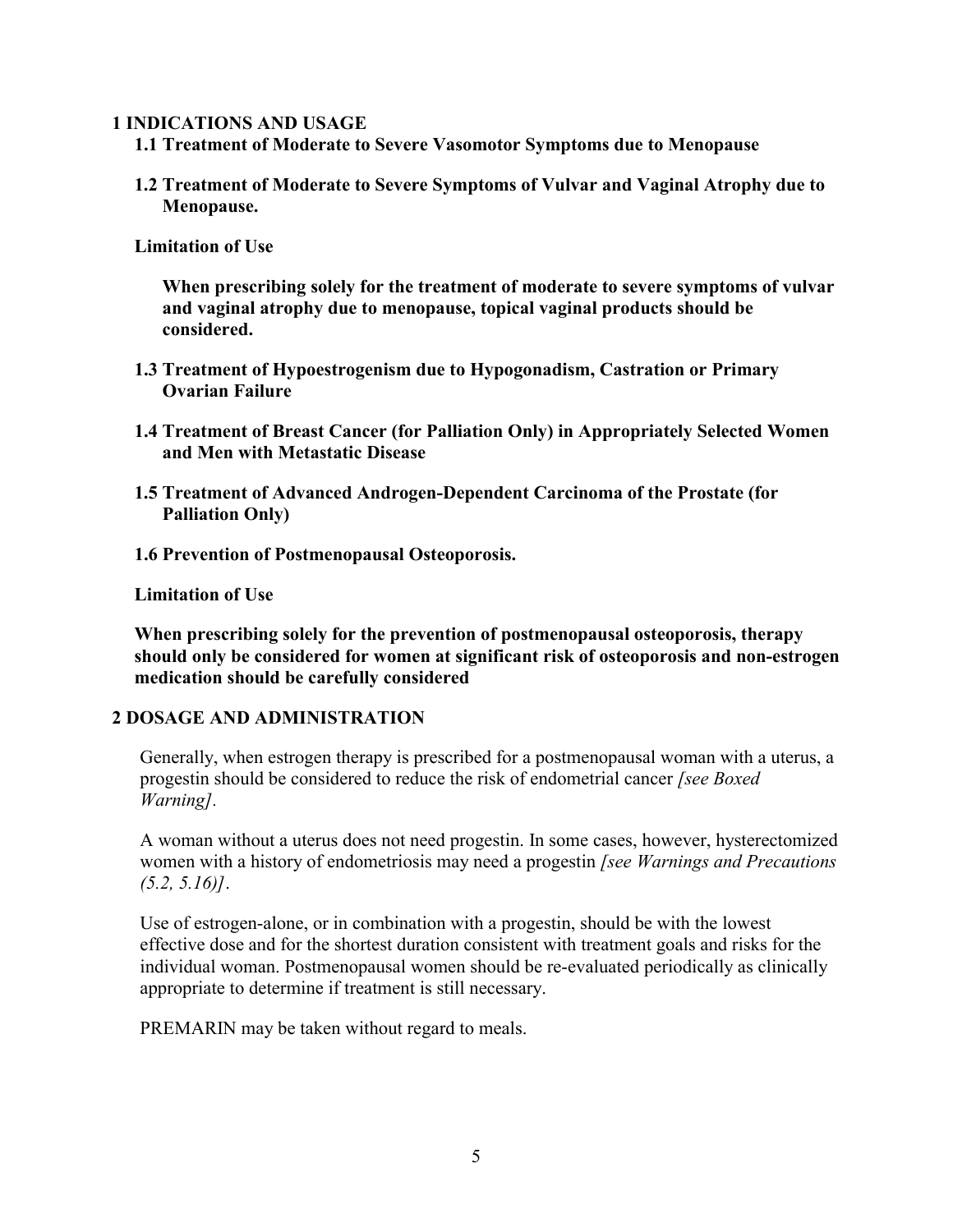#### **2.1 Treatment of Moderate to Severe Vasomotor Symptoms due to Menopause**

Patients should be treated with the lowest effective dose. Generally, women should be started at 0.3 mg PREMARIN daily. Subsequent dosage adjustment may be made based upon the individual patient response. This dose should be periodically reassessed by the healthcare provider.

PREMARIN therapy may be given continuously, with no interruption in therapy, or in cyclical regimens (regimens such as 25 days on drug followed by 5 days off drug), as is medically appropriate on an individual basis.

## **2.2 Treatment of Moderate to Severe Symptoms of Vulvar and Vaginal Atrophy due to Menopause**

Patients should be treated with the lowest effective dose. Generally, women should be started at 0.3 mg PREMARIN daily. Subsequent dosage adjustment may be made based upon the individual patient response. This dose should be periodically reassessed by the healthcare provider.

PREMARIN therapy may be given continuously, with no interruption in therapy, or in cyclical regimens (regimens such as 25 days on drug followed by 5 days off drug), as is medically appropriate on an individual basis.

#### **2.3 Treatment of Hypoestrogenism due to Hypogonadism, Castration, or Primary Ovarian Failure**

PREMARIN therapy should be initiated and maintained with the lowest effective dose to achieve clinical goals. Female hypogonadism: 0.3 mg or 0.625 mg daily, administered cyclically (e.g., three weeks on and one week off). Doses are adjusted depending on the severity of symptoms and responsiveness of the endometrium [*see Clinical Studies (14.4)*].

Female castration or primary ovarian failure: 1.25 mg daily, cyclically. Adjust dosage, upward or downward, according to severity of symptoms and response of the patient. For maintenance, adjust dosage to lowest level that will provide effective control.

## **2.4 Treatment of Breast Cancer (for Palliation Only) in Appropriately Selected Women and Men with Metastatic Disease**

Suggested dosage is 10 mg three times daily, for a period of at least three months.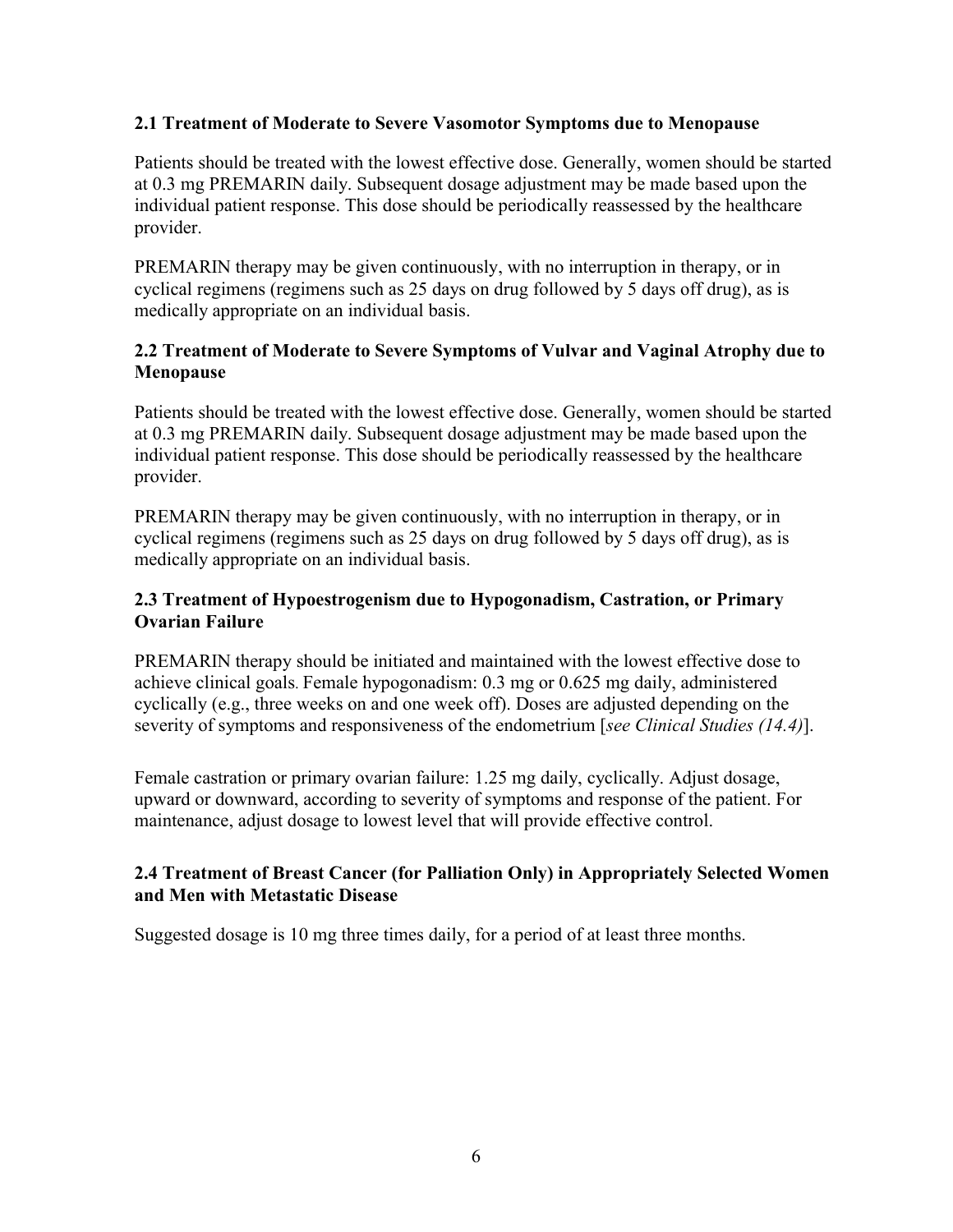#### **2.5 Treatment of Advanced Androgen-Dependent Carcinoma of the Prostate (for Palliation Only)**

1.25 mg to 2 x 1.25 mg three times daily. The effectiveness of therapy can be judged by phosphatase determinations as well as by symptomatic improvement of the patient.

#### **2.6 Prevention of Postmenopausal Osteoporosis**

PREMARIN therapy may be given continuously, with no interruption in therapy, or in cyclical regimens (regimens such as 25 days on drug followed by 5 days off drug), as is medically appropriate on an individual basis.

Patients should be treated with the lowest effective dose. Generally, women should be started at 0.3 mg PREMARIN daily. Subsequent dosage adjustment may be made based upon the individual clinical and bone mineral density responses. This dose should be periodically reassessed by the healthcare provider.

#### **3 DOSAGE FORMS AND STRENGTHS**

Tablet Strength Tablet Shape/Color Imprint 0.3 mg oval/green PREMARIN 0.3 0.45 mg oval/blue PREMARIN 0.45 0.625 mg oval/maroon PREMARIN 0.625 0.9 mg oval/white PREMARIN 0.9 1.25 mg oval/yellow PREMARIN 1.25

PREMARIN (conjugated estrogens tablets, USP)

#### **4 CONTRAINDICATIONS**

PREMARIN therapy is contraindicated in individuals with any of the following conditions:

- **Undiagnosed abnormal genital bleeding**
- **Known, suspected, or history of breast cancer except in appropriately selected patients being treated for metastatic disease**
- **Known or suspected estrogen-dependent neoplasia**
- **Active DVT, PE, or a history of these conditions**
- **Active arterial thromboembolic disease (for example stroke and MI), or a history of these conditions**
- **Known anaphylactic reaction or angioedema with Premarin**
- **Known liver impairment or disease**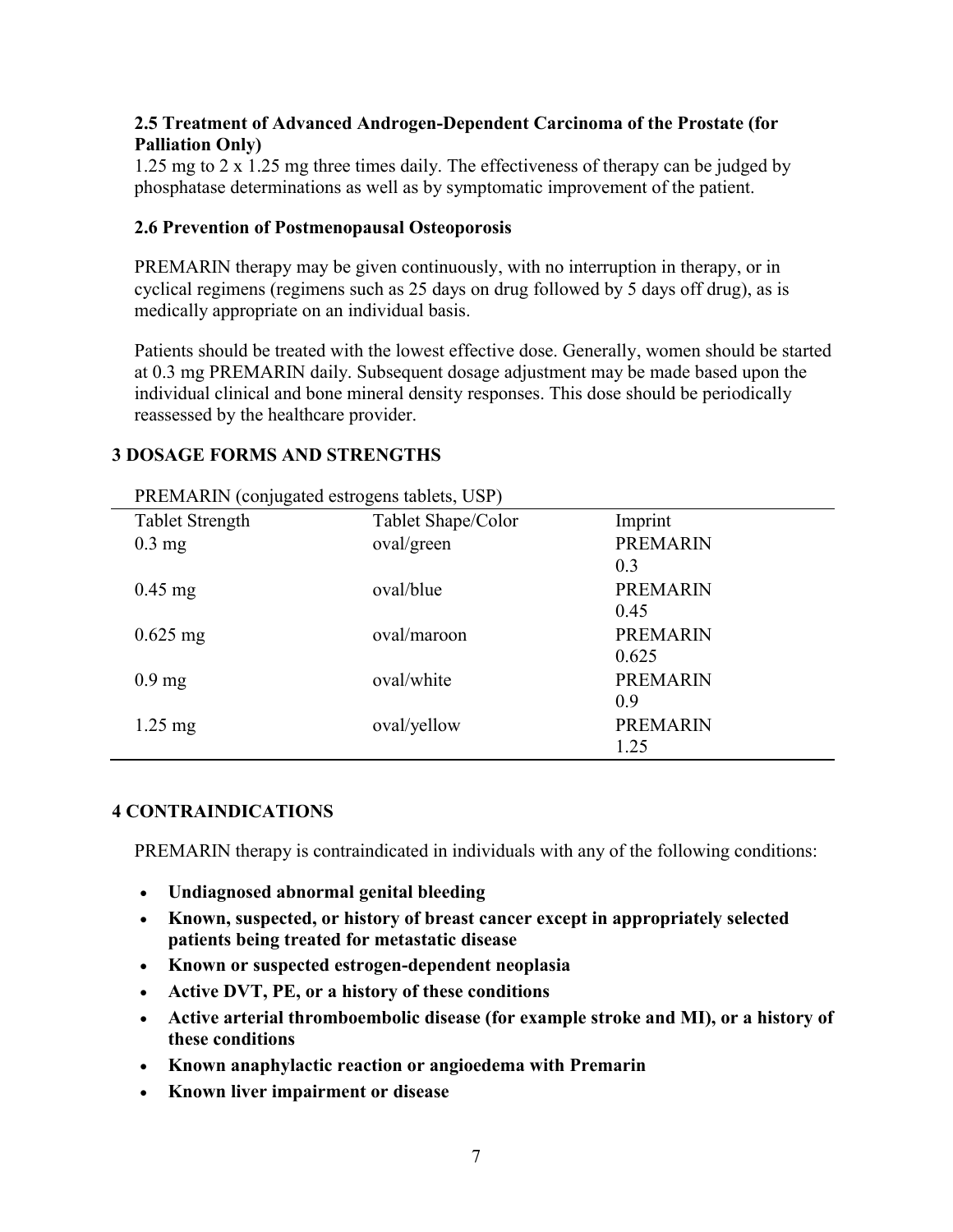- **Known protein C, protein S or antithrombin deficiency, or other known thrombophilic disorders.**
- **Known or suspected pregnancy**

# <span id="page-7-0"></span>**5 WARNINGS AND PRECAUTIONS**

## **5.1 Cardiovascular Disorders**

An increased risk of stroke and DVT has been reported with estrogen-alone therapy. An increased risk of PE, DVT, stroke and MI has been reported with estrogen plus progestin therapy. Should any of these events occur or be suspected, estrogen with or without progestin therapy should be discontinued immediately.

Risk factors for arterial vascular disease (for example, hypertension, diabetes mellitus, tobacco use, hypercholesterolemia, and obesity) and/or venous thromboembolism (VTE) (for example, personal or family history of VTE, obesity, and systemic lupus erythematosus) should be managed appropriately.

## *Stroke*

In the WHI estrogen-alone substudy, a statistically significant increased risk of stroke was reported in women 50 to 79 years of age receiving daily CE (0.625 mg)-alone compared to women in the same age group receiving placebo (45 versus 33 per 10,000 women-years). The increase in risk was demonstrated in year 1 and persisted *[see Clinical Studies (14.5)]*. Should a stroke occur or be suspected, estrogen-alone therapy should be discontinued immediately.

Subgroup analyses of women 50 to 59 years of age suggest no increased risk of stroke for those women receiving CE (0.625 mg)-alone versus those receiving placebo (18 versus 21 per  $10,000$  women-years).

In the WHI estrogen plus progestin substudy, a statistically significant increased risk of stroke was reported in women 50 to 79 years of age receiving daily CE (0.625 mg) plus MPA (2.5 mg) compared to women in the same age group receiving placebo (33 versus 25 per 10,000 women-years) *[see Clinical Studies (14.5)]*. The increase in risk was demonstrated after the first year and persisted.<sup>1</sup> Should a stroke occur or be suspected, estrogen plus progestin therapy should be discontinued immediately.

# *Coronary Heart Disease*

In the WHI estrogen-alone substudy, no overall effect on coronary heart disease (CHD) events (defined as nonfatal MI, silent MI, or CHD death) was reported in women receiving estrogen-alone compared to placebo<sup>2</sup> [see Clinical Studies (14.5)].

Subgroup analyses of women 50 to 59 years of age suggest a statistically non-significant reduction in CHD events (CE [0.625 mg]-alone compared to placebo) in women with less than 10 years since menopause (8 versus 16 per 10,000 women-years).<sup>1</sup>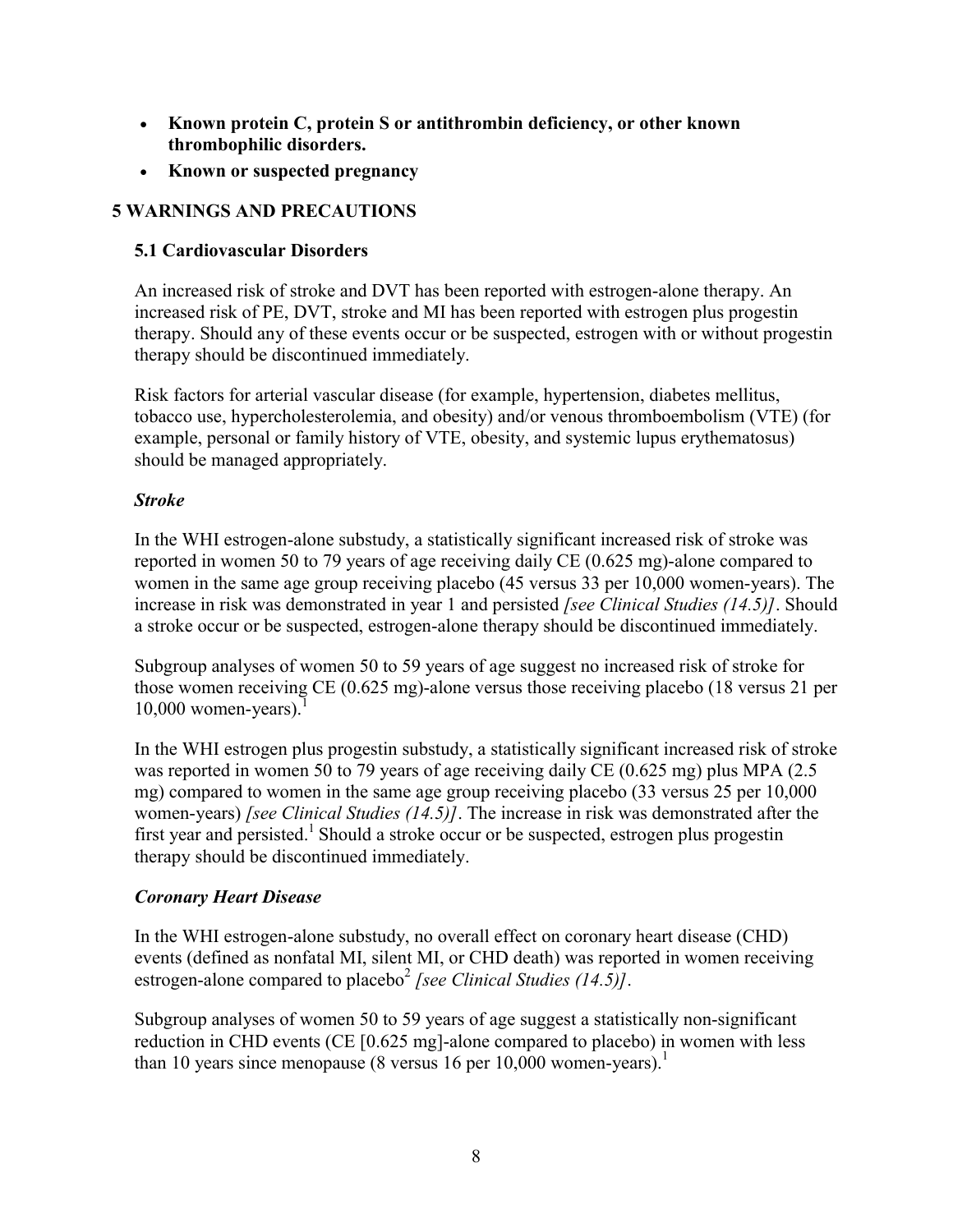In the WHI estrogen plus progestin substudy, there was a statistically non-significant increased risk of CHD events reported in women receiving daily CE (0.625 mg) plus MPA  $(2.5 \text{ mg})$  compared to women receiving placebo (41 versus 34 per 10,000 women-years).<sup>1</sup> An increase in relative risk was demonstrated in year 1, and a trend toward decreasing relative risk was reported in years 2 through 5 *[see Clinical Studies (14.5)]*.

In postmenopausal women with documented heart disease ( $n = 2,763$ , average 66.7 years of age), in a controlled clinical trial of secondary prevention of cardiovascular disease (Heart and Estrogen/Progestin Replacement Study; HERS), treatment with daily CE (0.625 mg) plus MPA (2.5 mg) demonstrated no cardiovascular benefit. During an average follow-up of 4.1 years, treatment with CE plus MPA did not reduce the overall rate of CHD events in postmenopausal women with established CHD. There were more CHD events in the CE plus MPA-treated group than in the placebo group in year 1, but not during the subsequent years. Two thousand, three hundred and twenty-one (2,321) women from the original HERS trial agreed to participate in an open label extension of HERS, HERS II. Average follow-up in HERS II was an additional 2.7 years, for a total of 6.8 years overall. Rates of CHD events were comparable among women in the CE (0.625 mg) plus MPA (2.5 mg) group and the placebo group in HERS, HERS II, and overall.

## *Venous Thromboembolism (VTE)*

In the WHI estrogen-alone substudy, the risk of VTE (DVT and PE), was increased for women receiving daily CE (0.625 mg)-alone compared to placebo (30 versus 22 per 10,000 women-years), although only the increased risk of DVT reached statistical significance (23 versus 15 per 10,000 women-years). The increase in VTE risk was demonstrated during the first 2 years<sup>3</sup> [see Clinical Studies  $(14.5)$ ]. Should a VTE occur or be suspected, estrogen-alone therapy should be discontinued immediately.

In the WHI estrogen plus progestin substudy, a statistically significant 2-fold greater rate of VTE was reported in women receiving daily CE (0.625 mg) plus MPA (2.5 mg) compared to women receiving placebo (35 versus 17 per 10,000 women-years). Statistically significant increases in risk for both DVT (26 versus 13 per 10,000 women-years) and PE (18 versus 8 per 10,000 women-years) were also demonstrated. The increase in VTE risk was demonstrated during the first year and persisted<sup>4</sup> [see Clinical Studies (14.5)]. Should a VTE occur or be suspected, estrogen plus progestin therapy should be discontinued immediately.

If feasible, estrogens should be discontinued at least 4 to 6 weeks before surgery of the type associated with an increased risk of thromboembolism, or during periods of prolonged immobilization.

## **5.2 Malignant Neoplasms**

## *Endometrial Cancer*

An increased risk of endometrial cancer has been reported with the use of unopposed estrogen therapy in a woman with a uterus. The reported endometrial cancer risk among unopposed estrogen users is about 2 to 12 times greater than in non-users, and appears dependent on duration of treatment and on estrogen dose. Most studies show no significant increased risk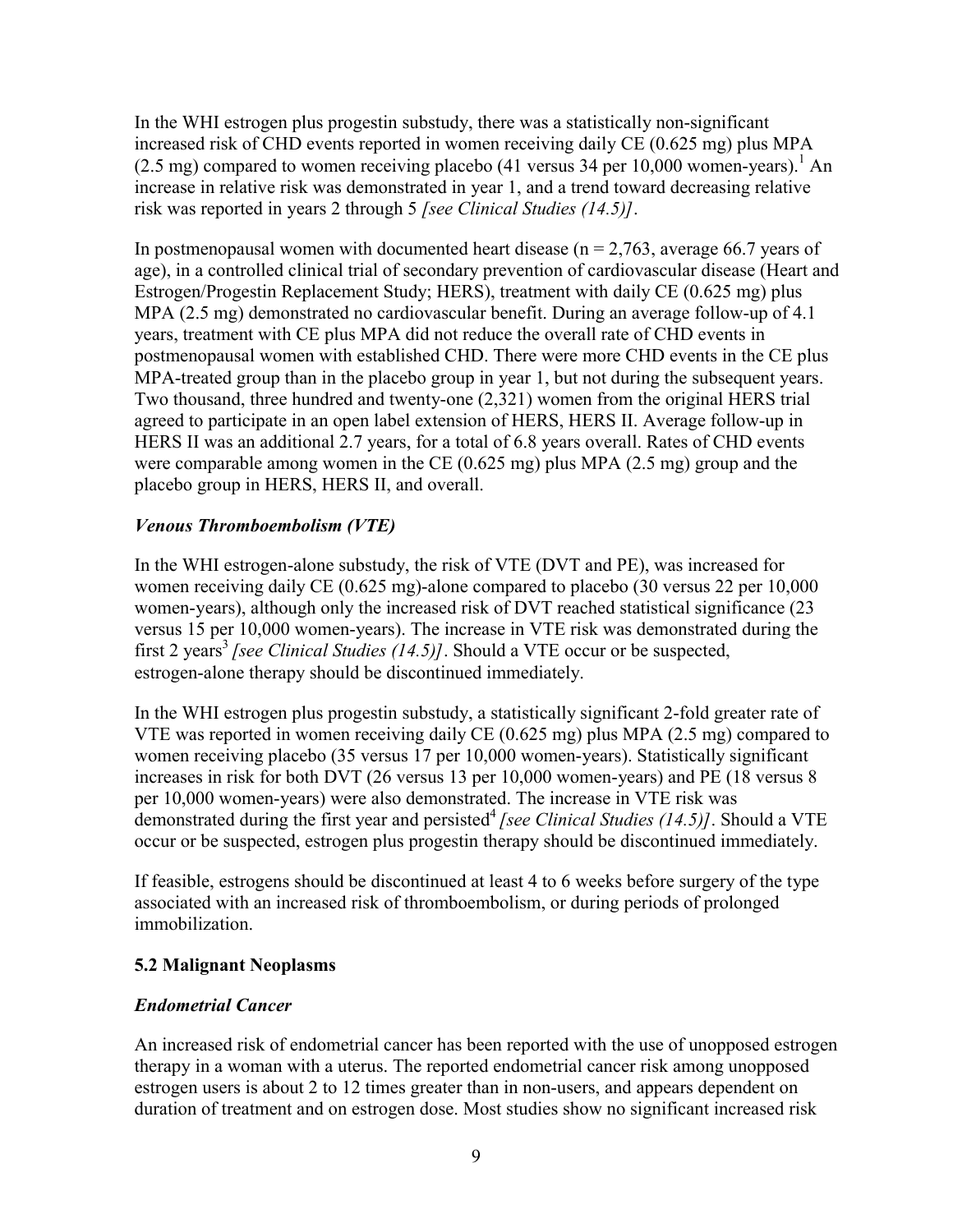associated with use of estrogens for less than 1 year. The greatest risk appears associated with prolonged use, with increased risks of 15- to 24-fold for 5 to 10 years or more, and this risk has been shown to persist for at least 8 to 15 years after estrogen therapy is discontinued.

Clinical surveillance of all women using estrogen-alone or estrogen plus progestin therapy is important. Adequate diagnostic measures, including directed or random endometrial sampling when indicated, should be undertaken to rule out malignancy in postmenopausal women with undiagnosed persistent or recurring abnormal genital bleeding. There is no evidence that the use of natural estrogens results in a different endometrial risk profile than synthetic estrogens of equivalent estrogen dose. Adding a progestin to postmenopausal estrogen therapy has been shown to reduce the risk of endometrial hyperplasia, which may be a precursor to endometrial cancer.

## *Breast Cancer*

The most important randomized clinical trial providing information about breast cancer in estrogen-alone users is the WHI substudy of daily CE (0.625 mg)-alone. In the WHI estrogen-alone substudy, after an average follow-up of 7.1 years, daily CE (0.625 mg)-alone was not associated with an increased risk of invasive breast cancer *[relative risk (RR) 0.80*<sup>5</sup> *[see Clinical Studies (14.5)]*.

The most important randomized clinical trial providing information about breast cancer in estrogen plus progestin users is the WHI substudy of daily CE (0.625 mg) plus MPA (2.5 mg). After a mean follow-up of 5.6 years, the estrogen plus progestin substudy reported an increased risk of invasive breast cancer in women who took daily CE plus MPA. In this substudy, prior use of estrogen-alone or estrogen plus progestin therapy was reported by 26 percent of the women. The relative risk of invasive breast cancer was 1.24, and the absolute risk was 41 versus 33 cases per 10,000 women-years, for CE plus MPA compared with placebo.<sup>6</sup> Among women who reported prior use of hormone therapy, the relative risk of invasive breast cancer was 1.86, and the absolute risk was 46 versus 25 cases per 10,000 women-years for CE plus MPA compared with placebo. Among women who reported no prior use of hormone therapy, the relative risk of invasive breast cancer was 1.09, and the absolute risk was 40 versus 36 cases per 10,000 women-years for CE plus MPA compared with placebo. In the same substudy, invasive breast cancers were larger, were more likely to be node positive, and were diagnosed at a more advanced stage in the CE (0.625 mg) plus MPA (2.5 mg) group compared with the placebo group. Metastatic disease was rare, with no apparent difference between the two groups. Other prognostic factors, such as histologic subtype, grade and hormone receptor status did not differ between the groups *[see Clinical Studies (14.5)]*.

Consistent with the WHI clinical trial, observational studies have also reported an increased risk of breast cancer for estrogen plus progestin therapy, and a smaller increased risk for estrogen-alone therapy, after several years of use. The risk increased with duration of use, and appeared to return to baseline over about 5 years after stopping treatment (only the observational studies have substantial data on risk after stopping). Observational studies also suggest that the risk of breast cancer was greater, and became apparent earlier, with estrogen plus progestin therapy as compared to estrogen-alone therapy. However, these studies have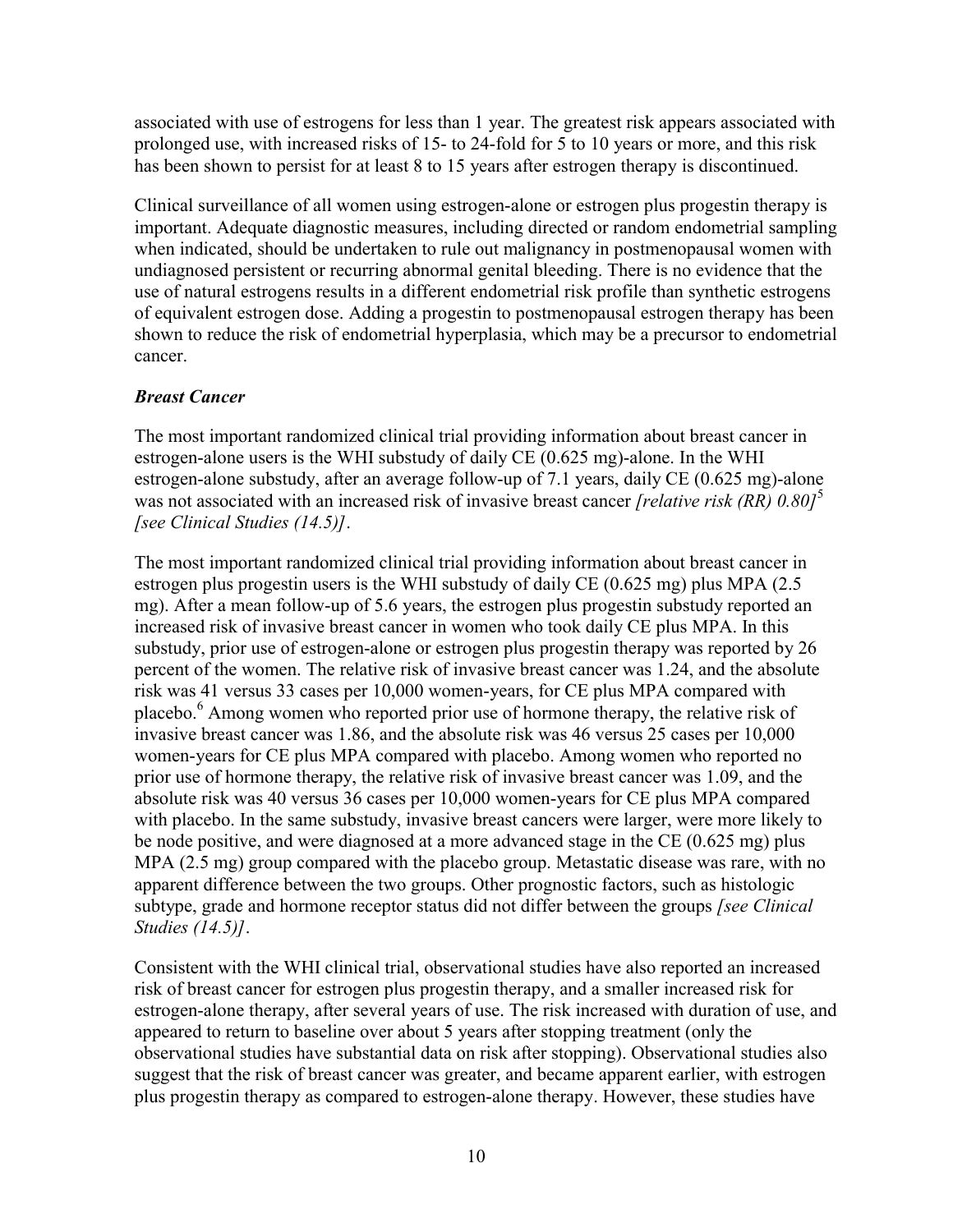not found significant variation in the risk of breast cancer among different estrogen plus progestin combinations, doses, or routes of administration.

The use of estrogen-alone and estrogen plus progestin has been reported to result in an increase in abnormal mammograms, requiring further evaluation.

All women should receive yearly breast examinations by a healthcare provider and perform monthly breast self-examinations. In addition, mammography examinations should be scheduled based on patient age, risk factors, and prior mammogram results.

# *Ovarian Cancer*

The WHI estrogen plus progestin substudy reported a statistically non-significant increased risk of ovarian cancer. After an average follow-up of 5.6 years, the relative risk for ovarian cancer for CE plus MPA versus placebo was 1.58 (95 percent CI 0.77-3.24). The absolute risk for CE plus MPA versus placebo was 4 versus 3 cases per  $10,000$  women-years.<sup>7</sup>

A meta-analysis of 17 prospective and 35 retrospective epidemiology studies found that women who used hormonal therapy for menopausal symptoms had an increased risk for ovarian cancer. The primary analysis, using case-control comparisons, included 12,110 cancer cases from the 17 prospective studies. The relative risks associated with current use of hormonal therapy was 1.41 (95% confidence interval [CI] 1.32 to 1.50); there was no difference in the risk estimates by duration of the exposure (less than 5 years [median of 3 years] vs. greater than 5 years [median of 10 years] of use before the cancer diagnosis). The relative risk associated with combined current and recent use (discontinued use within 5 years before cancer diagnosis) was 1.37 (95% CI 1.27-1.48), and the elevated risk was significant for both estrogen-alone and estrogen plus progestin products. The exact duration of hormone therapy use associated with an increased risk of ovarian cancer, however, is unknown.

# **5.3 Probable Dementia**

In the WHIMS estrogen-alone ancillary study of WHI, a population of 2,947 hysterectomized women 65 to 79 years of age was randomized to daily CE (0.625 mg)-alone or placebo.

After an average follow-up of 5.2 years, 28 women in the estrogen-alone group and 19 women in the placebo group were diagnosed with probable dementia. The relative risk of probable dementia for CE-alone versus placebo was 1.49 (95 percent CI 0.83-2.66). The absolute risk of probable dementia for CE-alone versus placebo was 37 versus 25 cases per 10,000 women-years<sup>8</sup>[see Use in Specific Populations (8.5), and Clinical Studies (14.6)].

In the WHIMS estrogen plus progestin ancillary study of WHI, a population of 4,532 postmenopausal women 65 to 79 years of age was randomized to daily CE (0.625 mg) plus MPA (2.5 mg) or placebo. After an average follow-up of 4 years, 40 women in the CE plus MPA group and 21 women in the placebo group were diagnosed with probable dementia. The relative risk of probable dementia for CE plus MPA versus placebo was 2.05 (95 percent CI 1.21-3.48). The absolute risk of probable dementia for CE plus MPA versus placebo was 45 versus 22 cases per 10,000 women-years<sup>8</sup>*[see Use in Specific Populations (8.5), and Clinical Studies (14.6)].*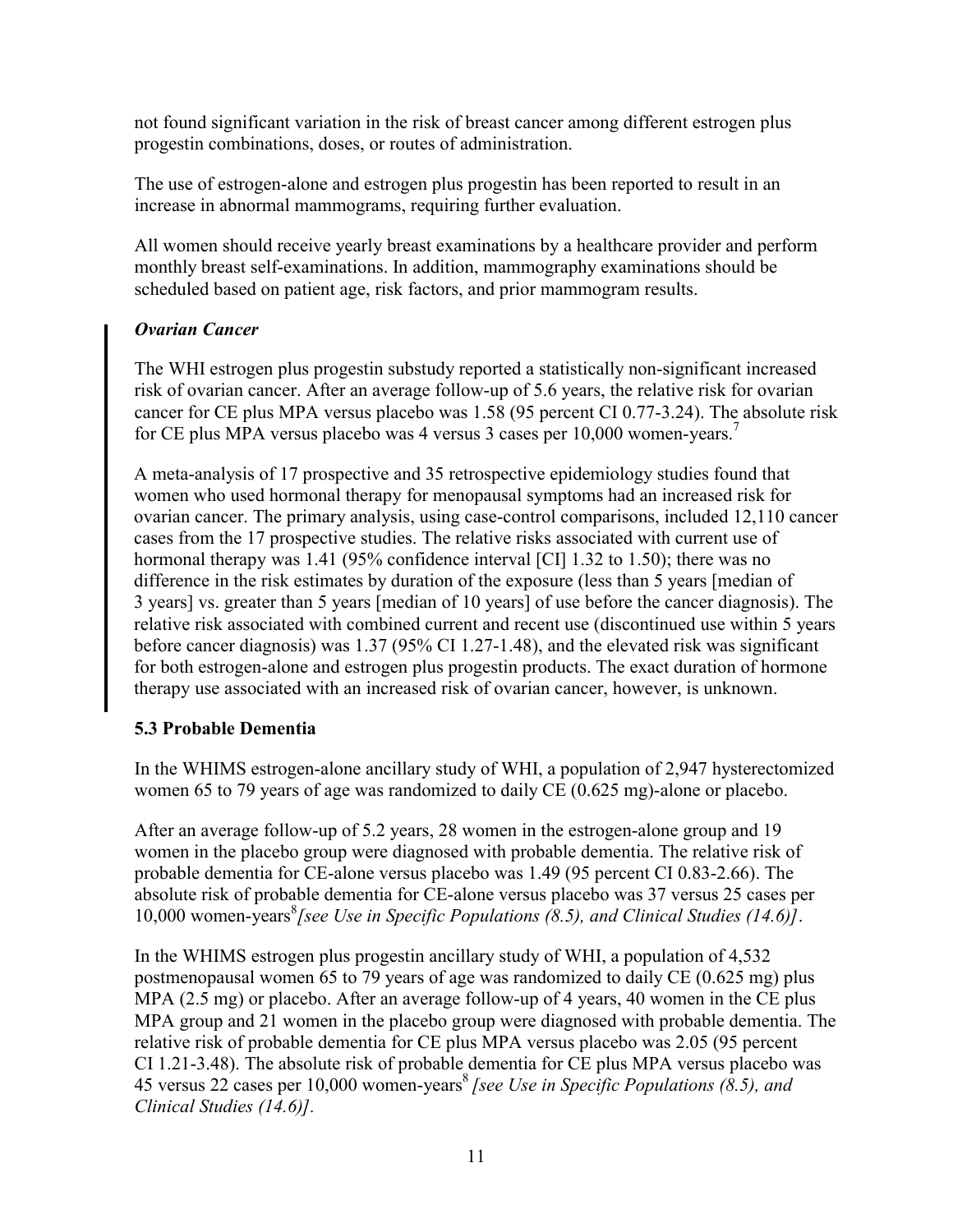When data from the two populations in the WHIMS estrogen-alone and estrogen plus progestin ancillary studies were pooled as planned in the WHIMS protocol, the reported overall relative risk for probable dementia was 1.76 (95 percent CI 1.19-2.60). Since both ancillary studies were conducted in women 65 to 79 years of age, it is unknown whether these findings apply to younger postmenopausal women<sup>8</sup> [see Use in Specific Populations  $(8.5)$ , *and Clinical Studies (14.6)]*.

# **5.4 Gallbladder Disease**

A 2- to 4-fold increase in the risk of gallbladder disease requiring surgery in postmenopausal women receiving estrogens has been reported.

# **5.5 Hypercalcemia**

Estrogen administration may lead to severe hypercalcemia in patients with breast cancer and bone metastases. If hypercalcemia occurs, use of the drug should be stopped and appropriate measures taken to reduce the serum calcium level.

# **5.6 Visual Abnormalities**

Retinal vascular thrombosis has been reported in patients receiving estrogens. Discontinue medication pending examination if there is sudden partial or complete loss of vision, or a sudden onset of proptosis, diplopia, or migraine. If examination reveals papilledema or retinal vascular lesions, estrogens should be permanently discontinued.

# **5.7 Anaphylactic Reaction and Angioedema**

Cases of anaphylaxis, which developed within minutes to hours after taking PREMARIN and require emergency medical management, have been reported in the postmarketing setting. Skin (hives, pruritis, swollen lips-tongue-face) and either respiratory tract (respiratory compromise) or gastrointestinal tract (abdominal pain, vomiting) involvement has been noted.

Angioedema involving the tongue, larynx, face, hands, and feet requiring medical intervention has occurred postmarketing in patients taking PREMARIN. If angioedema involves the tongue, glottis, or larynx, airway obstruction may occur. Patients who develop an anaphylactic reaction with or without angioedema after treatment with PREMARIN should not receive PREMARIN again.

# **5.8 Addition of a Progestin When a Woman Has Not Had a Hysterectomy**

Studies of the addition of a progestin for 10 or more days of a cycle of estrogen administration or daily with estrogen in a continuous regimen, have reported a lowered incidence of endometrial hyperplasia than would be induced by estrogen treatment alone. Endometrial hyperplasia may be a precursor to endometrial cancer.

There are, however, possible risks that may be associated with the use of progestins with estrogens compared to estrogen-alone regimens. These include an increased risk of breast cancer.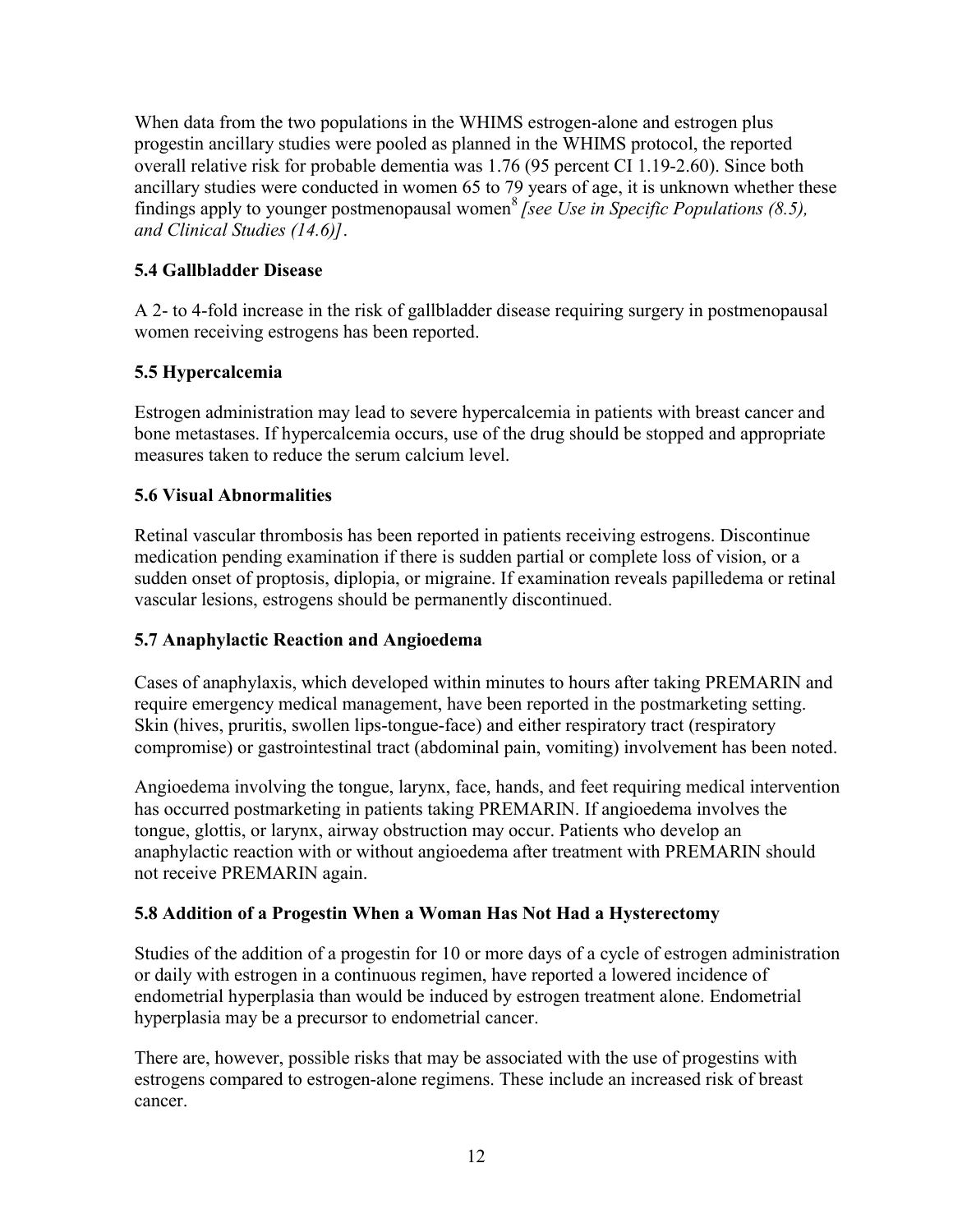## **5.9 Elevated Blood Pressure**

In a small number of case reports, substantial increases in blood pressure have been attributed to idiosyncratic reactions to estrogens. In a large, randomized, placebo-controlled clinical trial, a generalized effect of estrogen therapy on blood pressure was not seen.

## **5.10 Hypertriglyceridemia**

In women with pre-existing hypertriglyceridemia, estrogen therapy may be associated with elevations of plasma triglycerides leading to pancreatitis. Consider discontinuation of treatment if pancreatitis occurs.

## **5.11 Hepatic Impairment and/or Past History of Cholestatic Jaundice**

Estrogens may be poorly metabolized in patients with impaired liver function. For women with a history of cholestatic jaundice associated with past estrogen use or with pregnancy, caution should be exercised, and in the case of recurrence, medication should be discontinued.

# **5.12 Hypothyroidism**

Estrogen administration leads to increased thyroid-binding globulin (TBG) levels. Women with normal thyroid function can compensate for the increased TBG by making more thyroid hormone, thus maintaining free  $T_4$  and  $T_3$  serum concentrations in the normal range. Women dependent on thyroid hormone replacement therapy who are also receiving estrogens may require increased doses of their thyroid replacement therapy. These women should have their thyroid function monitored in order to maintain their free thyroid hormone levels in an acceptable range.

# **5.13 Fluid Retention**

Estrogens may cause some degree of fluid retention. Women with conditions that might be influenced by this factor, such as cardiac or renal dysfunction, warrant careful observation when estrogen alone is prescribed.

## **5.14 Hypocalcemia**

Estrogen therapy should be used with caution in individuals with hypoparathyroidism as estrogen-induced hypocalcemia may occur.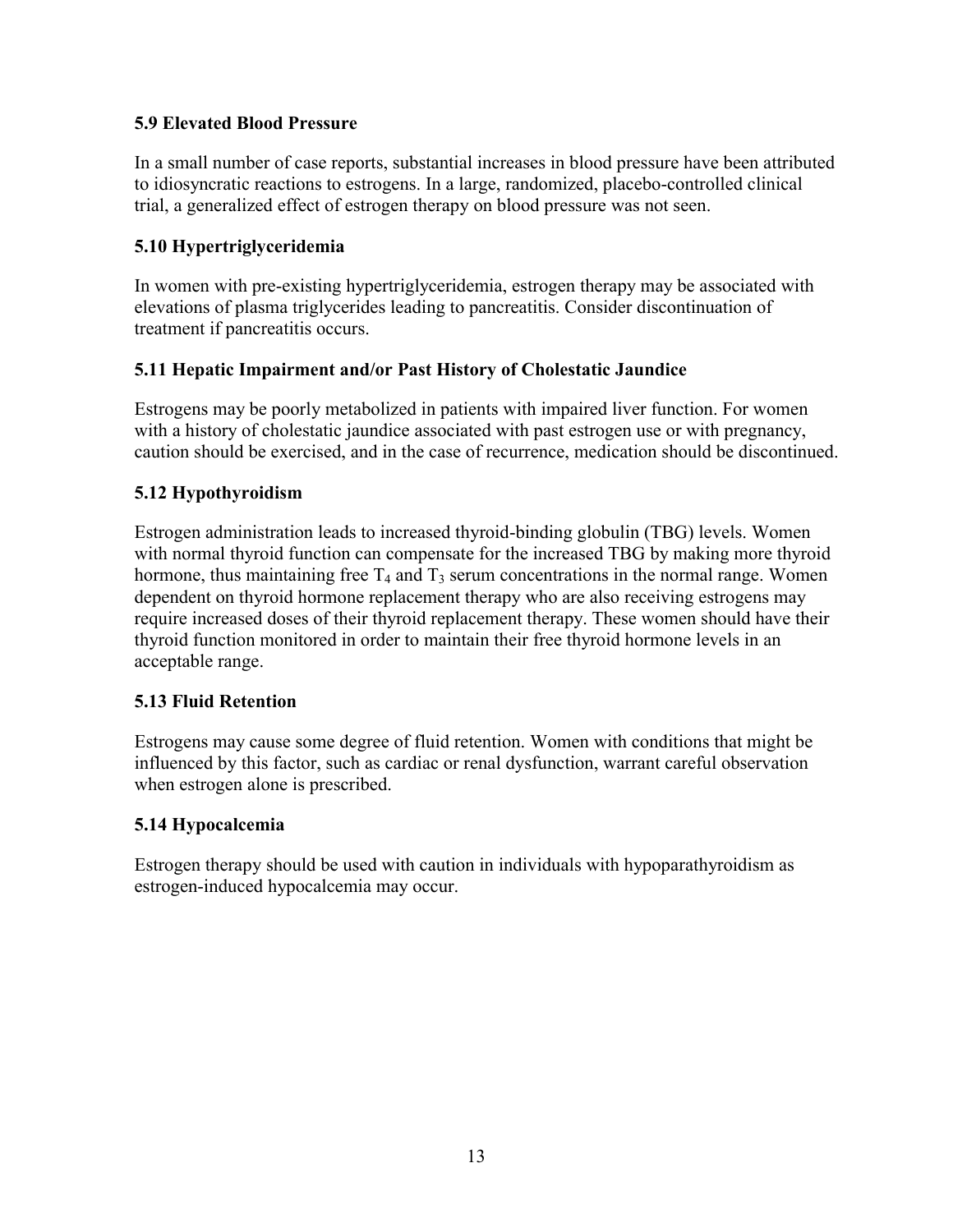## **5.15 Hereditary Angioedema**

Exogenous estrogens may exacerbate symptoms of angioedema in women with hereditary angioedema.

#### **5.16 Exacerbation of Endometriosis**

A few cases of malignant transformation of residual endometrial implants have been reported in women treated post-hysterectomy with estrogen-alone therapy. For women known to have residual endometriosis post-hysterectomy, the addition of progestin should be considered.

#### **5.17 Exacerbation of Other Conditions**

Estrogen therapy may cause an exacerbation of asthma, diabetes mellitus, epilepsy, migraine, porphyria, systemic lupus erythematosus, and hepatic hemangiomas and should be used with caution in women with these conditions.

#### **5.18 Laboratory Tests**

Serum follicle stimulating hormone (FSH) and estradiol levels have not been shown to be useful in the management of moderate to severe vasomotor symptoms and moderate to severe symptoms of vulvar and vaginal atrophy.

Laboratory parameters may be useful in guiding dosage for the treatment of hypoestrogenism due to hypogonadism, castration and primary ovarian failure.

## **5.19 Drug-Laboratory Test Interactions**

Accelerated prothrombin time, partial thromboplastin time, and platelet aggregation time; increased platelet count; increased factors II, VII antigen, VIII antigen, VIII coagulant activity, IX, X, XII, VII-X complex, II-VII-X complex, and beta-thromboglobulin; decreased levels of antifactor Xa and antithrombin III, decreased antithrombin III activity; increased levels of fibrinogen and fibrinogen activity; increased plasminogen antigen and activity.

Increased thyroid-binding globulin (TBG) levels leading to increased circulating total thyroid hormone levels as measured by protein-bound iodine (PBI),  $T_4$  levels (by column or by radioimmunoassay) or  $T_3$  levels by radioimmunoassay.  $T_3$  resin uptake is decreased, reflecting the elevated TBG. Free  $T_4$  and free  $T_3$  concentrations are unaltered. Women on thyroid replacement therapy may require higher doses of thyroid hormone.

Other binding proteins may be elevated in serum, for example, corticosteroid binding globulin (CBG), sex hormone-binding globulin (SHBG), leading to increased total circulating corticosteroids and sex steroids, respectively. Free hormone concentrations, such as testosterone and estradiol, may be decreased. Other plasma proteins may be increased (angiotensinogen/renin substrate, alpha-1-antitrypsin, ceruloplasmin).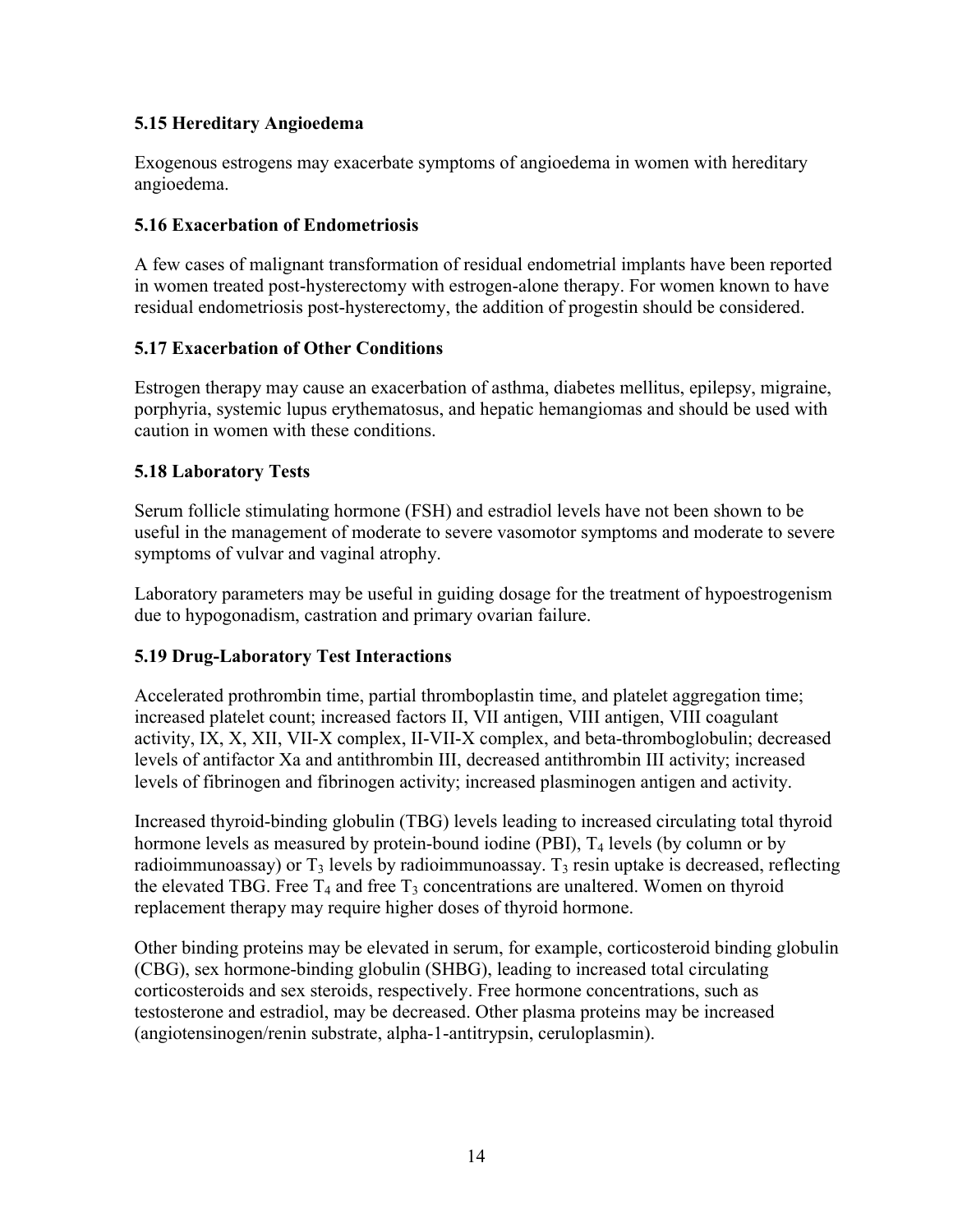Increased plasma high-density lipoprotein  $(HDL)$  and  $HDL<sub>2</sub>$  cholesterol subfraction concentrations, reduced low-density lipoprotein (LDL) cholesterol concentrations, increased triglyceride levels.

Impaired glucose tolerance.

## **6 ADVERSE REACTIONS**

Г

The following serious adverse reactions are discussed elsewhere in labeling:

- **Cardiovascular Disorders** *[see Boxed Warning, Warnings and Precautions* (*[5.1](#page-7-0))]*
- **Malignant Neoplasms** *[see Boxed Warning, Warnings and Precautions (5.2)]*

## **6.1 Clinical Study Experience**

Because clinical trials are conducted under widely varying conditions, adverse reaction rates observed in the clinical trials of a drug cannot be directly compared to rates in the clinical trials of another drug and may not reflect the rates observed in clinical practice.

During the first year of a 2-year clinical trial with 2,333 postmenopausal women with a uterus between 40 and 65 years of age (88 percent Caucasian), 1,012 women were treated with conjugated estrogens, and 332 were treated with placebo.

Table 1 summarizes treatment-related adverse reactions that occurred at a rate of  $\geq 1$  percent in any treatment group.

**Table 1: TREATMENT RELATED ADVERSE REACTIONS AT A FREQUENCY**

| TADIE 1. TREATMENT RELATED ADVERSE REAUTIONS AT A FREQUENUT<br>$\geq$ 1 PERCENT |                         |                        |                       |                      |  |
|---------------------------------------------------------------------------------|-------------------------|------------------------|-----------------------|----------------------|--|
|                                                                                 | <b>PREMARIN</b>         | <b>PREMARIN</b>        | <b>PREMARIN</b>       | Placebo<br>$(n=332)$ |  |
|                                                                                 | $0.625$ mg<br>$(n=348)$ | $0.45$ mg<br>$(n=338)$ | $0.3$ mg<br>$(n=326)$ |                      |  |
| Body as a whole                                                                 |                         |                        |                       |                      |  |
| Abdominal pain                                                                  | 38(11)                  | 28(8)                  | 30(9)                 | 21(6)                |  |
| Asthenia                                                                        | 16(5)                   | 8(2)                   | 14(4)                 | 3(1)                 |  |
| Back pain                                                                       | 18(5)                   | 11(3)                  | 13(4)                 | 4(1)                 |  |
| Chest pain                                                                      | 2(1)                    | 3(1)                   | 4(1)                  | 2(1)                 |  |
| Generalized edema                                                               | 7(2)                    | 6(2)                   | 4(1)                  | 8(2)                 |  |
| Headache                                                                        | 45(13)                  | 47(14)                 | 44 (13)               | 46(14)               |  |
| Moniliasis                                                                      | 5(1)                    | 4(1)                   | 4(1)                  | 1(0)                 |  |
| Pain                                                                            | 17(5)                   | 10(3)                  | 12(4)                 | 14(4)                |  |
| Pelvic pain                                                                     | 10(3)                   | 9(3)                   | 8(2)                  | 4(1)                 |  |
| Cardiovascular system                                                           |                         |                        |                       |                      |  |
| Hypertension                                                                    | 4(1)                    | 4(1)                   | 7(2)                  | 5(2)                 |  |
| Migraine                                                                        | 7(2)                    | 1(0)                   | $\theta$              | 3(1)                 |  |
| Palpitation                                                                     | 3(1)                    | 3(1)                   | 3(1)                  | 4(1)                 |  |
| Vasodilatation                                                                  | 2(1)                    | 2(1)                   | 3(1)                  | 5(2)                 |  |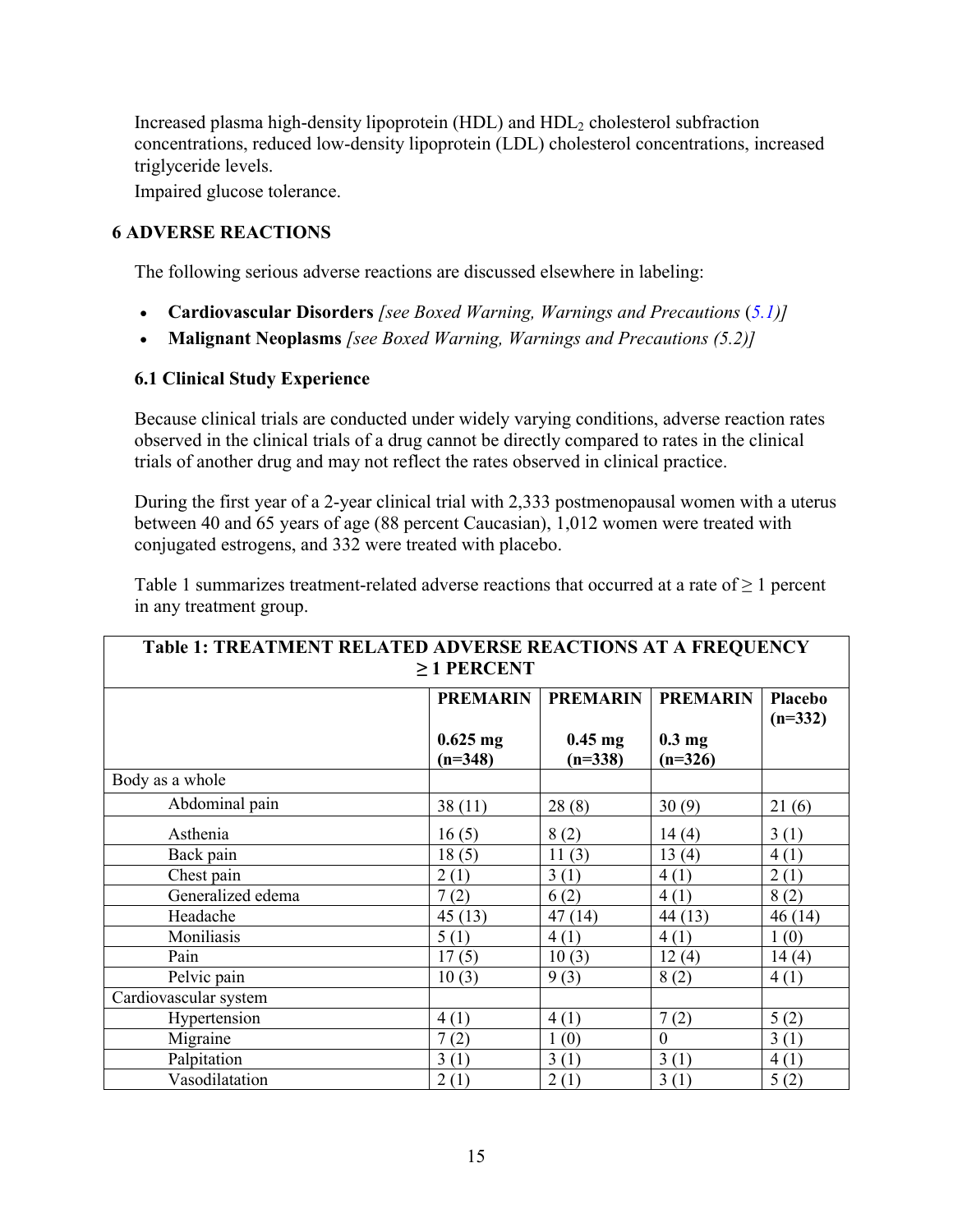|                           | Table 1: TREATMENT RELATED ADVERSE REACTIONS AT A FREQUENCY<br>$\geq$ 1 PERCENT |                        |                       |                             |  |
|---------------------------|---------------------------------------------------------------------------------|------------------------|-----------------------|-----------------------------|--|
|                           | <b>PREMARIN</b>                                                                 | <b>PREMARIN</b>        | <b>PREMARIN</b>       | <b>Placebo</b><br>$(n=332)$ |  |
|                           | $0.625$ mg<br>$(n=348)$                                                         | $0.45$ mg<br>$(n=338)$ | $0.3$ mg<br>$(n=326)$ |                             |  |
| Digestive system          |                                                                                 |                        |                       |                             |  |
| Constipation              | 7(2)                                                                            | 6(2)                   | 4(1)                  | 3(1)                        |  |
| Diarrhea                  | 4(1)                                                                            | 5(1)                   | 5(2)                  | 8(2)                        |  |
| Dyspepsia                 | 7(2)                                                                            | 5(1)                   | 6(2)                  | 14(4)                       |  |
| Eructation                | 1(0)                                                                            | 1(0)                   | 4(1)                  | 1(0)                        |  |
| Flatulence                | 22(6)                                                                           | 18(5)                  | 13(4)                 | 8(2)                        |  |
| Increased appetite        | 4(1)                                                                            | 1(0)                   | 1(0)                  | 2(1)                        |  |
| Nausea                    | 16(5)                                                                           | 10(3)                  | 15(5)                 | 16(5)                       |  |
| Metabolic and nutritional |                                                                                 |                        |                       |                             |  |
| Hyperlipidemia            | 2(1)                                                                            | 4(1)                   | 3(1)                  | 2(1)                        |  |
| Peripheral edema          | $\overline{5(1)}$                                                               | 2(1)                   | 4(1)                  | 3(1)                        |  |
| Weight gain               | 11(3)                                                                           | 10(3)                  | 8(2)                  | 14(4)                       |  |
| Musculoskeletal system    |                                                                                 |                        |                       |                             |  |
| Arthralgia                | 6(2)                                                                            | 3(1)                   | 2(1)                  | 5(2)                        |  |
| Leg cramps                | 10(3)                                                                           | 5(1)                   | 9(3)                  | 4(1)                        |  |
| Myalgia                   | 2(1)                                                                            | 1(0)                   | 4(1)                  | 1(0)                        |  |
| Nervous system            |                                                                                 |                        |                       |                             |  |
| Anxiety                   | 6(2)                                                                            | 4(1)                   | 2(1)                  | 4(1)                        |  |
| Depression                | 17(5)                                                                           | 15(4)                  | 10(3)                 | 17(5)                       |  |
| <b>Dizziness</b>          | 9(3)                                                                            | 7(2)                   | 4(1)                  | 5(2)                        |  |
| Emotional lability        | 3(1)                                                                            | 4(1)                   | 5(2)                  | 8(2)                        |  |
| Hypertonia                | 1(0)                                                                            | 1(0)                   | 5(2)                  | 3(1)                        |  |
| Insomnia                  | 16(5)                                                                           | 10(3)                  | 13(4)                 | 14(4)                       |  |
| Nervousness               | 9(3)                                                                            | 12(4)                  | 2(1)                  | 6(2)                        |  |
| Skin and appendages       |                                                                                 |                        |                       |                             |  |
| Acne                      | 3(1)                                                                            | 1(0)                   | 8(2)                  | 3(1)                        |  |
| Alopecia                  | 6(2)                                                                            | 6(2)                   | 5(2)                  | 2(1)                        |  |
| Hirsutism                 | 4(1)                                                                            | 2(1)                   | 1(0)                  | $\overline{0}$              |  |
| Pruritus                  | 11(3)                                                                           | 11(3)                  | 10(3)                 | $\overline{3}(1)$           |  |
| Rash                      | 6(2)                                                                            | 3(1)                   | 1(0)                  | 2(1)                        |  |
| Skin discoloration        | 4(1)                                                                            | 2(1)                   | $\mathbf{0}$          | 1(0)                        |  |
| Sweating                  | 4(1)                                                                            | 1(0)                   | 3(1)                  | 4(1)                        |  |
| Urogenital system         |                                                                                 |                        |                       |                             |  |
| Breast disorder           | 6(2)                                                                            | 3(1)                   | 3(1)                  | 6(2)                        |  |
| Breast enlargement        | 3(1)                                                                            | 4(1)                   | 7(2)                  | 3(1)                        |  |
| Breast neoplasm           | 4(1)                                                                            | 4(1)                   | 7(2)                  | 7(2)                        |  |
| Breast pain               | 37(11)                                                                          | 39(12)                 | 24(7)                 | 26(8)                       |  |
| Cervix disorder           | 8(2)                                                                            | 4(1)                   | 5(2)                  | $\boldsymbol{0}$            |  |
| Dysmenorrhea              | 12(3)                                                                           | 10(3)                  | 4(1)                  | 2(1)                        |  |
| Endometrial disorder      | 4(1)                                                                            | 2(1)                   | 2(1)                  | $\boldsymbol{0}$            |  |
| Endometrial hyperplasia   | 16(5)                                                                           | 8(2)                   | 1(0)                  | $\mathbf{0}$                |  |
| Leukorrhea                | 17(5)                                                                           | 17(5)                  | 12(4)                 | 6(2)                        |  |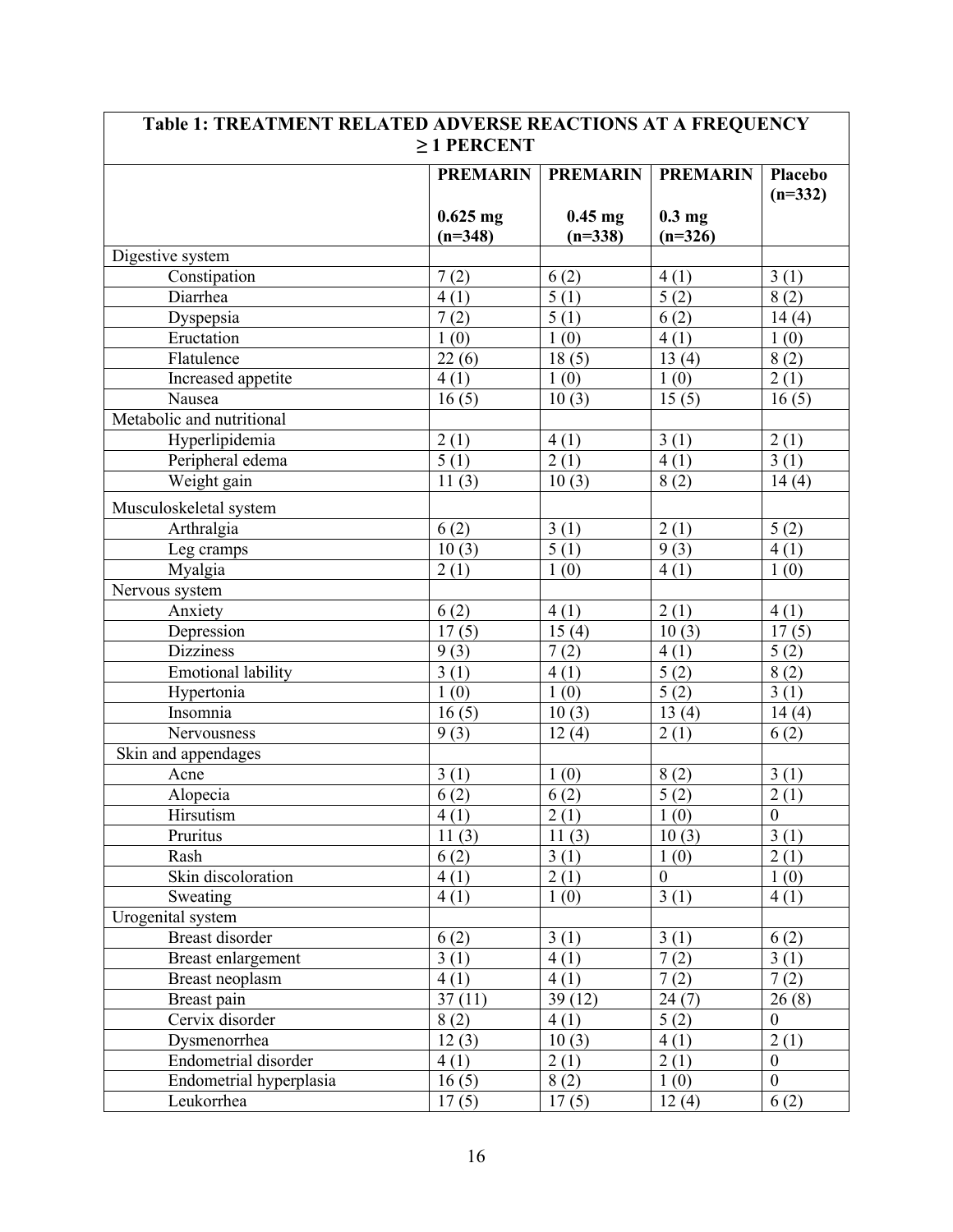| <b>Table 1: TREATMENT RELATED ADVERSE REACTIONS AT A FREQUENCY</b><br>$\geq$ 1 PERCENT |                         |                        |                               |                             |  |
|----------------------------------------------------------------------------------------|-------------------------|------------------------|-------------------------------|-----------------------------|--|
|                                                                                        | <b>PREMARIN</b>         | <b>PREMARIN</b>        | <b>PREMARIN</b>               | <b>Placebo</b><br>$(n=332)$ |  |
|                                                                                        | $0.625$ mg<br>$(n=348)$ | $0.45$ mg<br>$(n=338)$ | $0.3 \text{ mg}$<br>$(n=326)$ |                             |  |
| Metrorrhagia                                                                           | 11(3)                   | 4(1)                   | 3(1)                          | 1(0)                        |  |
| Urinary tract infection                                                                | 1(0)                    | 2(1)                   | 1(0)                          | 4(1)                        |  |
| Uterine fibroids enlarged                                                              | 6(2)                    | (0)                    | 2(1)                          | 2(1)                        |  |
| Uterine spasm                                                                          | 11(3)                   | 5(1)                   | 3(1)                          | 2(1)                        |  |
| Vaginal dryness                                                                        | 1(0)                    | 2(1)                   | 1(0)                          | 6(2)                        |  |
| Vaginal hemorrhage                                                                     | 46(13)                  | 13(4)                  | 6(2)                          | $\theta$                    |  |
| Vaginal moniliasis                                                                     | 14(4)                   | 10(3)                  | 12(4)                         | 5(2)                        |  |
| Vaginitis                                                                              | 18(5)                   | 7(2)                   | 9(3)                          | 1(0)                        |  |

## **6.2 Postmarketing Experience**

The following additional adverse reactions have been identified during post-approval use of PREMARIN. Because these reactions are reported voluntarily from a population of uncertain size, it is not possible always to reliably estimate their frequency or establish a causal relationship to drug exposure.

#### *Genitourinary system*

Abnormal uterine bleeding; dysmenorrheal or pelvic pain, increase in size of uterine leiomyomata, vaginitis, including vaginal candidiasis, change in cervical secretion, ovarian cancer, endometrial hyperplasia, endometrial cancer, leukorrhea.

#### *Breasts*

Tenderness, enlargement, pain, discharge, galactorrhea, fibrocystic breast changes, breast cancer, gynecomastia in males.

#### *Cardiovascular*

Deep and superficial venous thrombosis, pulmonary embolism, thrombophlebitis, myocardial infarction, stroke, increase in blood pressure.

#### *Gastrointestinal*

Nausea, vomiting, abdominal pain, bloating, cholestatic jaundice, increased incidence of gallbladder disease, pancreatitis, enlargement of hepatic hemangiomas, ischemic colitis.

#### *Skin*

Chloasma or melasma that may persist when drug is discontinued, erythema multiforme, erythema nodosum, loss of scalp hair, hirsutism, pruritus, rash.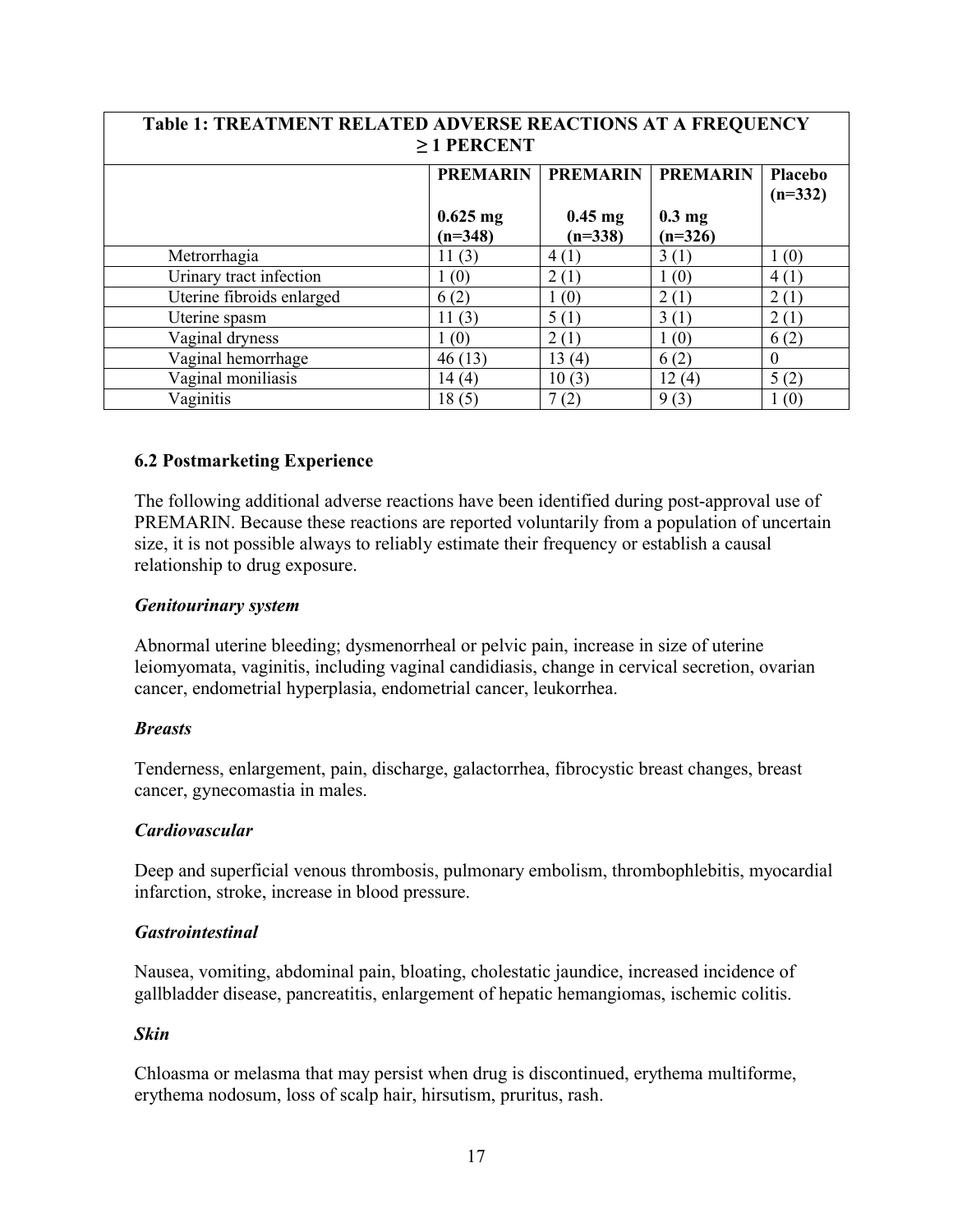## *Eyes*

Retinal vascular thrombosis, intolerance to contact lenses.

#### *Central nervous system*

Headache, migraine, dizziness , mental depression, nervousness, mood disturbances, irritability, exacerbation of epilepsy, dementia, possible growth potentiation of benign meningioma.

## *Miscellaneous*

Increase or decrease in weight, glucose intolerance, aggravation of porphyria, edema, arthralgias, leg cramps, changes in libido, urticaria, exacerbation of asthma, increased triglycerides, hypersensitivity.

# **7 DRUG INTERACTIONS**

Data from a single-dose drug-drug interaction study involving conjugated estrogens and medroxyprogesterone acetate indicate that the pharmacokinetic disposition of both drugs is not altered when the drugs are coadministered. No other clinical drug-drug interaction studies have been conducted with conjugated estrogens.

## **7.1 Metabolic Interactions**

*In vitro* and *in vivo* studies have shown that estrogens are metabolized partially by cytochrome P450 3A4 (CYP3A4). Therefore, inducers or inhibitors of CYP3A4 may affect estrogen drug metabolism. Inducers of CYP3A4, such as St. John's Wort (*Hypericum perforatum*) preparations, phenobarbital, carbamazepine, and rifampin, may reduce plasma concentrations of estrogens, possibly resulting in a decrease in therapeutic effects and/or changes in the uterine bleeding profile. Inhibitors of CYP3A4, such as erythromycin, clarithromycin, ketoconazole, itraconazole, ritonavir and grapefruit juice, may increase plasma concentrations of estrogens and may result in side effects.

# **8 USE IN SPECIFIC POPULATIONS**

## **8.1 Pregnancy**

PREMARIN should not be used during pregnancy *[see Contraindications (4)]*. There appears to be little or no increased risk of birth defects in children born to women who have used estrogens and progestins as an oral contraceptive inadvertently during early pregnancy.

## **8.3 Nursing Mothers**

PREMARIN should not be used during lactation. Estrogen administration to nursing women has been shown to decrease the quantity and quality of the breast milk. Detectable amounts of estrogens have been identified in the breast milk of mothers receiving estrogen-alone therapy. Caution should be exercised when PREMARIN is administered to a nursing woman.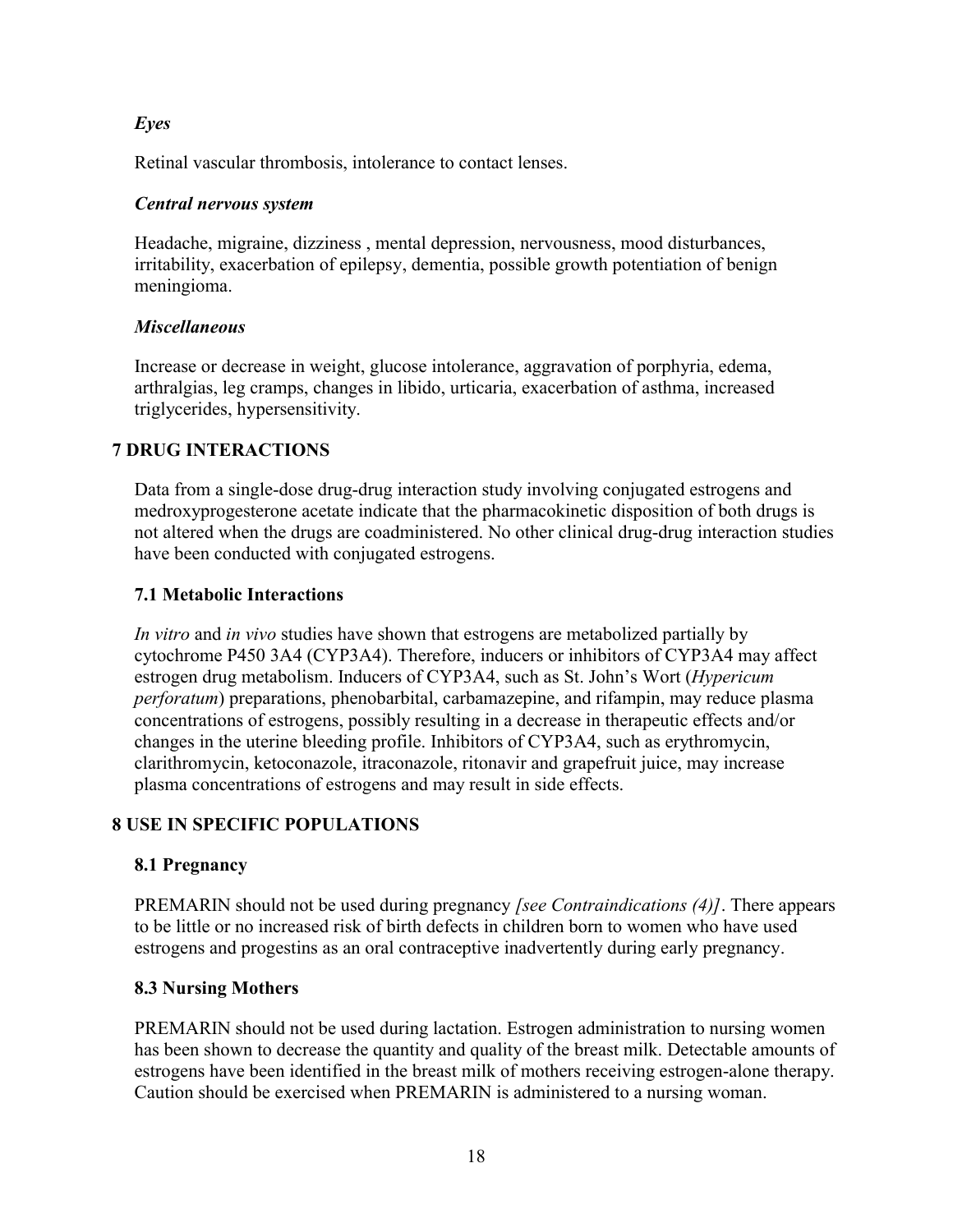## **8.4 Pediatric Use**

Estrogen therapy has been used for the induction of puberty in adolescents with some forms of pubertal delay. Safety and effectiveness in pediatric patients have not otherwise been established.

Large and repeated doses of estrogen over an extended time period have been shown to accelerate epiphyseal closure, which could result in short stature if treatment is initiated before the completion of physiologic puberty in normally developing children. If estrogen is administered to patients whose bone growth is not complete, periodic monitoring of bone maturation and effects on epiphyseal centers is recommended during estrogen administration.

Estrogen treatment of prepubertal girls also induces premature breast development and vaginal cornification, and may induce vaginal bleeding. In boys, estrogen treatment may modify the normal pubertal process and induce gynecomastia.

## **8.5 Geriatric Use**

There have not been sufficient numbers of geriatric patients involved in studies utilizing PREMARIN to determine whether those over 65 years of age differ from younger subjects in their response to PREMARIN.

## *The Women's Health Initiative Study*

In the WHI estrogen-alone substudy (daily CE 0.625 mg-alone versus placebo), there was a higher relative risk of stroke in women greater than 65 years of age *[see Clinical Studies (14.5)]*.

In the WHI estrogen plus progestin substudy (daily CE [0.625 mg] plus MPA [2.5 mg]), there was a higher relative risk of nonfatal stroke and invasive breast cancer in women greater than 65 years of age *[see Clinical Studies (14.5)]*.

## *The Women's Health Initiative Memory Study*

In the WHIMS ancillary studies of postmenopausal women 65 to 79 years of age, there was an increased risk of developing probable dementia in women receiving estrogen-alone or estrogen plus progestin when compared to placebo *[see Warnings and Precautions (5.3), and Clinical Studies (14.6)]*.

Since both ancillary studies were conducted in women 65 to 79 years of age, it is unknown whether these findings apply to younger postmenopausal women<sup>8</sup> [see Warnings and *Precautions (5.3), and Clinical Studies (14.6)].*

# **8.6 Renal Impairment**

The effect of renal impairment on the pharmacokinetics of PREMARIN has not been studied.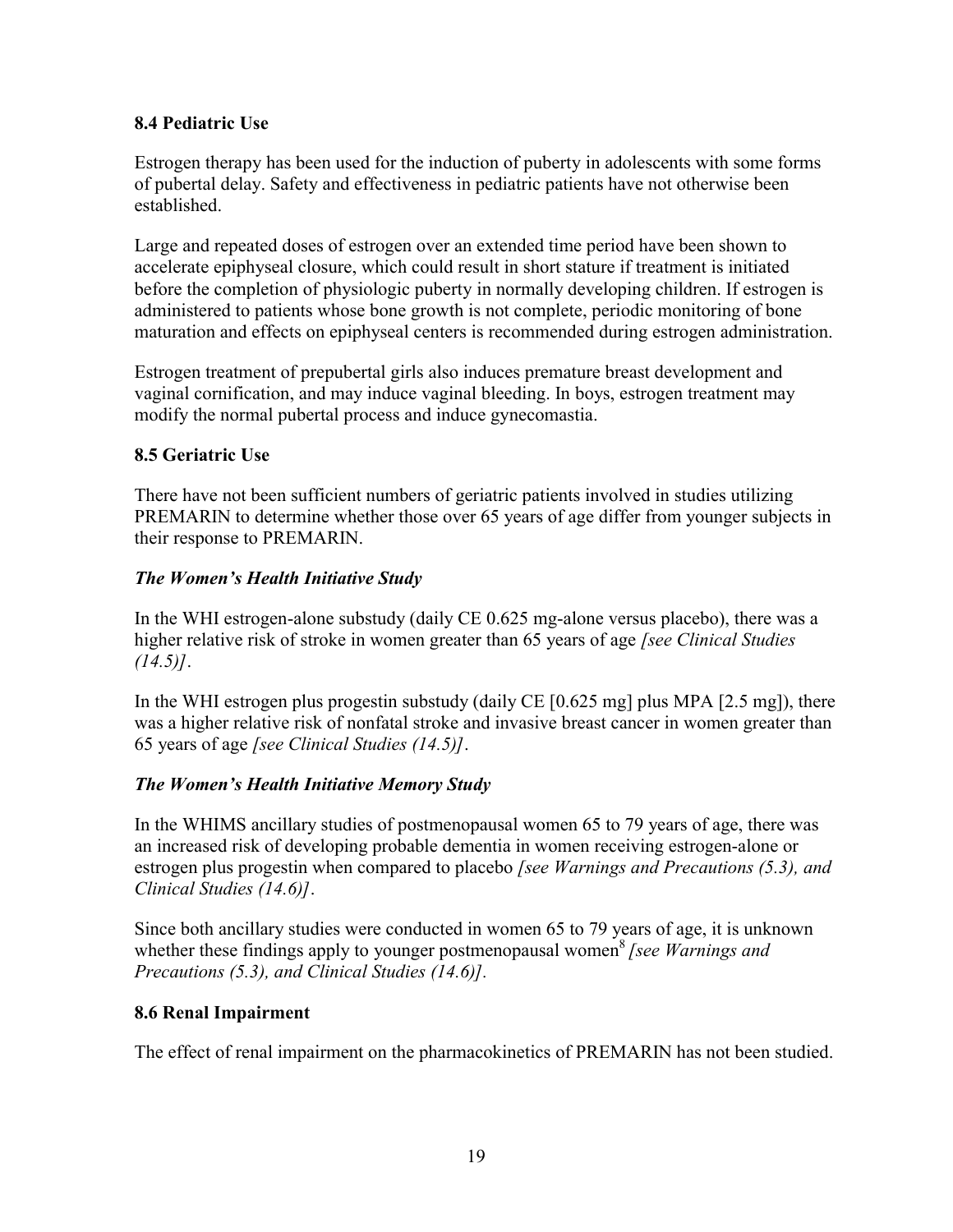#### **8.7 Hepatic Impairment**

The effect of hepatic impairment on the pharmacokinetics of PREMARIN has not been studied.

#### **10 OVERDOSAGE**

Overdosage of estrogen may cause nausea, vomiting, breast tenderness, abdominal pain, drowsiness and fatigue, and withdrawal bleeding may occur in women. Treatment of overdose consists of discontinuation of PREMARIN therapy with institution of appropriate symptomatic care.

## **11 DESCRIPTION**

PREMARIN $^{\circ}$  (conjugated estrogens tablets, USP) for oral administration contains a mixture of conjugated estrogens purified from pregnant mares' urine and consists of the sodium salts of water-soluble estrogen sulfates blended to represent the average composition of material derived from pregnant mares' urine. It is a mixture of sodium estrone sulfate and sodium equilin sulfate. It contains concomitant components as sodium sulfate conjugates, 17α-dihydroequilin, 17α estradiol, and 17β-dihydroequilin. Tablets for oral administration are available in 0.3 mg, 0.45 mg, 0.625 mg, 0.9 mg, and 1.25 mg strengths of conjugated estrogens.

PREMARIN 0.3 mg, 0.45 mg, 0.625 mg, 0.9 mg, and 1.25 mg tablets also contain the following inactive ingredients: calcium phosphate tribasic, carnauba wax, hydroxypropyl cellulose, hypromellose, lactose monohydrate, magnesium stearate, microcrystalline cellulose, polyethylene glycol, powdered cellulose, sucrose, and titanium dioxide. Each tablet strength contains the following colors:

| Tablet strength  | Tablet color contains                   |
|------------------|-----------------------------------------|
| $0.3 \text{ mg}$ | D&C Yellow No. 10 and FD&C Blue No. 2   |
| $0.45$ mg        | FD&C Blue No. 2                         |
| $0.625$ mg       | FD&C Blue No. 2 and FD&C Red No. 40     |
| $0.9$ mg         | D&C Red No. 30 and D&C Red No. 7        |
| $1.25$ mg        | Black iron oxide, D&C Yellow No. 10 and |
|                  | FD&C Yellow No. 6                       |

PREMARIN tablets comply with USP Dissolution Test criteria, as outlined below:

| PREMARIN 1.25 mg tablets              | <b>USP</b> Dissolution Test 4 |
|---------------------------------------|-------------------------------|
| PREMARIN 0.3 mg, 0.45 mg and 0.625 mg | <b>USP Dissolution Test 5</b> |
| tablets                               |                               |
| PREMARIN 0.9 mg tablets               | <b>USP</b> Dissolution Test 6 |
|                                       |                               |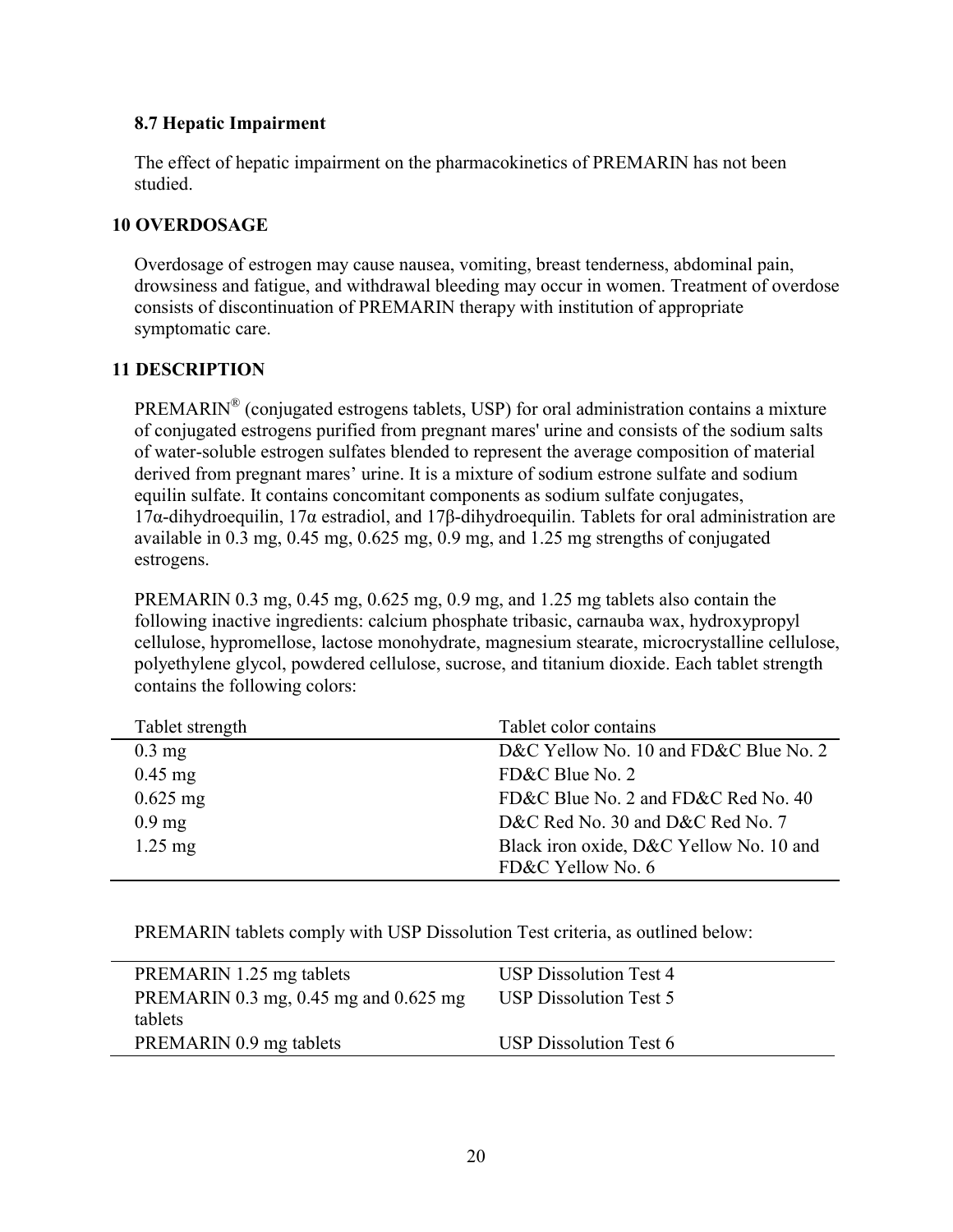## **12 CLINICAL PHARMACOLOGY**

## **12.1 Mechanism of Action**

Endogenous estrogens are largely responsible for the development and maintenance of the female reproductive system and secondary sexual characteristics. Although circulating estrogens exist in a dynamic equilibrium of metabolic interconversions, estradiol is the principal intracellular human estrogen and is substantially more potent than its metabolites, estrone and estriol, at the receptor level.

The primary source of estrogen in normally cycling adult women is the ovarian follicle, which secretes 70 to 500 mcg of estradiol daily, depending on the phase of the menstrual cycle. After menopause, most endogenous estrogen is produced by conversion of androstenedione, secreted by the adrenal cortex, to estrone in the peripheral tissues. Thus, estrone and the sulfate-conjugated form, estrone sulfate, are the most abundant circulating estrogens in postmenopausal women.

Estrogens act through binding to nuclear receptors in estrogen-responsive tissues. To date, two estrogen receptors have been identified. These vary in proportion from tissue to tissue.

Circulating estrogens modulate the pituitary secretion of the gonadotropins, luteinizing hormone (LH) and FSH, through a negative feedback mechanism. Estrogens act to reduce the elevated levels of these gonadotropins seen in postmenopausal women.

#### **12.2 Pharmacodynamics**

There are no pharmacodynamic data for PREMARIN.

## **12.3 Pharmacokinetics**

#### *Absorption*

Conjugated estrogens are water-soluble and are absorbed from the gastrointestinal tract after release from the drug formulation. The PREMARIN tablet releases conjugated estrogens slowly over several hours. Table 2 summarizes the mean pharmacokinetic parameters for unconjugated and conjugated estrogens following administration of 1 x 0.625 mg and 1 x 1.25 mg tablets to healthy postmenopausal women.

Food effect: The pharmacokinetics of PREMARIN 0.45 mg and 1.25 mg tablets were assessed following a single dose with a high-fat breakfast and with fasting administration. The  $C_{\text{max}}$  and AUC of estrogens were altered approximately 3-13%. The changes to  $C_{\text{max}}$  and AUC are not considered clinically meaningful, therefore PREMARIN may be taken without regard to meals.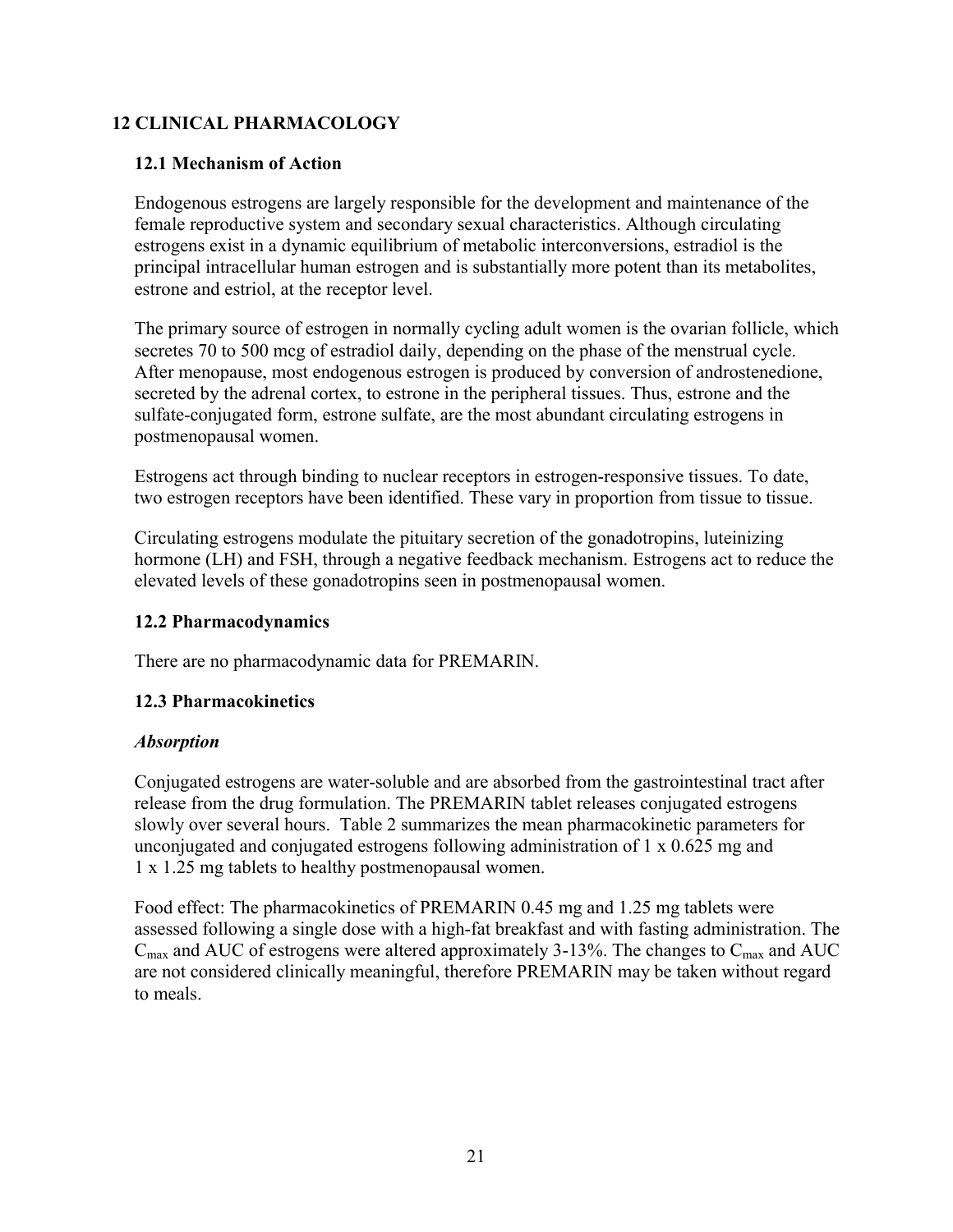|                      | Pharmacokinetic Profile of Unconjugated Estrogens Following a Dose of 1 x 0.625 mg |                      |               |                  |
|----------------------|------------------------------------------------------------------------------------|----------------------|---------------|------------------|
| PK Parameter         |                                                                                    |                      |               |                  |
| Arithmetic           |                                                                                    |                      |               | <b>AUC</b>       |
| Mean $(\%CV)$        | $C_{\text{max}}$ (pg/mL)                                                           | $t_{\text{max}}$ (h) | $t_{1/2}$ (h) | $(pg\cdot h/mL)$ |
| Estrone              | 87(33)                                                                             | 9.6(33)              | 50.7(35)      | 5557 (59)        |
| Baseline-            |                                                                                    |                      |               |                  |
| adjusted             |                                                                                    |                      |               |                  |
| estrone              | 64(42)                                                                             | 9.6(33)              | 20.2(40)      | 1723 (52)        |
| Equilin              | 31(38)                                                                             | 7.9(32)              | 12.9(112)     | 602(54)          |
|                      | Pharmacokinetic Profile of Conjugated Estrogens Following a Dose of 1 x 0.625 mg   |                      |               |                  |
| PK Parameter         |                                                                                    |                      |               |                  |
| Arithmetic           |                                                                                    |                      |               | <b>AUC</b>       |
| Mean $(\%CV)$        | $C_{\text{max}}$ (ng/mL)                                                           | $t_{\text{max}}$ (h) | $t_{1/2}$ (h) | $(ng\cdot h/mL)$ |
| <b>Total Estrone</b> | 2.7(43)                                                                            | 6.9(25)              | 26.7(33)      | 75 (52)          |
| Baseline-            |                                                                                    |                      |               |                  |
| adjusted total       |                                                                                    |                      |               |                  |
| estrone              | 2.5(45)                                                                            | 6.9(25)              | 14.8(35)      | 46 (48)          |
| Total Equilin        | 1.8(56)                                                                            | 5.6(45)              | 11.4(31)      | 27(56)           |
|                      | Pharmacokinetic Profile of Unconjugated Estrogens Following a Dose of 1 x 1.25 mg  |                      |               |                  |
| PK Parameter         |                                                                                    |                      |               |                  |
| Arithmetic           |                                                                                    |                      |               | <b>AUC</b>       |
| Mean $(\%CV)$        | $C_{\text{max}}$ (pg/mL)                                                           | $t_{\text{max}}$ (h) | $t_{1/2}$ (h) | $(pg\cdot h/mL)$ |
| Estrone              | 124(30)                                                                            | 10.0(32)             | 38.1 (37)     | 6332 (44)        |
| Baseline-            |                                                                                    |                      |               |                  |
| adjusted             |                                                                                    |                      |               |                  |
| estrone              | 102(35)                                                                            | 10.0(32)             | 19.7(48)      | 3159(53)         |
| Equilin              | 59 $(43)$                                                                          | 8.8(36)              | 10.9(47)      | 1182(42)         |
|                      | Pharmacokinetic Profile of Conjugated Estrogens Following a Dose of 1 x 1.25 mg    |                      |               |                  |
| PK Parameter         |                                                                                    |                      |               |                  |
| Arithmetic           |                                                                                    |                      |               | <b>AUC</b>       |
| Mean (%CV)           | $C_{\text{max}}$ (ng/mL)                                                           | $t_{\text{max}}$ (h) | $t_{1/2}$ (h) | $(ng\cdot h/mL)$ |
| <b>Total Estrone</b> | 4.5(39)                                                                            | 8.2(58)              | 26.5(40)      | 109(46)          |
| Baseline-            |                                                                                    |                      |               |                  |
| adjusted total       |                                                                                    |                      |               |                  |
| estrone              | 4.3(41)                                                                            | 8.2(58)              | 17.5(41)      | 87 (44)          |
| Total equilin        | 2.9(42)                                                                            | 6.8(49)              | 12.5(34)      | 48 (51)          |
|                      |                                                                                    |                      |               |                  |

# **TABLE 2: PHARMACOKINETIC PARAMETERS FOR PREMARIN**

L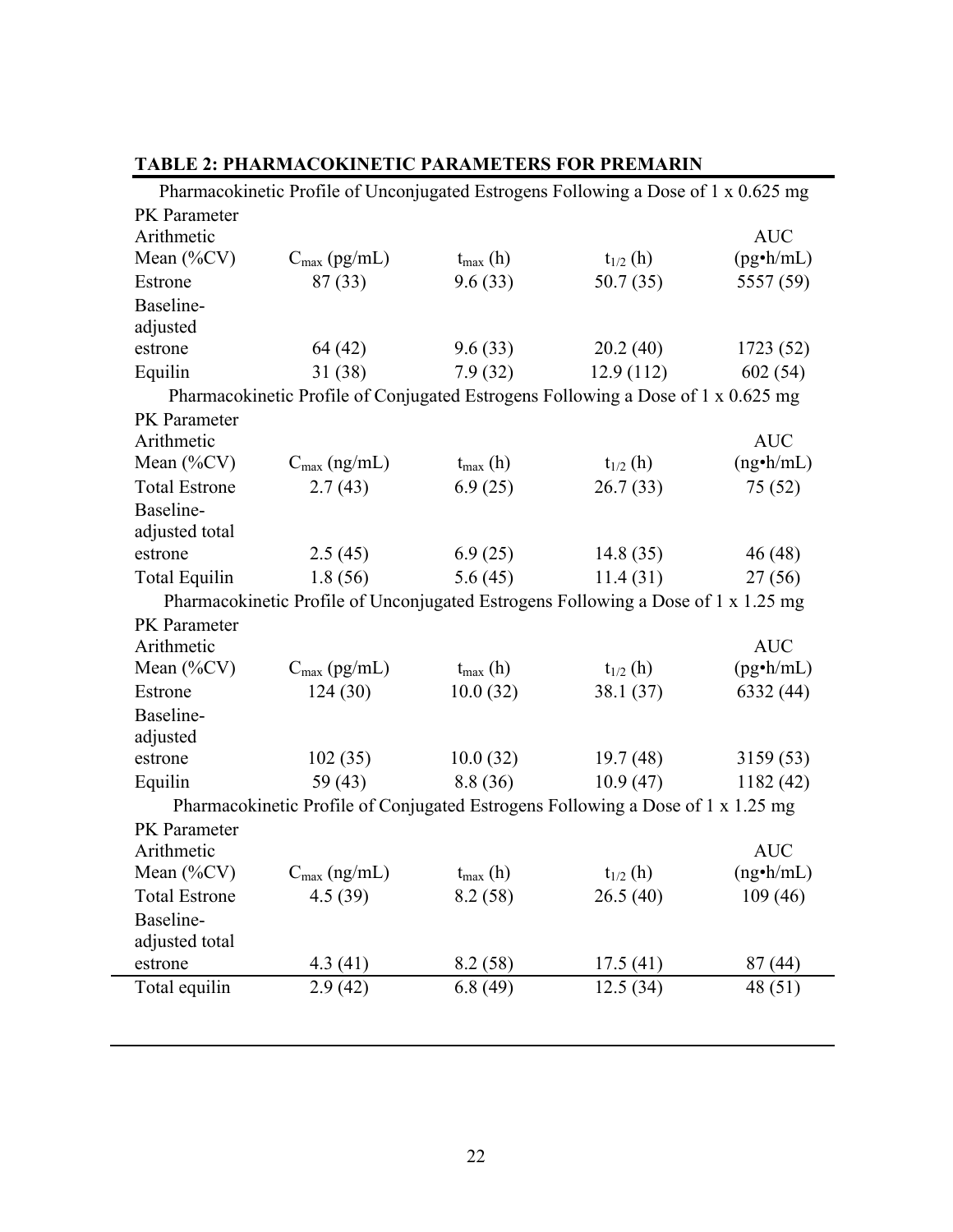#### *Distribution*

The distribution of exogenous estrogens is similar to that of endogenous estrogens. Estrogens are widely distributed in the body and are generally found in higher concentration in the sex hormone target organs. Estrogens circulate in the blood largely bound to sex hormone-binding globulin (SHBG) and albumin.

#### *Metabolism*

Exogenous estrogens are metabolized in the same manner as endogenous estrogens. Circulating estrogens exist in a dynamic equilibrium of metabolic interconversions. These transformations take place mainly in the liver. Estradiol is converted reversibly to estrone, and both can be converted to estriol, which is a major urinary metabolite. Estrogens also undergo enterohepatic recirculation via sulfate and glucuronide conjugation in the liver, biliary secretion of conjugates into the intestine, and hydrolysis in the intestine followed by reabsorption. In postmenopausal women, a significant portion of the circulating estrogens exists as sulfate conjugates, especially estrone sulfate, which serves as a circulating reservoir for the formation of more active estrogens.

#### *Excretion*

Estradiol, estrone, and estriol are excreted in the urine, along with glucuronide and sulfate conjugates.

#### *Use in Specific Populations*

No pharmacokinetic studies were conducted with Premarin in specific populations, including patients with renal or hepatic impairment.

## **13 NONCLINICAL TOXICOLOGY**

## **13.1 Carcinogenesis, Mutagenesis, Impairment of Fertility**

Long-term continuous administration of natural and synthetic estrogens in certain animal species increases the frequency of carcinomas of the breast, uterus, cervix, vagina, testis, and liver.

## **14 CLINICAL STUDIES**

#### **14.1 Effects on Vasomotor Symptoms**

In the first year of the Health and Osteoporosis, Progestin and Estrogen (HOPE) Study, a total of 2,805 postmenopausal women (average age  $53.3 \pm 4.9$  years) were randomly assigned to one of eight treatment groups of either placebo or conjugated estrogens, with or without medroxyprogesterone acetate. Efficacy for vasomotor symptoms was assessed during the first 12 weeks of treatment in a subset of symptomatic women  $(n = 241)$  who had at least seven moderate to severe hot flushes daily, or at least 50 moderate to severe hot flushes during the week before randomization. PREMARIN (0.3 mg, 0.45 mg, and 0.625 mg tablets) was shown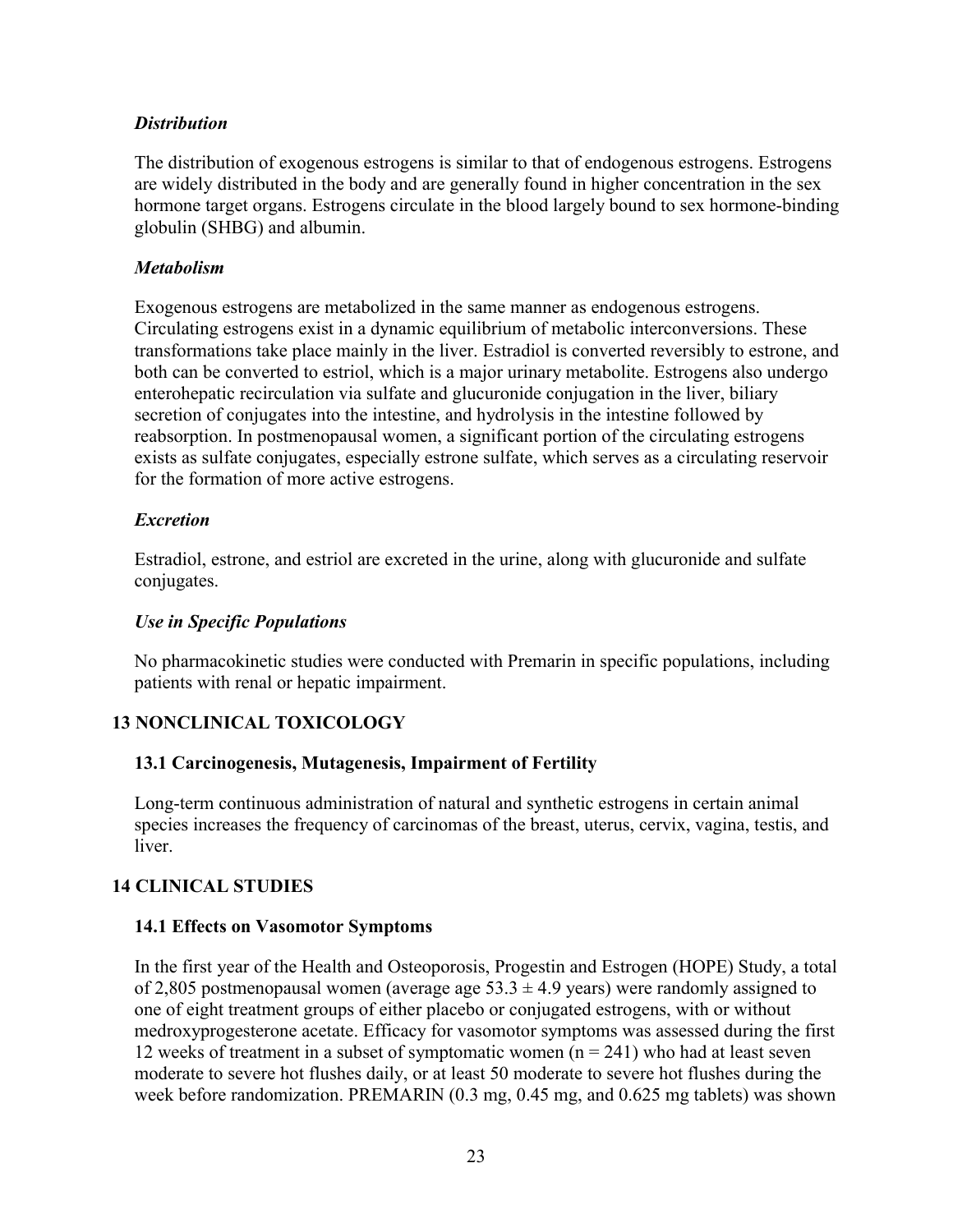to be statistically better than placebo at weeks 4 and 12 for relief of both frequency and severity of moderate to severe vasomotor symptoms. Table 3 shows the adjusted mean number of hot flushes in the PREMARIN 0.3 mg, 0.45 mg, and 0.625 mg and placebo groups during the initial 12-week period.

## **Table 3: SUMMARY TABULATION OF THE NUMBER OF HOT FLUSHES PER DAY – MEAN VALUES AND COMPARISONS BETWEEN THE ACTIVE TREATMENT GROUPS AND THE PLACEBO GROUP: PATIENTS WITH AT LEAST 7 MODERATE TO SEVERE FLUSHES PER DAY OR AT LEAST 50 PER WEEK AT BASELINE, LAST OBSERVATION CARRIED FORWARD (LOCF)**

| Treatment (No. of    |                      |                                                      |                   |                      |
|----------------------|----------------------|------------------------------------------------------|-------------------|----------------------|
| Patients)            |                      | ---------------No. of Hot Flushes/Day--------------- |                   |                      |
| Time Period          | <b>Baseline Mean</b> | Observed Mean                                        | Mean Change       | p-Values vs          |
| (week)               | $\pm$ SD             | $\pm$ SD                                             | $\pm$ SD          | Placebo <sup>a</sup> |
| $0.625$ mg CE        |                      |                                                      |                   |                      |
| $(n = 27)$           |                      |                                                      |                   |                      |
| 4                    | $12.29 \pm 3.89$     | $1.95 \pm 2.77$                                      | $-10.34 \pm 4.73$ | < 0.001              |
| 12                   | $12.29 \pm 3.89$     | $0.75 \pm 1.82$                                      | $-11.54 \pm 4.62$ | < 0.001              |
| 0.45 mg CE ( $n =$   |                      |                                                      |                   |                      |
| 32)                  |                      |                                                      |                   |                      |
| 4                    | $12.25 \pm 5.04$     | $5.04 \pm 5.31$                                      | $-7.21 \pm 4.75$  | < 0.001              |
| 12                   | $12.25 \pm 5.04$     | $2.32 \pm 3.32$                                      | $-9.93 \pm 4.64$  | < 0.001              |
| 0.3 mg CE ( $n =$    |                      |                                                      |                   |                      |
| 30)                  |                      |                                                      |                   |                      |
| 4                    | $13.77 \pm 4.78$     | $4.65 \pm 3.71$                                      | $-9.12 \pm 4.71$  | < 0.001              |
| 12                   | $13.77 \pm 4.78$     | $2.52 \pm 3.23$                                      | $-11.25 \pm 4.60$ | < 0.001              |
| Placebo ( $n = 28$ ) |                      |                                                      |                   |                      |
| 4                    | $11.69 \pm 3.87$     | $7.89 \pm 5.28$                                      | $-3.80 \pm 4.71$  |                      |
| 12                   | $11.69 \pm 3.87$     | $5.71 \pm 5.22$                                      | $-5.98 \pm 4.60$  |                      |
|                      |                      |                                                      |                   |                      |

<sup>a</sup> Based on analysis of covariance with treatment as factor and baseline as covariate.

#### **14.2 Effects on Vulvar and Vaginal Atrophy**

Results of vaginal maturation indexes at cycles 6 and 13 showed that the differences from placebo were statistically significant ( $p < 0.001$ ) for all treatment groups. (conjugated estrogens alone and conjugated estrogens/medroxyprogesterone acetate treatment groups).

#### **14.3 Effects on Bone Mineral Density**

#### *Health and Osteoporosis, Progestin and Estrogen (HOPE) Study*

The HOPE study was a double-blind, randomized, placebo/active-drug-controlled, multicenter study of healthy postmenopausal women with an intact uterus. Subjects (mean age  $53.3 \pm 4.9$ ) years) were  $2.3 \pm 0.9$  years on average since menopause and took one 600 mg tablet of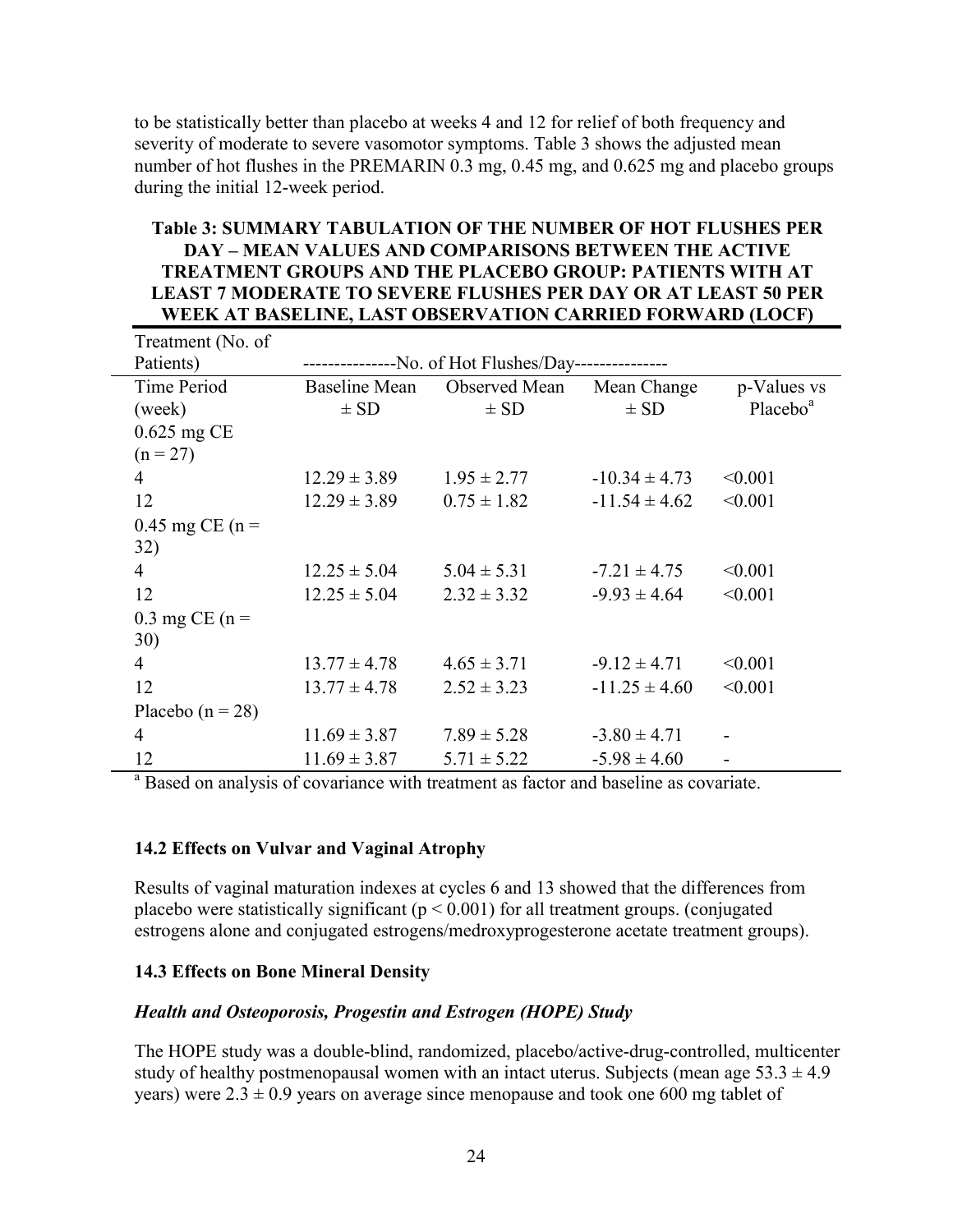elemental calcium (Caltrate™) daily. Subjects were not given Vitamin D supplements. They were treated with PREMARIN 0.625 mg, 0.45 mg, 0.3 mg, or placebo. Prevention of bone loss was assessed by measurement of bone mineral density (BMD), primarily at the anteroposterior lumbar spine  $(L_2 \text{ to } L_4)$ . Secondarily, BMD measurements of the total body, femoral neck, and trochanter were also analyzed. Serum osteocalcin, urinary calcium, and N-telopeptide were used as bone turnover markers (BTM) at cycles 6, 13, 19, and 26.

#### *Intent-to-treat subjects*

All active treatment groups showed significant differences from placebo in each of the four BMD endpoints at cycles 6, 13, 19, and 26. The mean percent increases in the primary efficacy measure ( $L_2$  to  $L_4$  BMD) at the final on-therapy evaluation (cycle 26 for those who completed and the last available evaluation for those who discontinued early) were 2.46 percent with 0.625 mg, 2.26 percent with 0.45 mg, and 1.13 percent with 0.3 mg. The placebo group showed a mean percent decrease from baseline at the final evaluation of 2.45 percent. These results show that the lower dosages of PREMARIN were effective in increasing  $L_2$  to L<sup>4</sup> BMD compared with placebo, and therefore support the efficacy of the lower doses.

The analysis for the other three BMD endpoints yielded mean percent changes from baseline in femoral trochanter that were generally larger than those seen for  $L_2$  to  $L_4$ , and changes in femoral neck and total body that were generally smaller than those seen for  $L_2$  to  $L_4$ . Significant differences between groups indicated that each of the PREMARIN treatments was more effective than placebo for all three of these additional BMD endpoints. With regard to femoral neck and total body, the active treatment groups all showed mean percent increases in BMD, while placebo treatment was accompanied by mean percent decreases. For femoral trochanter, each of the PREMARIN dose groups showed a mean percent increase that was significantly greater than the small increase seen in the placebo group. The percent changes from baseline to final evaluation are shown in Table 4.

| No. of<br>Subjects | <b>Baseline</b><br>$(g/cm^2)$<br>$Mean \pm SD$ | Change from<br>Baseline $(\% )$<br>Adjusted<br>$Mean \pm SE$ | p-Value<br>VS.<br>Placebo |
|--------------------|------------------------------------------------|--------------------------------------------------------------|---------------------------|
|                    |                                                |                                                              |                           |
| 83                 | $1.17 \pm 0.15$                                | $2.46 \pm 0.37$                                              | < 0.001                   |
| 91                 | $1.13 \pm 0.15$                                | $2.26 \pm 0.35$                                              | < 0.001                   |
| 87                 | $1.14 \pm 0.15$                                | $1.13 \pm 0.36$                                              | < 0.001                   |
| 85                 | $1.14 \pm 0.14$                                | $-2.45 \pm 0.36$                                             |                           |
|                    |                                                |                                                              |                           |
| 84                 | $1.15 \pm 0.08$                                | $0.68 \pm 0.17$                                              | < 0.001                   |
| 91                 | $1.14 \pm 0.08$                                | $0.74 \pm 0.16$                                              | < 0.001                   |
| 87                 | $1.14 \pm 0.07$                                | $0.40 \pm 0.17$                                              | < 0.001                   |
|                    |                                                |                                                              |                           |

#### **TABLE 4: PERCENT CHANGE IN BONE MINERAL DENSITY: COMPARISON BETWEEN ACTIVE AND PLACEBO GROUPS IN THE INTENT-TO-TREAT POPULATION, LOCF**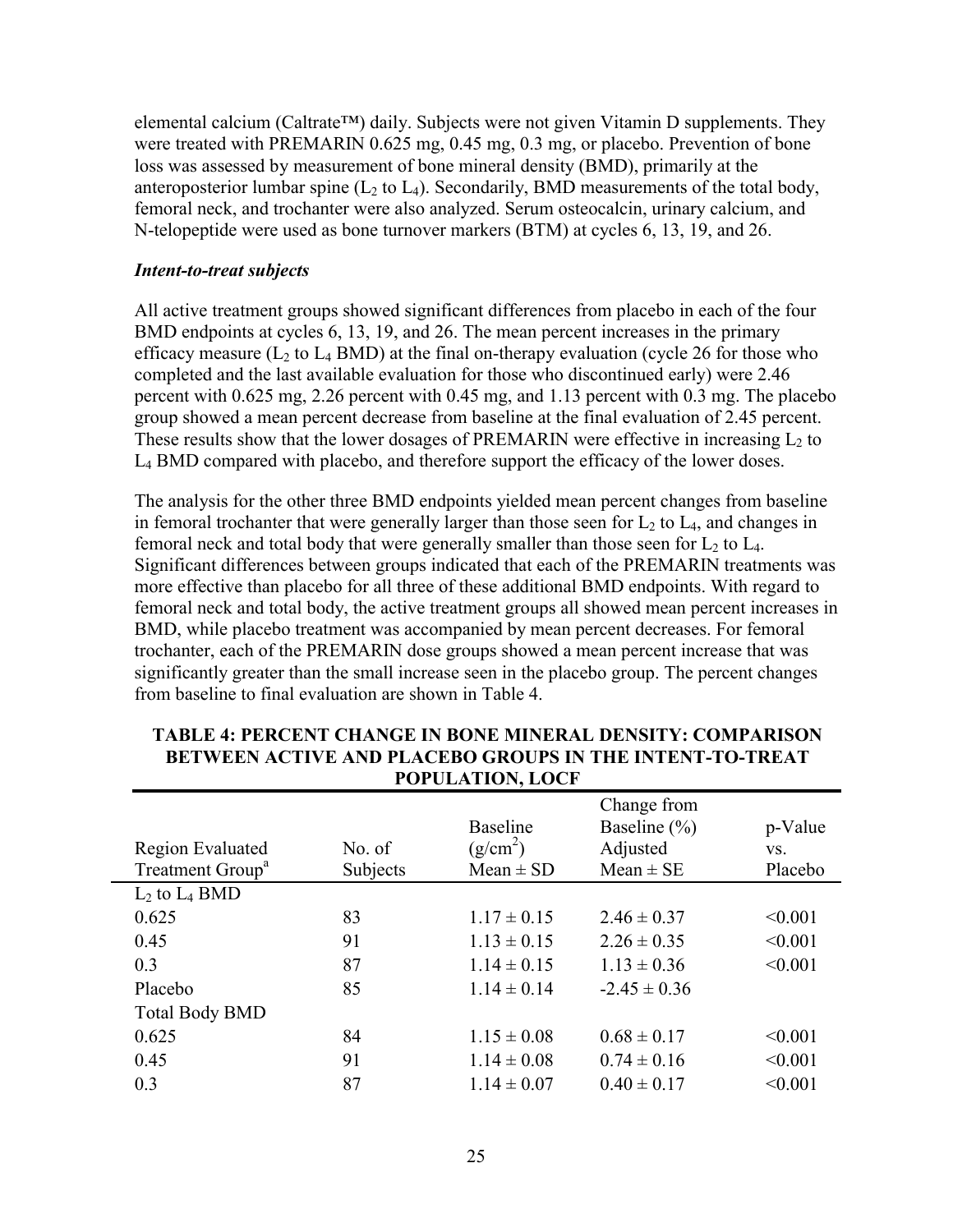| <b>Region Evaluated</b><br>Treatment Group <sup>a</sup> | No. of<br>Subjects | <b>Baseline</b><br>$(g/cm^2)$<br>$Mean \pm SD$ | Change from<br>Baseline $(\% )$<br>Adjusted<br>$Mean \pm SE$ | p-Value<br>VS.<br>Placebo |
|---------------------------------------------------------|--------------------|------------------------------------------------|--------------------------------------------------------------|---------------------------|
| Placebo                                                 | 85                 | $1.13 \pm 0.08$                                | $-1.50 \pm 0.17$                                             |                           |
| <b>Femoral Neck BMD</b>                                 |                    |                                                |                                                              |                           |
| 0.625                                                   | 84                 | $0.91 \pm 0.14$                                | $1.82 \pm 0.45$                                              | < 0.001                   |
| 0.45                                                    | 91                 | $0.89 \pm 0.13$                                | $1.84 \pm 0.44$                                              | < 0.001                   |
| 0.3                                                     | 87                 | $0.86 \pm 0.11$                                | $0.62 \pm 0.45$                                              | < 0.001                   |
| Placebo                                                 | 85                 | $0.88 \pm 0.14$                                | $-1.72 \pm 0.45$                                             |                           |
| <b>Femoral Trochanter</b><br><b>BMD</b>                 |                    |                                                |                                                              |                           |
| 0.625                                                   | 84                 | $0.78 \pm 0.13$                                | $3.82 \pm 0.58$                                              | < 0.001                   |
| 0.45                                                    | 91                 | $0.76 \pm 0.12$                                | $3.16 \pm 0.56$                                              | 0.003                     |
| 0.3                                                     | 87                 | $0.75 \pm 0.10$                                | $3.05 \pm 0.57$                                              | 0.005                     |
| Placebo                                                 | 85                 | $0.75 \pm 0.12$                                | $0.81 \pm 0.58$                                              |                           |

#### **TABLE 4: PERCENT CHANGE IN BONE MINERAL DENSITY: COMPARISON BETWEEN ACTIVE AND PLACEBO GROUPS IN THE INTENT-TO-TREAT POPULATION, LOCF**

<sup>a</sup> Identified by dosage (mg) of PREMARIN or placebo.

Figure 1 shows the cumulative percentage of subjects with changes from baseline equal to or greater than the value shown on the x-axis.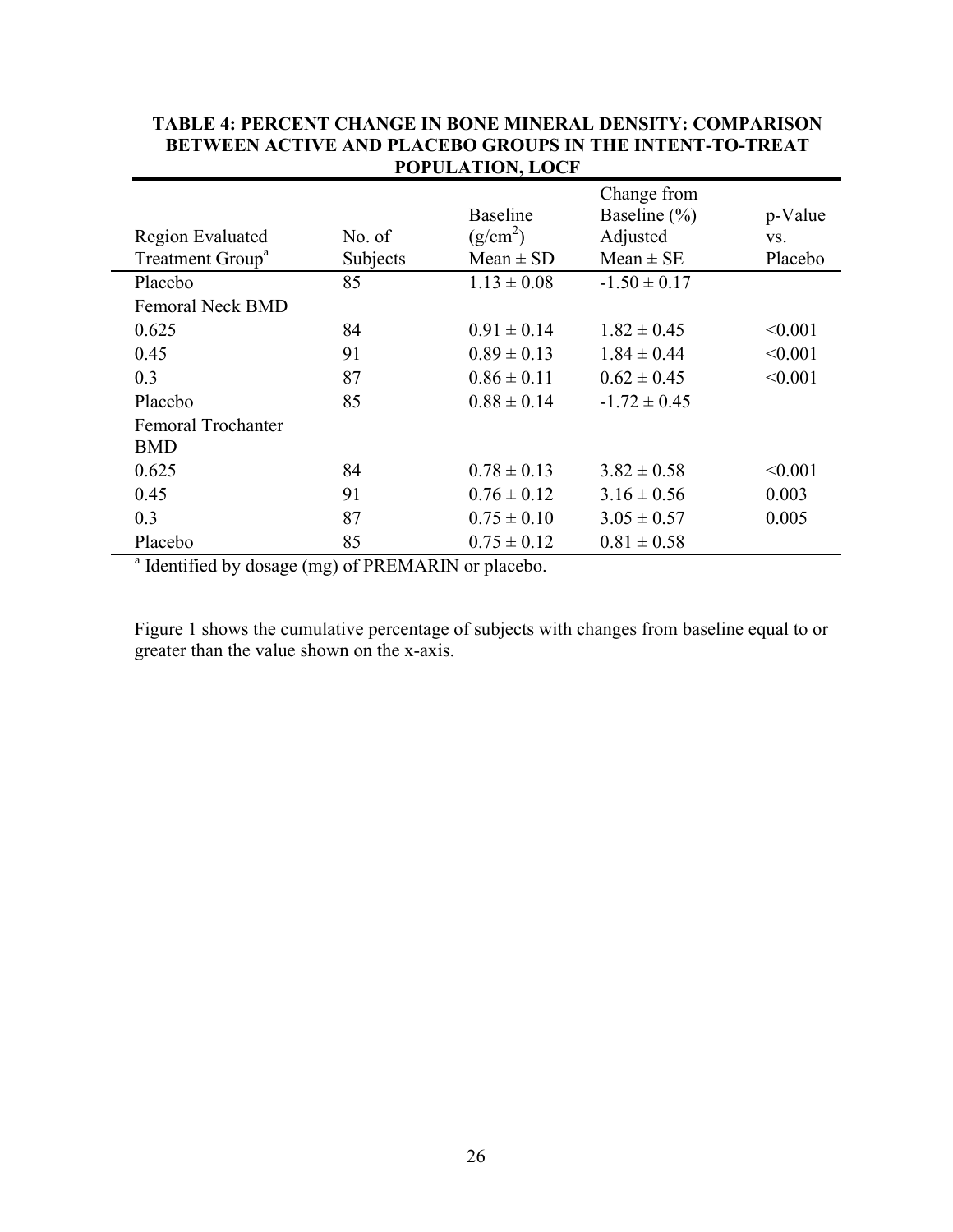

**Figure 1. CUMULATIVE PERCENT OF SUBJECTS WITH CHANGES FROM BASELINE IN SPINE BMD OF GIVEN MAGNITUDE OR GREATER IN PREMARIN® AND PLACEBO GROUPS**

The mean percent changes from baseline in  $L_2$  to  $L_4$  BMD for women who completed the bone density study are shown with standard error bars by treatment group in Figure 2. Significant differences between each of the PREMARIN dosage groups and placebo were found at cycles 6, 13, 19, and 26.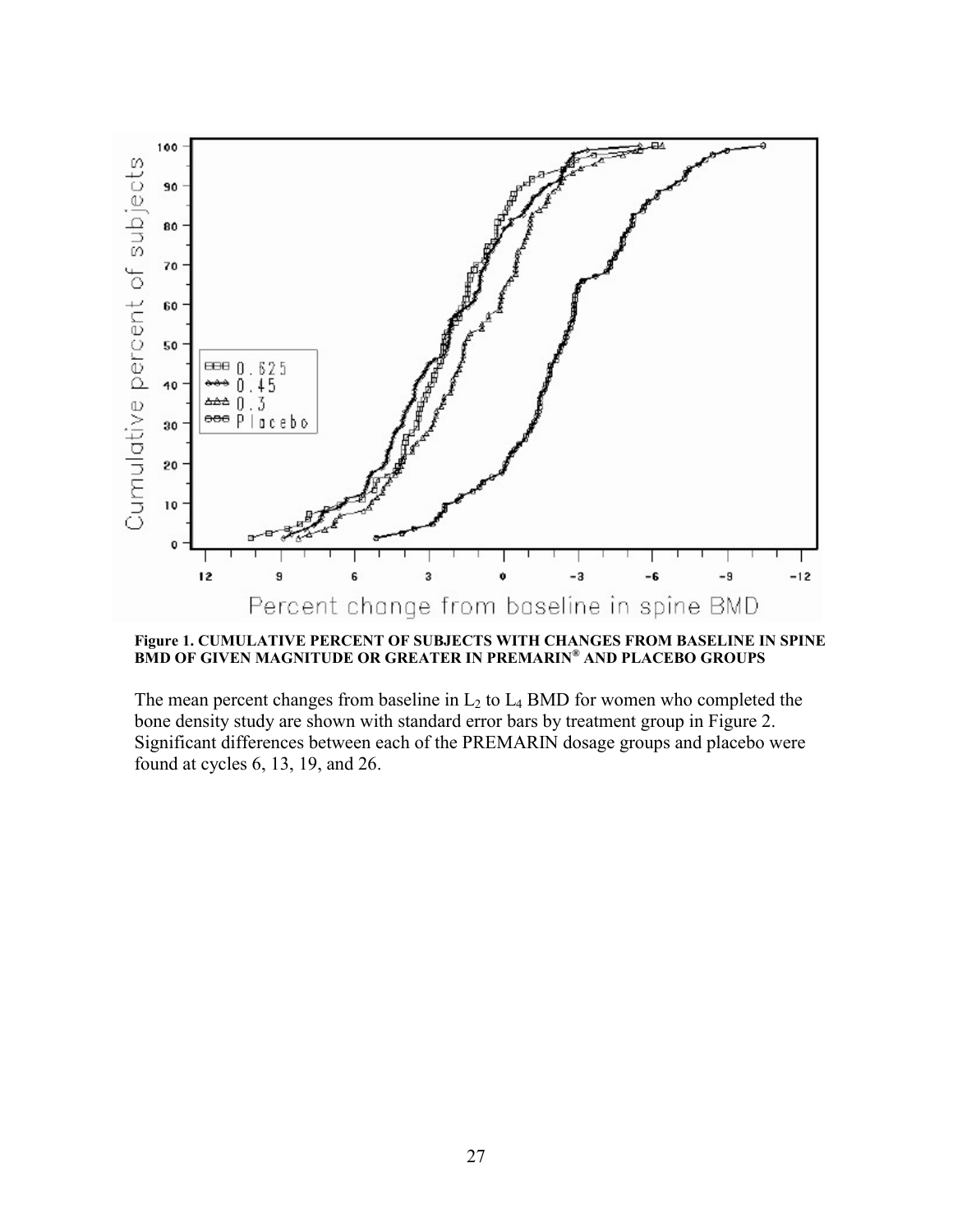

**Figure 2. ADJUSTED MEAN (SE) PERCENT CHANGE FROM BASELINE AT EACH CYCLE IN SPINE BMD: SUBJECTS COMPLETING IN PREMARIN GROUPS AND PLACEBO**

The bone turnover markers, serum osteocalcin and urinary N-telopeptide, significantly decreased ( $p < 0.001$ ) in all active-treatment groups at cycles 6, 13, 19, and 26 compared with the placebo group. Larger mean decreases from baseline were seen with the active groups than with the placebo group. Significant differences from placebo were seen less frequently in urine calcium.

#### **14.4 Effects on Female Hypogonadism**

In clinical studies of delayed puberty due to female hypogonadism, breast development was induced by doses as low as 0.15 mg. The dosage may be gradually titrated upward at 6-to 12 month intervals as needed to achieve appropriate bone age advancement and eventual epiphyseal closure. Clinical studies suggest that doses of 0.15 mg, 0.3 mg, and 0.6 mg are associated with mean ratios of bone age advancement to chronological age progression  $( \Delta BA/\Delta CA)$  of 1.1, 1.5, and 2.1, respectively. (PREMARIN in the dose strength of 0.15 mg is not available commercially). Available data suggest that chronic dosing with 0.625 mg is sufficient to induce artificial cyclic menses with sequential progestin treatment and to maintain bone mineral density after skeletal maturity is achieved.

#### **14.5 Women's Health Initiative Studies**

The WHI enrolled approximately 27,000 predominantly healthy postmenopausal women in two substudies to assess the risks and benefits of daily oral CE (0.625 mg)-alone or in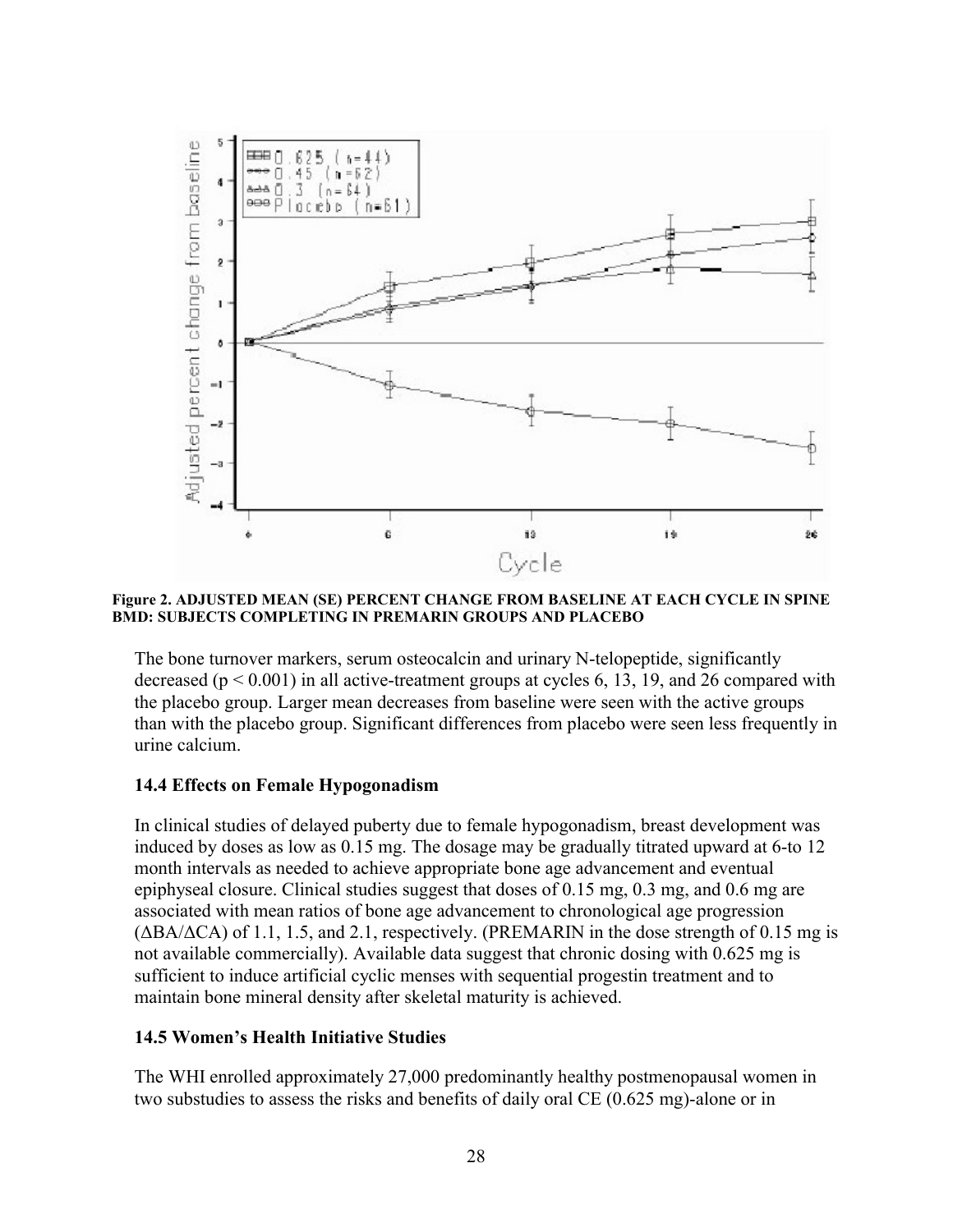combination with MPA (2.5 mg) compared to placebo in the prevention of certain chronic diseases. The primary endpoint was the incidence of CHD (defined as nonfatal MI, silent MI and CHD death), with invasive breast cancer as the primary adverse outcome. A "global index" included the earliest occurrence of CHD, invasive breast cancer, stroke, PE, endometrial cancer (only in the CE plus MPA substudy), colorectal cancer, hip fracture, or death due to other causes. These substudies did not evaluate the effects of CE-alone or CE plus MPA on menopausal symptoms.

## *WHI Estrogen-Alone Substudy*

The WHI estrogen-alone substudy was stopped early because an increased risk of stroke was observed, and it was deemed that no further information would be obtained regarding the risks and benefits of estrogen alone in predetermined primary endpoints.

Results of the estrogen-alone substudy, which included 10,739 women (average 63 years of age, range 50 to 79; 75.3 percent White, 15.1 percent Black, 6.1 percent Hispanic, 3.6 percent Other) after an average follow-up of 7.1 years, are presented in [Table](#page-28-0) 5.

<span id="page-28-0"></span>

|                                           | <b>Relative Risk</b>   | <b>CE</b>   | Placebo                         |
|-------------------------------------------|------------------------|-------------|---------------------------------|
| Event                                     | CE vs. Placebo         | $n = 5,310$ | $n = 5,429$                     |
|                                           | $(95\% \text{ nCI}^b)$ |             | Absolute Risk per 10,000 Women- |
|                                           |                        |             | Years                           |
| $CHD$ events <sup>c</sup>                 | $0.95(0.78-1.16)$      | 54          | 57                              |
| Non-fatal $MI^c$                          | $0.91(0.73 - 1.14)$    | 40          | 43                              |
|                                           |                        |             |                                 |
|                                           |                        |             |                                 |
| $CHD$ death <sup>c</sup>                  | $1.01(0.71 - 1.43)$    | 16          | 16                              |
| All Stroke <sup>c</sup>                   | $1.33(1.05-1.68)$      | 45          | 33                              |
|                                           |                        |             |                                 |
| Ischemic stroke <sup>c</sup>              | $1.55$ (1.19–2.01)     | 38          | 25                              |
| Deep vein thrombosis $c,d$                | $1.47(1.06-2.06)$      | 23          | 15                              |
| Pulmonary embolism <sup>c</sup>           | $1.37(0.90 - 2.07)$    | 14          | 10                              |
| Invasive breast cancer <sup>c</sup>       | $0.80(0.62 - 1.04)$    | 28          | 34                              |
| Colorectal cancer <sup>e</sup>            | $1.08(0.75-1.55)$      | 17          | 16                              |
| Hip fracture <sup>c</sup>                 | $0.65(0.45-0.94)$      | 12          | 19                              |
| Vertebral fractures <sup>c,d</sup>        | $0.64(0.44-0.93)$      | 11          | 18                              |
| Lower arm/wrist fractures <sup>c,d</sup>  | $0.58(0.47-0.72)$      | 35          | 59                              |
| Total fractures <sup>c,d</sup>            | $0.71(0.64 - 0.80)$    | 144         | 197                             |
| Death due to other causes <sup>e, f</sup> | $1.08(0.88 - 1.32)$    | 53          | 50                              |
| Overall mortality <sup>c,d</sup>          | $1.04(0.88 - 1.22)$    | 79          | 75                              |

#### **TABLE 5: RELATIVE AND ABSOLUTE RISK SEEN IN THE ESTROGEN ALONE SUBSTUDY OF WHI<sup>a</sup>**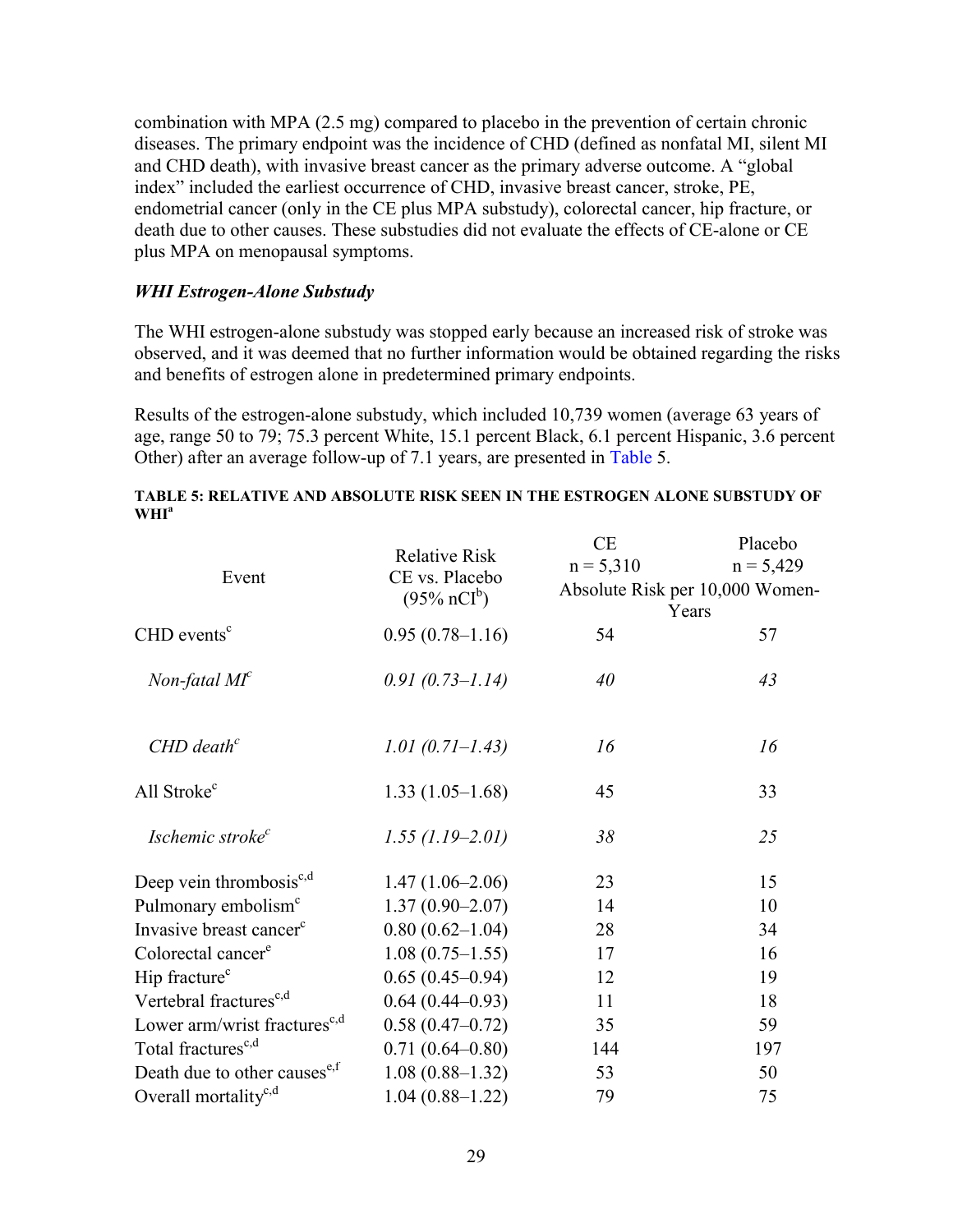|                           | <b>Relative Risk</b>   | CE.         | Placebo                         |
|---------------------------|------------------------|-------------|---------------------------------|
| Event                     | CE vs. Placebo         | $n = 5,310$ | $n = 5,429$                     |
|                           | $(95\% \text{ nCI}^b)$ |             | Absolute Risk per 10,000 Women- |
|                           |                        |             | Years                           |
| Global Index <sup>g</sup> | $1.02(0.92 - 1.13)$    | 206         | 201                             |

<sup>a</sup>Adapted from numerous WHI publications. WHI publications can be viewed at www.nhlbi.nih.gov/whi.

<sup>b</sup> Nominal confidence intervals unadjusted for multiple looks and multiple comparisons.

<sup>c</sup> Results are based on centrally adjudicated data for an average follow-up of 7.1 years.

<sup>d</sup> Not included in "global index."

<sup>e</sup> Results are based on an average follow-up of 6.8 years.

<sup>f</sup> All deaths, except from breast or colorectal cancer, definite/probable CHD, PE or cerebrovascular disease.

 $\beta$  A subset of the events was combined in a "global index" defined as the earliest occurrence of CHD events, invasive breast cancer, stroke, pulmonary embolism, colorectal cancer, hip fracture, or death due to other causes.

For those outcomes included in the WHI "global index" that reached statistical significance, the absolute excess risk per 10,000 women-years in the group treated with CE-alone was 12 more strokes while the absolute risk reduction per 10,000 women-years was 7 fewer hip fractures.<sup>9</sup> The absolute excess risk of events included in the "global index" was a non-significant 5 events per 10,000 women-years. There was no difference between the groups in terms of all-cause mortality.

No overall difference for primary CHD events (nonfatal MI, silent MI and CHD death) and invasive breast cancer incidence in women receiving CE-alone compared with placebo was reported in final centrally adjudicated results from the estrogen-alone substudy, after an average follow up of 7.1 years. See Table 5.

Centrally adjudicated results for stroke events from the estrogen-alone substudy, after an average follow-up of 7.1 years, reported no significant difference in distribution of stroke subtype or severity, including fatal strokes, in women receiving CE-alone compared to placebo. Estrogen-alone increased the risk for ischemic stroke, and this excess risk was present in all subgroups of women examined.<sup>10</sup>

Timing of the initiation of estrogen-alone therapy relative to the start of menopause may affect the overall risk benefit profile. The WHI estrogen-alone substudy stratified by age showed in women 50-59 years of age, a non-significant trend toward reduced risk for CHD *[hazard ratio (HR) 0.63 (95 percent CI 0.36-1.09)]* and overall mortality *[HR 0.71 (95 percent CI 0.46-1.11)]*.

## *WHI Estrogen Plus Progestin Substudy*

The WHI estrogen plus progestin substudy was stopped early. According to the predefined stopping rule, after an average follow-up of 5.6 years of treatment, the increased risk of invasive breast cancer and cardiovascular events exceeded the specified benefits included in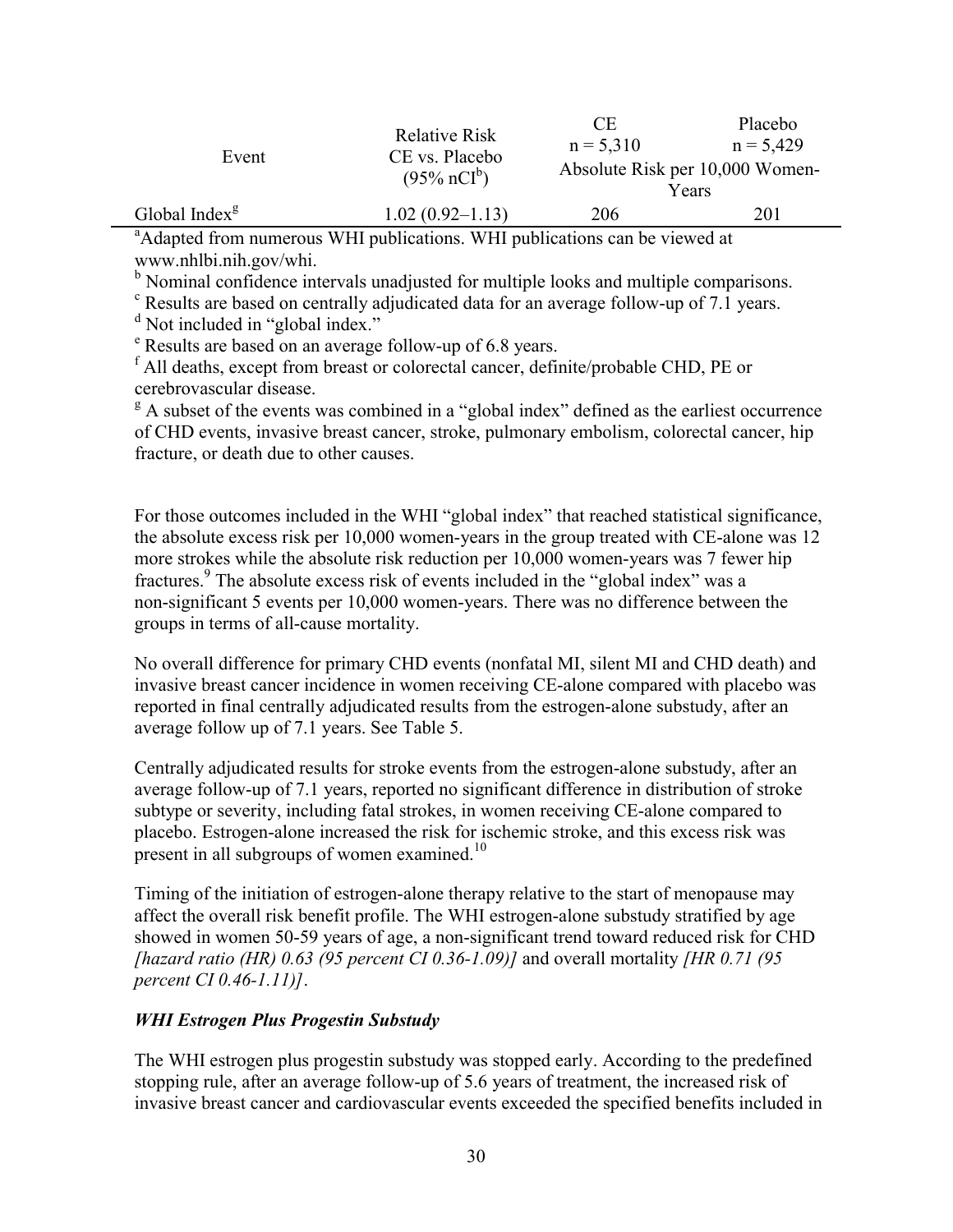the "global index." The absolute excess risk of events included in the "global index" was 19 per 10,000 women-years.

For those outcomes included in the WHI "global index" that reached statistical significance after 5.6 years of follow-up, the absolute excess risks per 10,000 women-years in the group treated with CE plus MPA were 7 more CHD events, 8 more strokes, 10 more PEs, and 8 more invasive breast cancers, while the absolute risk reductions per 10,000 women-years were 6 fewer colorectal cancers and 5 fewer hip fractures.

Results of the estrogen plus progestin substudy, which included 16,608 women (average 63 years of age, range 50 to 79; 83.9 percent White, 6.8 percent Black, 5.4 percent Hispanic, 3.9 percent Other) are presented in [Table](#page-30-0) 6. These results reflect centrally adjudicated data after an average follow-up of 5.6 years.

<span id="page-30-0"></span>

|                                     | <b>Relative Risk</b> | <b>CE/MPA</b>                   | Placebo      |
|-------------------------------------|----------------------|---------------------------------|--------------|
|                                     | CE/MPA vs.           | $n = 8,506$                     | $n = 8,102$  |
|                                     | Placebo              | Absolute Risk per 10,000 Women- |              |
| Event                               | $(95\% \, nCIc)$     | Years                           |              |
| CHD events                          | $1.23(0.99-1.53)$    | 41                              | 34           |
| Non-fatal MI                        |                      |                                 |              |
|                                     | $1.28(1.00-1.63)$    | 31                              | 25           |
| CHD death                           |                      |                                 |              |
|                                     | $1.10(0.70 - 1.75)$  | 8                               | 8            |
| All Strokes                         | $1.31(1.03-1.68)$    | 33                              | 25           |
| Ischemic stroke                     |                      |                                 |              |
|                                     | $1.44(1.09-1.90)$    | 26                              | 18           |
| Deep vein thrombosis <sup>d</sup>   | $1.95(1.43 - 2.67)$  | 26                              | 13           |
| Pulmonary embolism                  | $2.13(1.45-3.11)$    | 18                              | 8            |
| Invasive breast cancer <sup>e</sup> | $1.24(1.01-1.54)$    | 41                              | 33           |
| Colorectal cancer                   | $0.61(0.42 - 0.87)$  | 10                              | 16           |
| Endometrial cancer <sup>d</sup>     | $0.81(0.48 - 1.36)$  | 6                               | $\tau$       |
| Cervical cancer <sup>d</sup>        | $1.44(0.47 - 4.42)$  | $\overline{2}$                  | $\mathbf{1}$ |
| Hip fracture                        | $0.67(0.47-0.96)$    | 11                              | 16           |
| Vertebral fractures <sup>d</sup>    | $0.65(0.46-0.92)$    | 11                              | 17           |
| Lower arm/wrist                     | $0.71(0.59 - 0.85)$  | 44                              | 62           |
| fractures <sup>d</sup>              |                      |                                 |              |
| Total fractures <sup>d</sup>        | $0.76(0.69-0.83)$    | 152                             | 199          |
| Overall Mortality <sup>f</sup>      | $1.00(0.83 - 1.19)$  | 52                              | 52           |
| Global Index <sup>g</sup>           | $1.13(1.02 - 1.25)$  | 184                             | 165          |

#### **TABLE 6: RELATIVE AND ABSOLUTE RISK SEEN IN THE ESTROGEN PLUS PROGESTIN SUBSTUDY OF WHI AT AN AVERAGE OF 5.6 YEARSa,b**

<sup>a</sup>Adapted from numerous WHI publications. WHI publications can be viewed at www.nhlbi.nih.gov/whi.

<sup>b</sup> Results are based on centrally adjudicated data.

<sup>c</sup> Nominal confidence intervals unadjusted for multiple looks and multiple comparisons.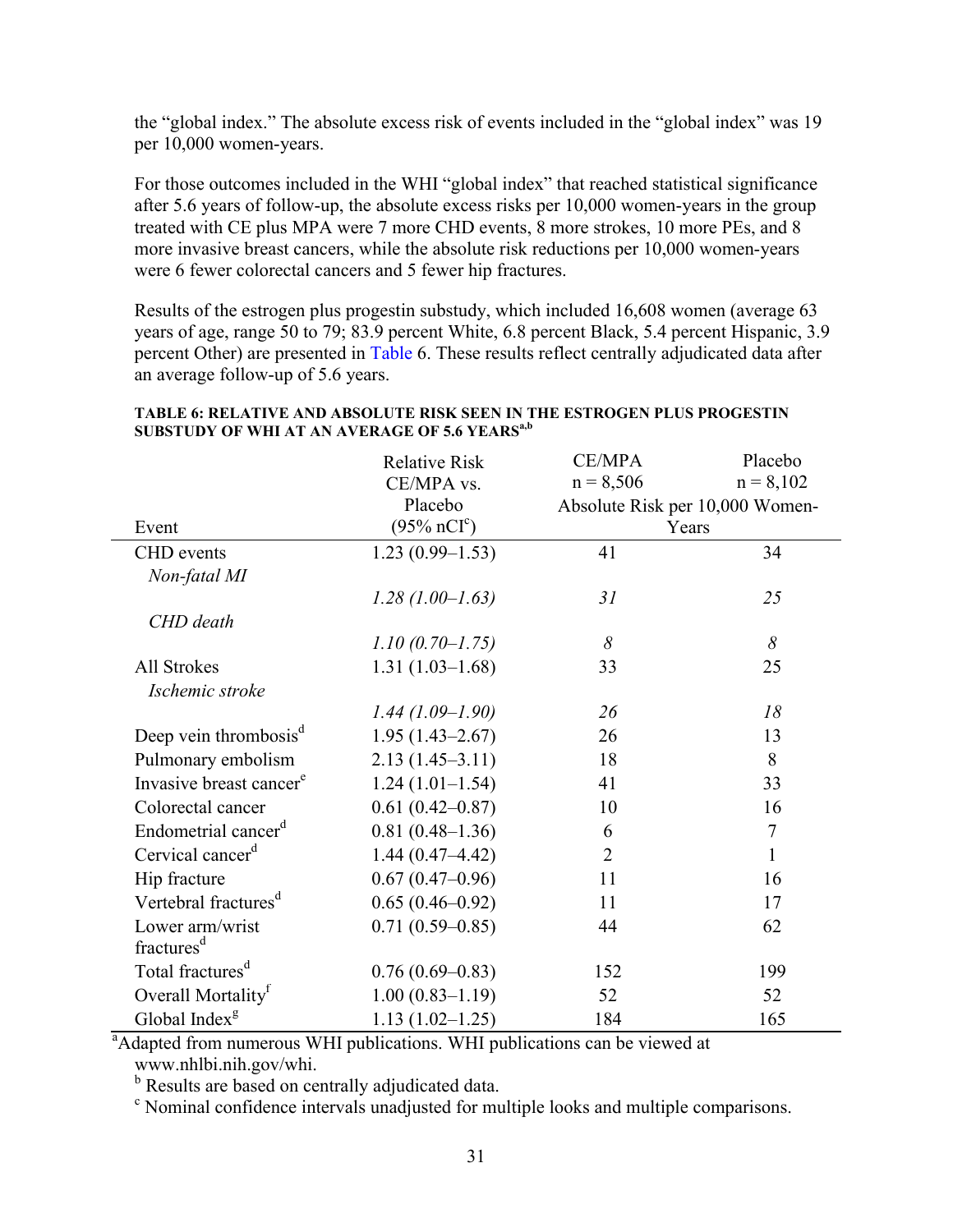<sup>d</sup> Not included in "global index."

e Includes metastatic and non-metastatic breast cancer, with the exception of *in situ* cancer.

- <sup>f</sup> All deaths, except from breast or colorectal cancer, definite or probable CHD, PE or cerebrovascular disease.
- ${}^{g}$ A subset of the events was combined in a "global index" defined as the earliest occurrence of CHD events, invasive breast cancer, stroke, pulmonary embolism, colorectal cancer, hip fracture, or death due to other causes.

Timing of the initiation of estrogen therapy relative to the start of menopause may affect the overall risk benefit profile. The WHI estrogen plus progestin substudy stratified by age showed in women 50-59 years of age, a non-significant trend toward reduced risk for overall mortality *[HR 0.69 (95 percent CI 0.44-1.07)]*.

## **14.6 Women's Health Initiative Memory Study**

The WHIMS estrogen-alone ancillary study of WHI enrolled 2,947 predominantly healthy hysterectomized postmenopausal women 65 to 79 years of age (45 percent were 65 to 69 years of age; 36 percent were 70 to 74 years of age; 19 percent were 75 years of age and older) to evaluate the effects of daily CE (0.625 mg)- alone on the incidence of probable dementia (primary outcome) compared to placebo.

After an average follow-up of 5.2 years, the relative risk of probable dementia for CE-alone versus placebo was 1.49 (95 percent CI 0.83-2.66). The absolute risk of probable dementia for CE-alone versus placebo was 37 versus 25 cases per 10,000 women-years. Probable dementia as defined in this study included Alzheimer's disease (AD), vascular dementia (VaD) and mixed types (having features of both AD and VaD). The most common classification of probable dementia in the treatment group and the placebo groups was AD. Since the ancillary study was conducted in women 65 to 79 years of age, it is unknown whether these findings apply to younger postmenopausal women *[see Warnings and Precautions (5.3*), *and Use in Specific Populations* (*8.5)]*.

The WHIMS estrogen plus progestin ancillary study enrolled 4,532 predominantly healthy postmenopausal women 65 years of age and older (47 percent were 65 to 69 years of age; 35 percent were 70 to 74 years; 18 percent were 75 years of age and older) to evaluate the effects of daily CE (0.625 mg) plus MPA (2.5 mg) on the incidence of probable dementia (primary outcome) compared to placebo.

After an average follow-up of 4 years, the relative risk of probable dementia for CE plus MPA was 2.05 (95 percent CI, 1.21–3.48). The absolute risk of probable dementia for CE (0.625 mg) plus MPA (2.5 mg) versus placebo was 45 versus 22 per 10,000 women-years. Probable dementia as defined in this study included AD, VaD and mixed types (having features of both AD and VaD). The most common classification of probable dementia in both the treatment and placebo groups was AD. Since the ancillary study was conducted in women 65 to 79 years of age, it is unknown whether these findings apply to younger postmenopausal women *[see Warnings and Precautions (5.3), and Use in Specific Populations (8.5)]*.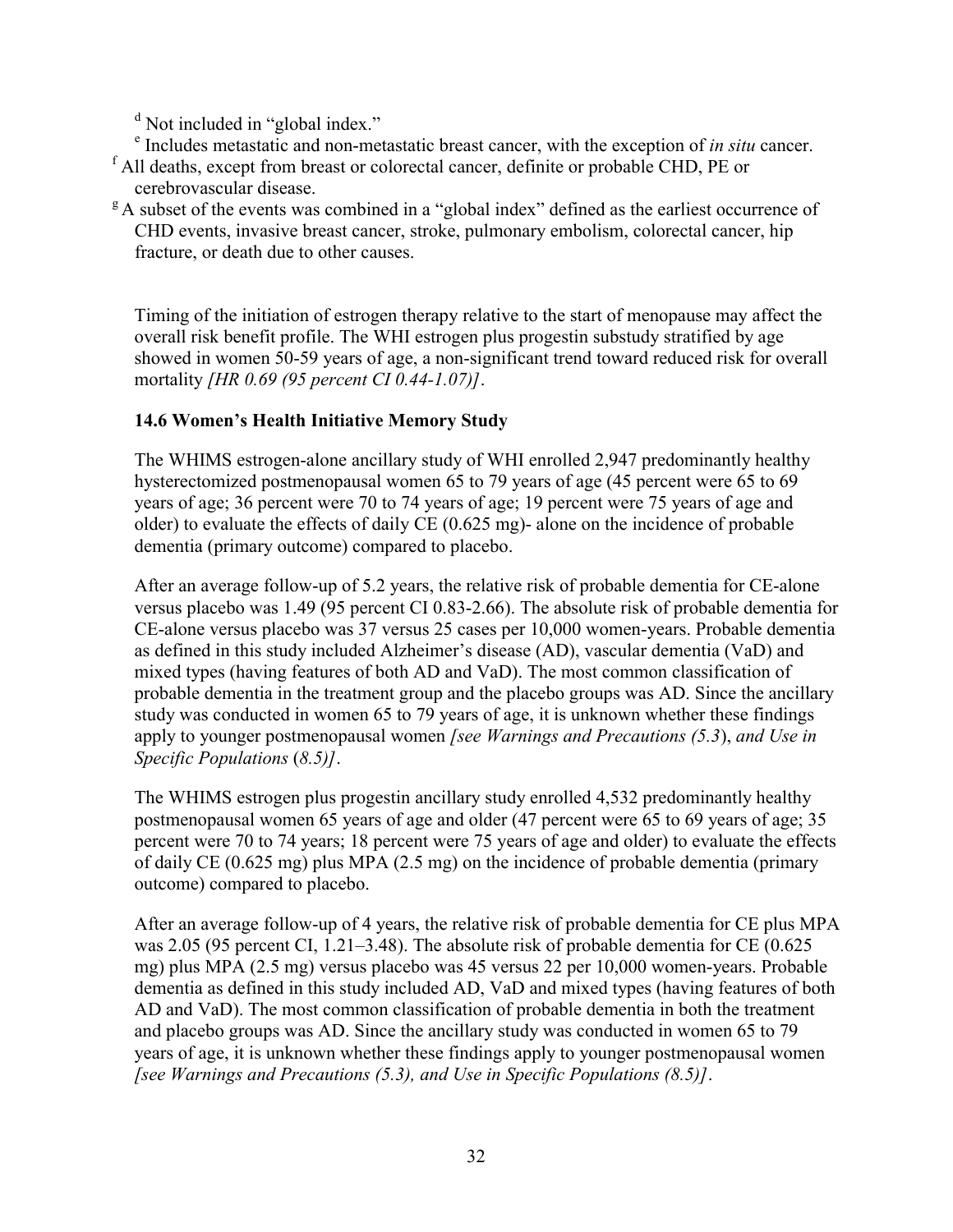When data from the two populations were pooled as planned in the WHIMS protocol, the reported overall relative risk for probable dementia was 1.76 (95 percent CI 1.19-2.60). Differences between groups became apparent in the first year of treatment. It is unknown whether these findings apply to younger postmenopausal women *[see Warnings and Precautions (5.3), and Use in Specific Populations (8.5)]*.

## **15 REFERENCES**

- 1. Rossouw JE, et al. Postmenopausal Hormone Therapy and Risk of Cardiovascular Disease by Age and Years Since Menopause. *JAMA*. 2007;297:1465-1477.
- 2. Hsia J, et al. Conjugated Equine Estrogens and Coronary Heart Disease. *Arch Int Med*. 2006;166:357-365.
- 3. Curb JD, et al. Venous Thrombosis and Conjugated Equine Estrogen in Women Without a Uterus. *Arch Int Med*. 2006;166:772-780.
- 4. Cushman M, et al. Estrogen Plus Progestin and Risk of Venous Thrombosis. *JAMA*. 2004;292:1573-1580.
- 5. Stefanick ML, et al. Effects of Conjugated Equine Estrogens on Breast Cancer and Mammography Screening in Postmenopausal Women With Hysterectomy. *JAMA*. 2006;295:1647-1657.
- 6. Chlebowski RT, et al. Influence of Estrogen Plus Progestin on Breast Cancer and Mammography in Healthy Postmenopausal Women. *JAMA*. 2003;289:3234-3253.
- 7. Anderson GL, et al. Effects of Estrogen Plus Progestin on Gynecologic Cancers and Associated Diagnostic Procedures. *JAMA*. 2003;290:1739-1748.
- 8. Shumaker SA, et al. Conjugated Equine Estrogens and Incidence of Probable Dementia and Mild Cognitive Impairment in Postmenopausal Women. JAMA. 2004;291:2947- 2958.
- 9. Jackson RD, et al. Effects of Conjugated Equine Estrogen on Risk of Fractures and BMD in Postmenopausal Women With Hysterectomy: Results From the Women's Health Initiative Randomized Trial. *J Bone Miner Res*. 2006;21:817-828.
- 10. Hendrix SL, et al. Effects of Conjugated Equine Estrogen on Stroke in the Women's Health Initiative. *Circulation*. 2006;113:2425-2434.

# **16 HOW SUPPLIED/STORAGE AND HANDLING**

## **16.1 How Supplied**

PREMARIN® (conjugated estrogens tablets, USP)

- Each oval green tablet contains 0.3 mg, in bottles of 100 (NDC 0046-1100-81) and 1,000 (NDC 0046-1100-91).
- Each oval blue tablet contains 0.45 mg, in bottles of 100 (NDC 0046-1101-81).
- Each oval maroon tablet contains 0.625 mg, in bottles of 100 (NDC 0046-1102-81) and 1,000 (NDC 0046-1102-91).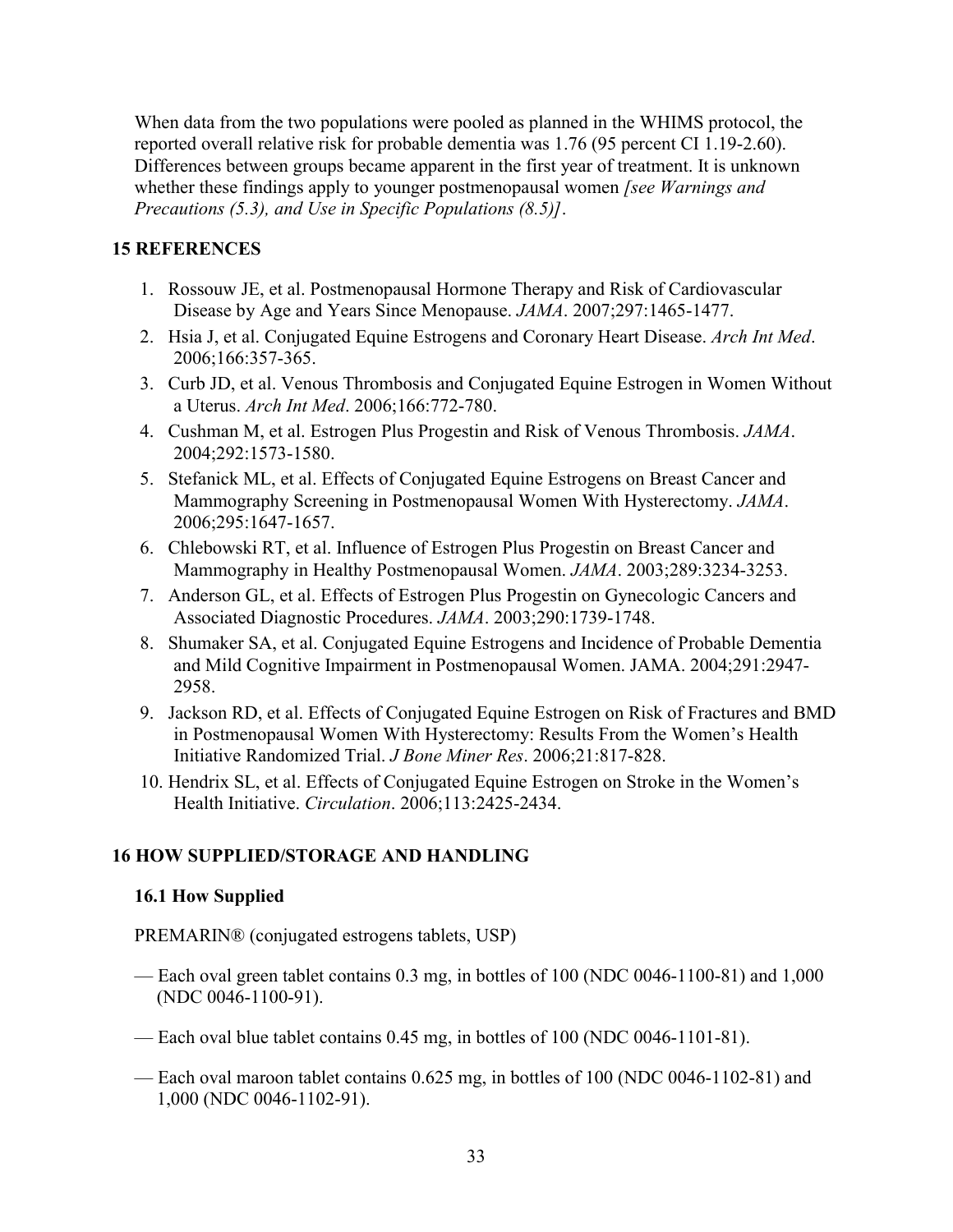- Each oval white tablet contains 0.9 mg, in bottles of 100 (NDC 0046-1103-81).
- Each oval yellow tablet contains 1.25 mg, in bottles of 100 (NDC 0046-1104-81) and 1,000 (NDC 0046-1104-91).

The appearance of these tablets is a trademark of Wyeth LLC.

## **16.2 Storage and Handling**

Store at 20 $\degree$  to 25 $\degree$ C (68 $\degree$  to 77 $\degree$ F); excursions permitted to 15 $\degree$  to 30 $\degree$ C (59 $\degree$  to 86 $\degree$ F) [see USP Controlled Room Temperature].

Dispense in a well-closed container, as defined in the USP.

## **17 PATIENT COUNSELING INFORMATION**

See FDA-approved patient labeling (Patient Information).

## **17.1 Vaginal Bleeding**

Inform postmenopausal women of the importance of reporting vaginal bleeding to their healthcare provider as soon as possible *[see Warnings and Precautions (5.2)]*.

## **17.2 Possible Serious Adverse Reactions With Estrogens**

Inform postmenopausal women of possible serious adverse reactions of estrogen therapy including Cardiovascular Disorders, Malignant Neoplasms, and Probable Dementia *[see Warnings and Precautions (5.1, 5.2, 5.3)]*.

# **17.3 Possible Less Serious But Common Adverse Reactions With Estrogens**

Inform postmenopausal women of possible less serious but common adverse reactions of estrogen therapy such as headache, breast pain and tenderness, nausea and vomiting.

Distributed by



 $LAB-0467-70$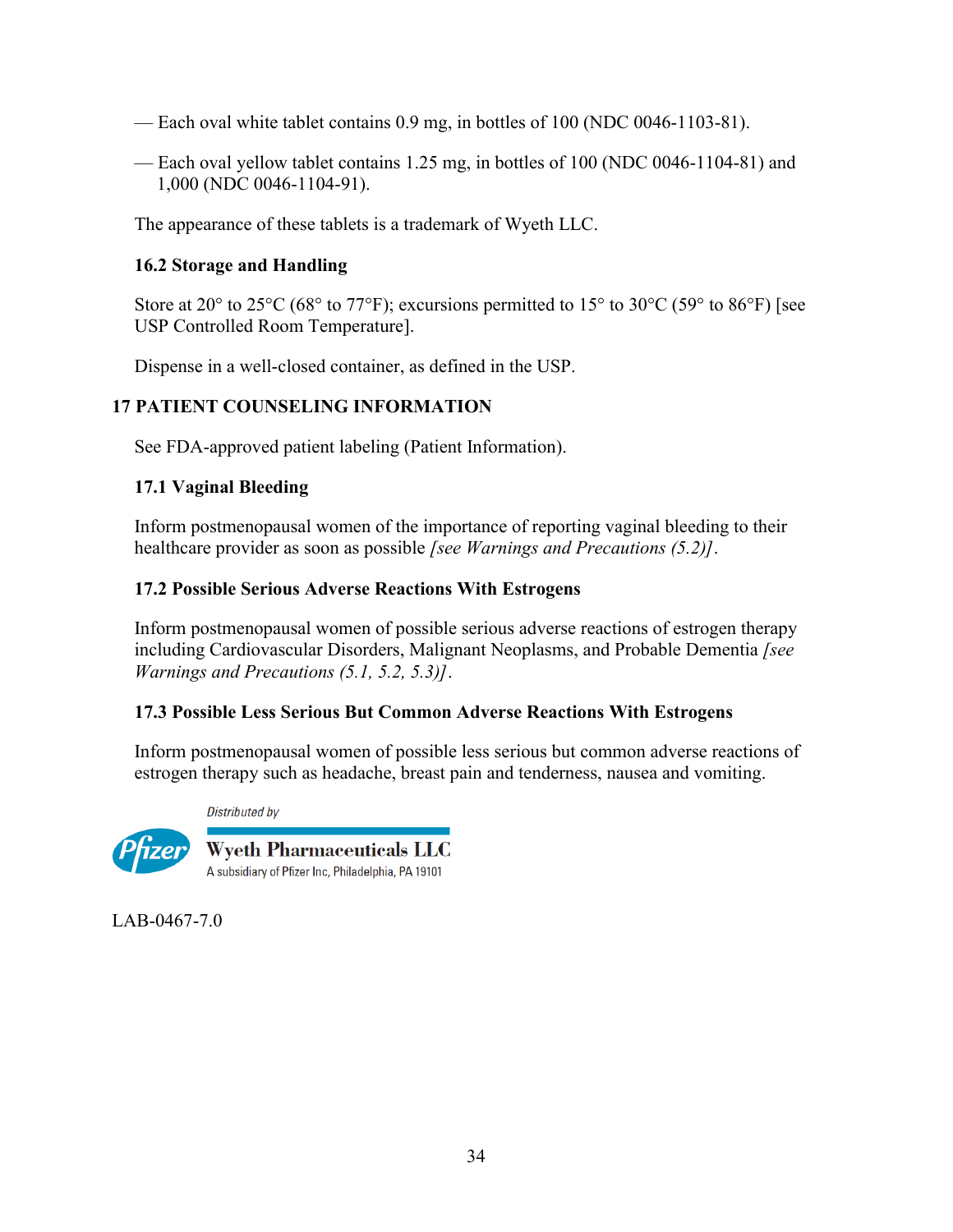# **PATIENT INFORMATION**

# **PREMARIN® (prem-uh-rin)**

## **(Conjugated estrogen tablets, USP)**

Read this PATIENT INFORMATION before you start taking PREMARIN and read what you get each time you refill your PREMARIN prescription. There may be new information. This information does not take the place of talking to your healthcare provider about your medical condition or your treatment.

#### **WHAT IS THE MOST IMPORTANT INFORMATION I SHOULD KNOW ABOUT PREMARIN (AN ESTROGEN MIXTURE)?**

 **Using estrogen-alone may increase your chance of getting cancer of the uterus (womb)**

**Report any unusual vaginal bleeding right away while you are using PREMARIN. Vaginal bleeding after menopause may be a warning sign of cancer of the uterus (womb). Your healthcare provider should check any unusual vaginal bleeding to find the cause.**

- **Do not use estrogen-alone to prevent heart disease, heart attacks, or dementia (decline of brain function)**
- **Using estrogen-alone may increase your chances of getting strokes or blood clots**
- **Using estrogen-alone may increase your chance of getting dementia, based on a study of women 65 years of age or older**
- **Do not use estrogens with progestins to prevent heart disease, heart attacks, strokes, or dementia**
- **Using estrogens with progestins may increase your chances of getting heart attacks, strokes, breast cancer, or blood clots**
- **Using estrogens with progestins may increase your chance of getting dementia, based on a study of women 65 years of age or older**
- **You and your healthcare provider should talk regularly about whether you still need treatment with PREMARIN**

## **What is PREMARIN?**

PREMARIN is a medicine that contains a mixture of estrogen hormones.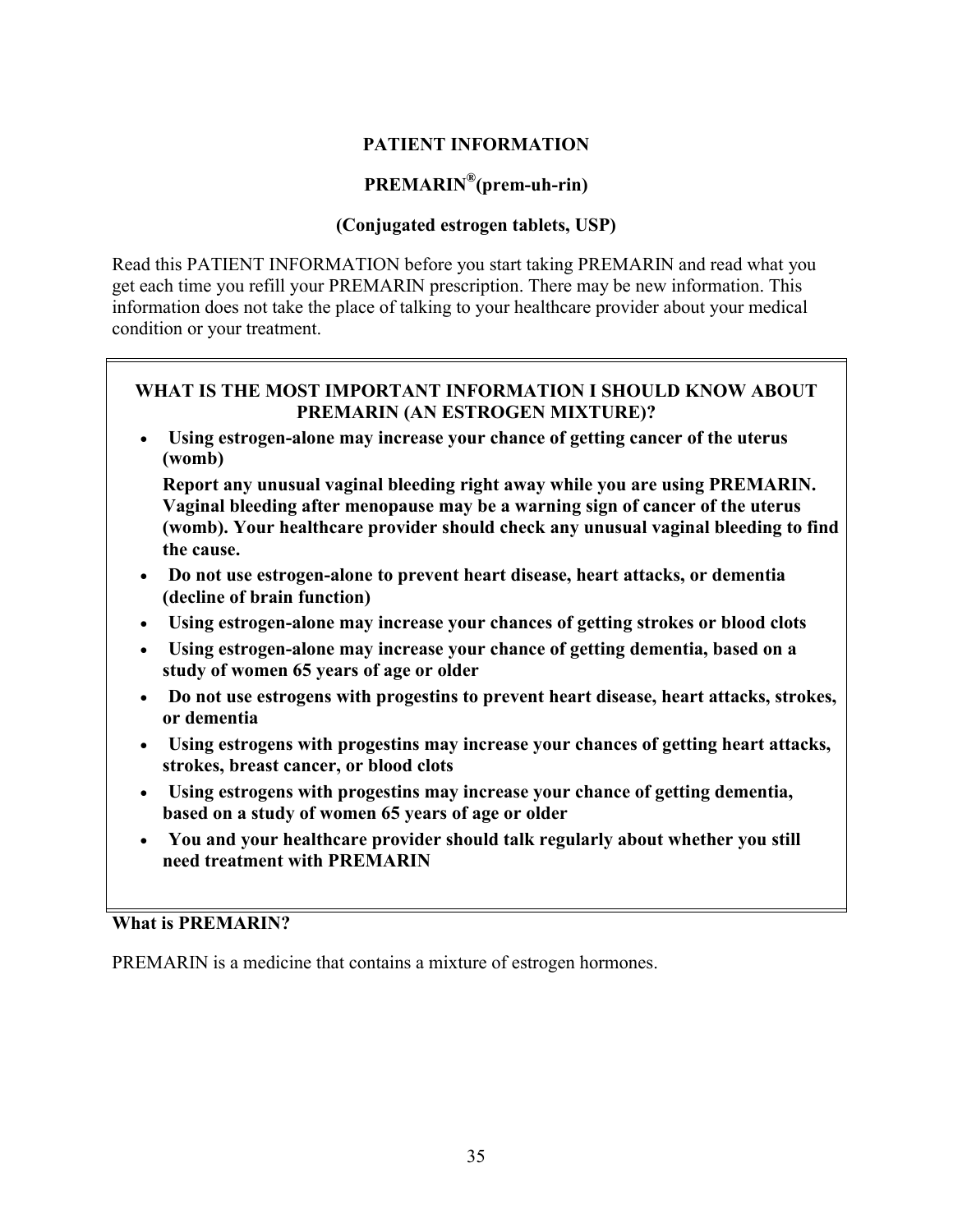#### **What is PREMARIN used for?**

#### **PREMARIN is used after menopause to:**

#### **Reduce moderate to severe hot flashes**

Estrogens are hormones made by a woman's ovaries. The ovaries normally stop making estrogens when a woman is between 45 and 55 years old. This drop in body estrogen levels causes the "change of life" or menopause (the end of monthly menstrual periods). Sometimes, both ovaries are removed during an operation before natural menopause takes place. The sudden drop in estrogen levels causes "surgical menopause."

When the estrogen levels begin dropping, some women get very uncomfortable symptoms, such as feelings of warmth in the face, neck, and chest, or sudden strong feelings of heat and sweating ("hot flashes" or "hot flushes"). In some women the symptoms are mild, and they will not need to take estrogens. In other women, symptoms can be more severe.

#### **Treat menopausal changes in and around the vagina**

You and your healthcare provider should talk regularly about whether you still need treatment with PREMARIN to control these problems. If you use PREMARIN only to treat your menopausal changes in and around your vagina, talk with your healthcare provider about whether a topical vaginal product would be better for you.

#### **Help reduce your chances of getting osteoporosis (thin weak bones)**

Osteoporosis from menopause is a thinning of the bones that makes them weaker and easier to break. If you use PREMARIN only to prevent osteoporosis due to menopause, talk with your healthcare provider about whether a different treatment or medicine without estrogens might be better for you.

Weight-bearing exercise, like walking or running, and taking calcium (1500 mg/day of elemental calcium) and vitamin D (400-800 IU/day) supplements may also lower your chances of getting postmenopausal osteoporosis. It is important to talk about exercise and supplements with your healthcare provider before starting them.

You and your healthcare provider should talk regularly about whether you still need treatment with PREMARIN.

#### **PREMARIN is also used to:**

- Treat certain conditions in women before menopause if their ovaries do not make enough estrogen naturally.
- Ease symptoms of certain cancers that have spread through the body, in men and women

#### **Who should not take PREMARIN?**

#### **Do not take PREMARIN if you:**

**Have unusual vaginal bleeding**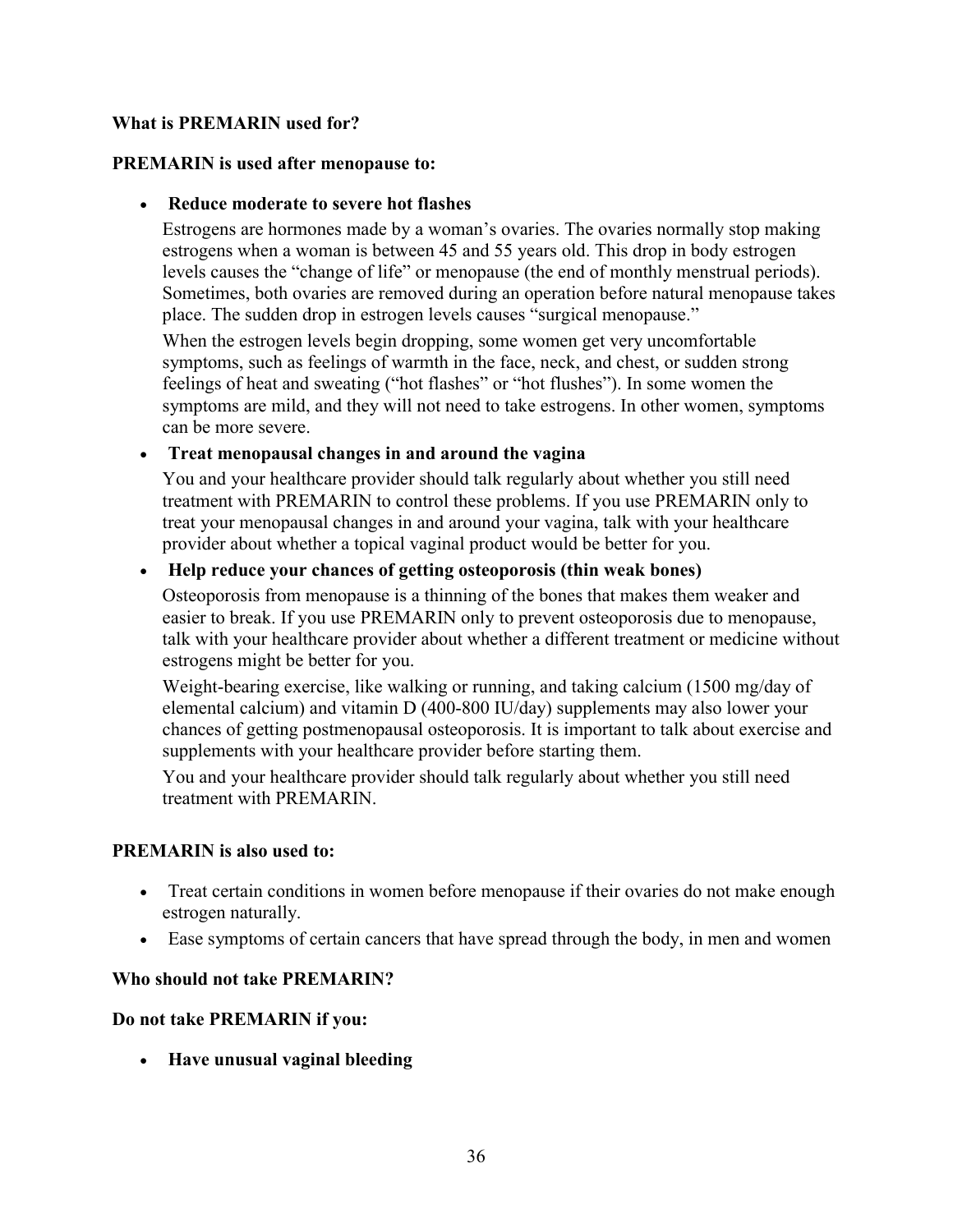## **Currently have or have had certain cancers**

Estrogens may increase the chance of getting certain types of cancers, including cancer of the breast or uterus. If you have or have had cancer, talk with your healthcare provider about whether you should use PREMARIN.

- **Had a stroke or heart attack**
- **Currently have or have had blood clots**
- **Currently have or have had liver problems**
- **Have been diagnosed with a bleeding disorder**
- **Are allergic to PREMARIN or any of its ingredients**

See the end of this leaflet for a list of ingredients in PREMARIN.

**Think you may be pregnant**

## **Tell your healthcare provider**

**If you have any unusual vaginal bleeding**

Vaginal bleeding after menopause may be a warning sign of cancer of the uterus (womb). Your healthcare provider should check any unusual vaginal bleeding to find out the cause.

**About all of your medical problems**

Your healthcare provider may need to check you more carefully if you have certain conditions, such as asthma (wheezing), epilepsy (seizures), diabetes, migraine, endometriosis, lupus, problems with your heart, liver, thyroid, kidneys, or have high calcium levels in your blood.

## **About all the medicines you take**

This includes prescription and nonprescription medicines, vitamins, and herbal supplements. Some medicines may affect how PREMARIN works. PREMARIN may also affect how your other medicines work.

- **If you are going to have surgery or will be on bedrest** You may need to stop taking PREMARIN.
- **If you are breastfeeding**

The hormones in PREMARIN can pass into your milk.

## **How should I take PREMARIN?**

- Take one PREMARIN tablet at the same time each day
- If you miss a dose, take it as soon as possible. If it is almost time for your next dose, skip the missed dose and go back to your normal schedule. Do not take 2 doses at the same time.
- Estrogens should be used at the lowest dose possible for your treatment only as long as needed. You and your healthcare provider should talk regularly (for example, every 3 to 6 months) about the dose you are taking and whether you still need treatment with PREMARIN.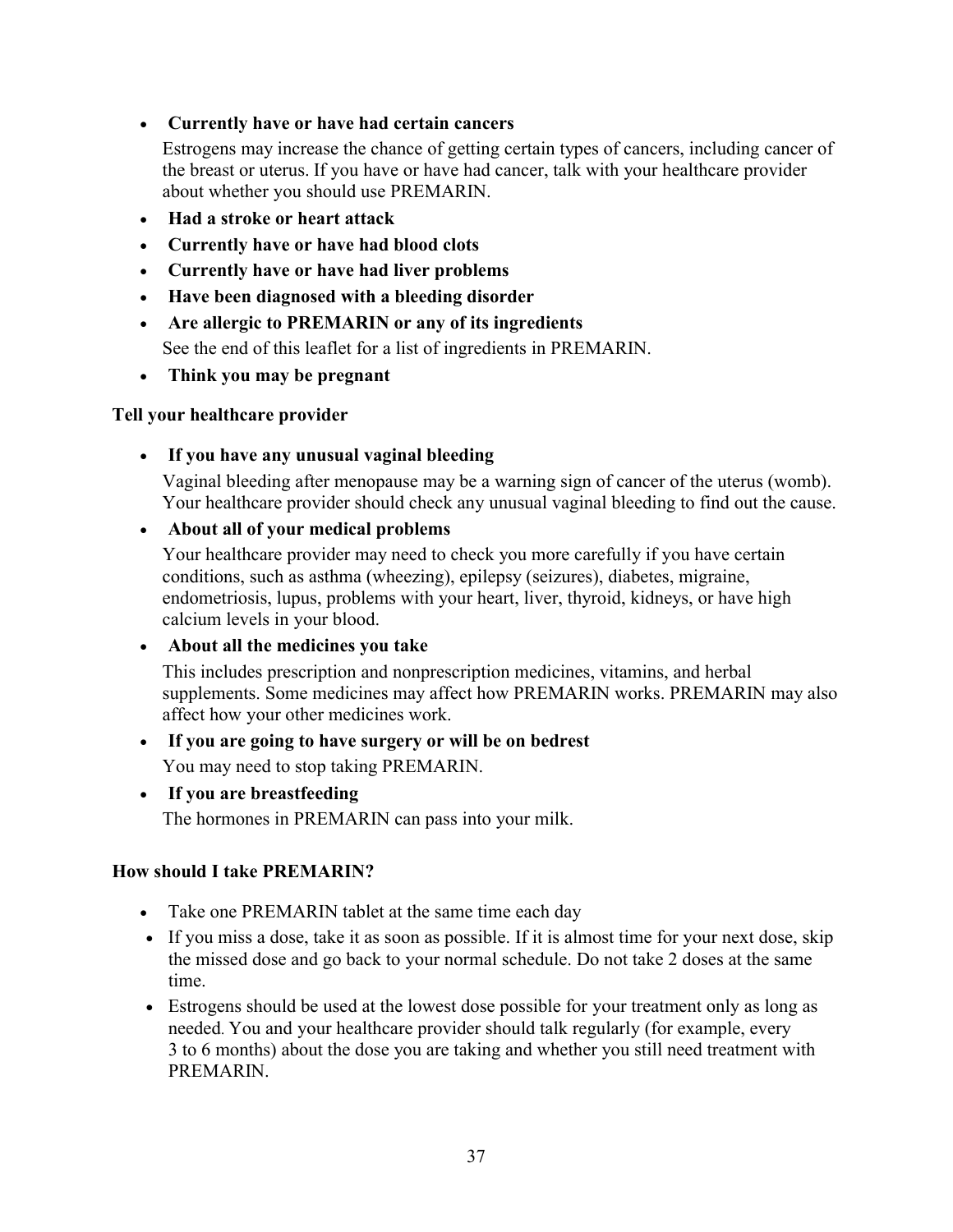- If you see something that resembles a tablet in your stool, talk to your healthcare provider.
- Take PREMARIN with or without food.

## **What are the possible side effects of PREMARIN?**

**Side effects are grouped by how serious they are and how often they happen when you are treated.**

## **Serious, but less common side effects include:**

- Heart attack
- Stroke
- Blood clots
- Dementia
- Breast cancer
- Cancer of the lining of the uterus (womb)
- Cancer of the ovary
- High blood pressure
- High blood sugar
- Gallbladder disease
- Liver problems
- Enlargement of benign tumors of the uterus ("fibroids")
- Severe allergic reactions

## **Call your healthcare provider right away if you get any of the following warning signs or any other unusual symptoms that concern you:**

- New breast lumps
- Unusual vaginal bleeding
- Changes in vision or speech
- Sudden new severe headaches
- Severe pains in your chest or legs with or without shortness of breath, weakness and fatigue
- Swollen lips, tongue and face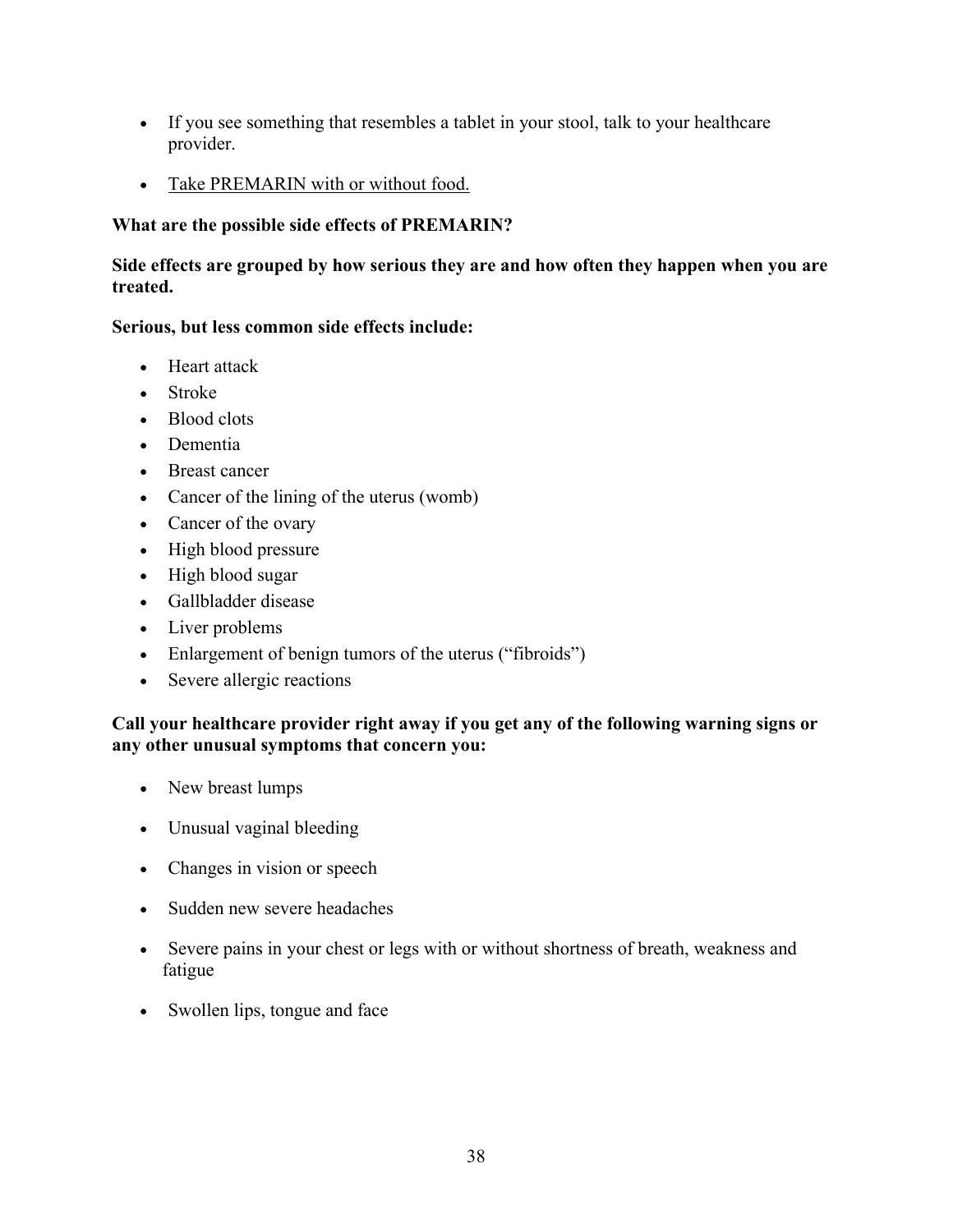## **Less serious, but common side effects include:**

- Headache
- Breast pain
- Irregular vaginal bleeding or spotting
- Stomach/abdominal cramps/bloating
- Nausea and vomiting
- Hair loss
- Fluid retention
- Vaginal yeast infection

These are not all the possible side effects of PREMARIN. For more information, ask your healthcare provider or pharmacist for advice about side effects. You may report side effects to FDA at 1-800-FDA-1088.

# **What can I do to lower my chances of getting a serious side effect with PREMARIN?**

- Talk with your healthcare provider regularly about whether you should continue taking PREMARIN
- If you have a uterus, talk to your healthcare provider about whether the addition of a progestin is right for you. The addition of a progestin is generally recommended for women with a uterus to reduce the chance of getting cancer of the uterus (womb).
- See your health care provider right away if you get vaginal bleeding while taking PREMARIN
- Have a pelvic exam, breast exam and mammogram (breast X-ray) every year unless your healthcare provider tells you something else. If members of your family have had breast cancer or if you have ever had breast lumps or an abnormal mammogram, you may need to have breast exams more often.
- If you have high blood pressure, high cholesterol (fat in the blood), diabetes, are overweight, or if you use tobacco, you may have higher chances for getting heart disease. Ask your healthcare provider for ways to lower your chances of getting heart disease.

# **General information about the safe and effective use of PREMARIN**

Medicines are sometimes prescribed for conditions that are not mentioned in patient information leaflets. Do not take PREMARIN for conditions for which it was not prescribed. Do not give PREMARIN to other people, even if they have the same symptoms you have. It may harm them.

# **Keep PREMARIN out of the reach of children**

This leaflet provides a summary of the most important information about PREMARIN. If you would like more information, talk with your healthcare provider or pharmacist.